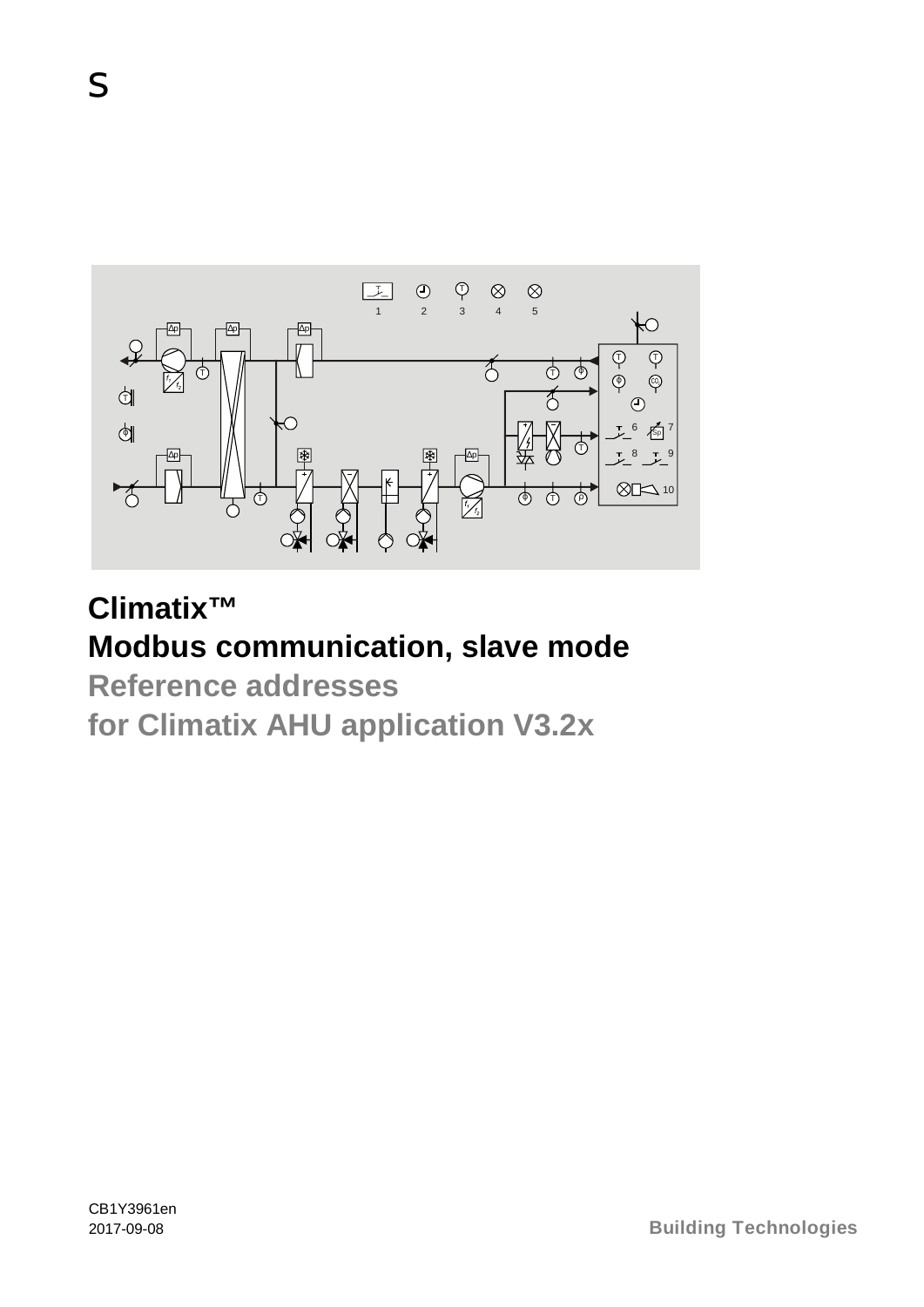Siemens Switzerland Ltd Building Technologies Division International Headquarters Gubelstrasse 22 6301 Zug **Switzerland** Tel. +41 58-724 24 24 [www.siemens.com/buildingtechnologies](http://www.siemens.com/buildingtechnologies)

2 / 30

© Siemens Switzerland Ltd, 2010 Subject to change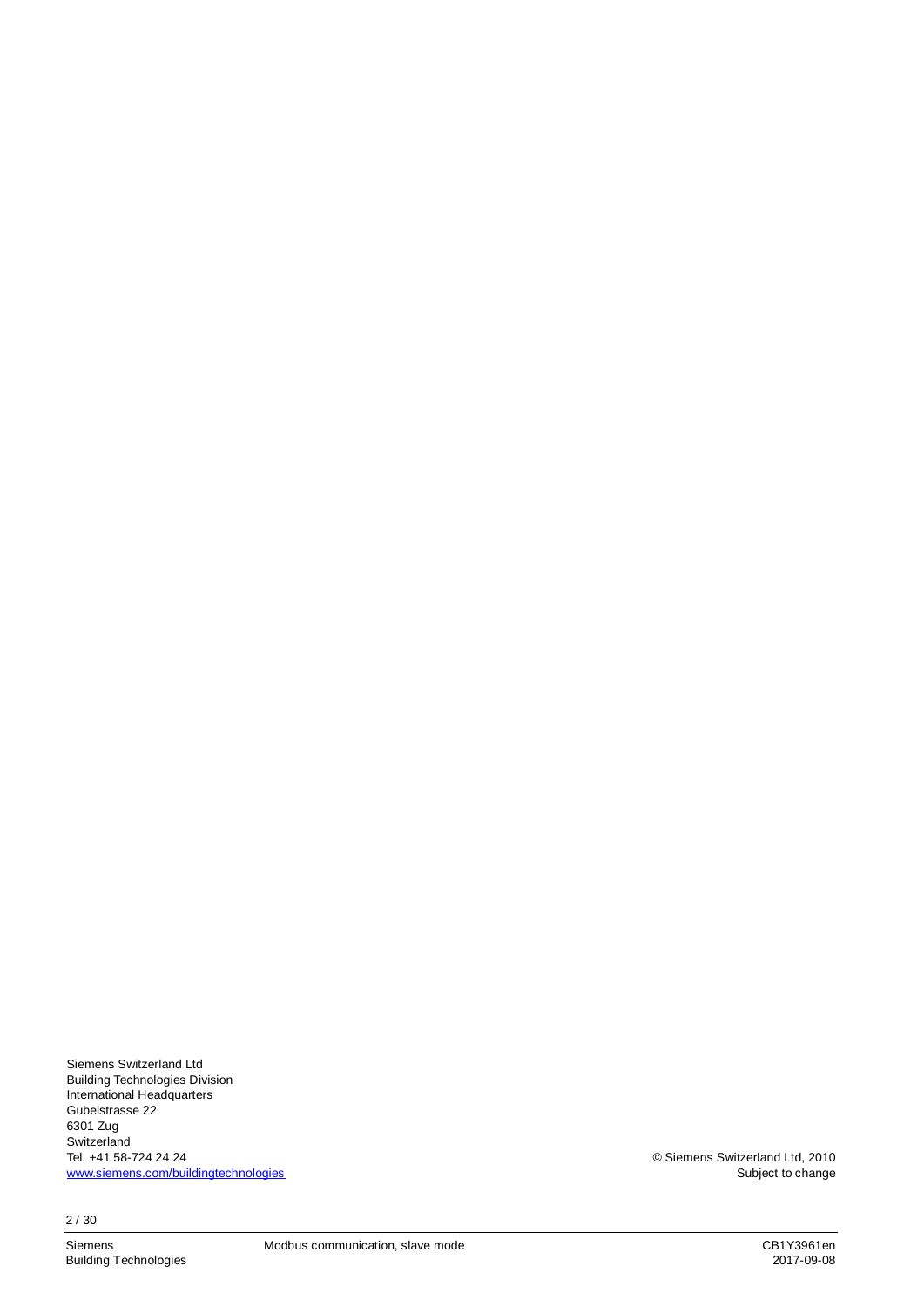## **Table of contents**

| 1            |    |
|--------------|----|
| 1.1          |    |
| 1.2          |    |
| 1.3          |    |
| 2            |    |
| 2.1          |    |
| 3            |    |
| 3.1          |    |
| 3.2          |    |
| 3.3          |    |
| 3.4          |    |
| 3.5          |    |
| <b>Index</b> | 29 |

 $3/30$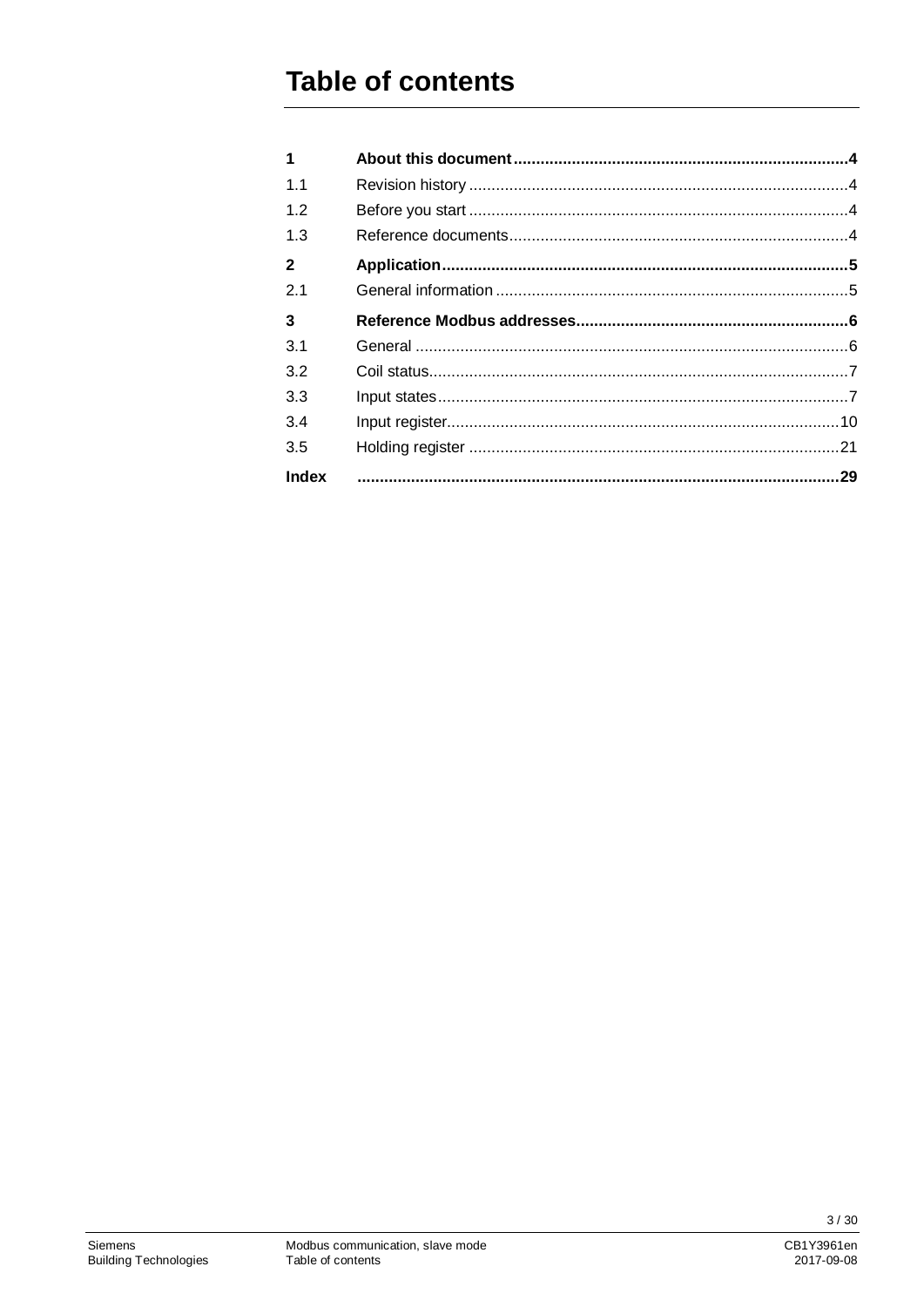## <span id="page-3-0"></span>**1 About this document**

### <span id="page-3-1"></span>**1.1 Revision history**

| Date            | <b>Changes</b>                             | <b>Section</b>     | <b>Pages</b> |
|-----------------|--------------------------------------------|--------------------|--------------|
| Current edition | For version AHU 3.2x                       | 3.2, 3.3, 3.4, 3.5 |              |
| 2015-10-26      | For version AHU V3.xx                      |                    |              |
| 30.01.2014      | For version 2.4                            |                    |              |
| 21.06.2013      | Reference to standard application AHU v2.4 | 1.2, 2.1           | 5, 7         |
|                 | Additional Modbus addresses: Input states  | 3.3                | 11,12,13     |
|                 | Input register                             | 3.4                | 22, 23, 24   |
|                 | Holding register                           | 3.5                | 25, 26, 31   |
| 01.03.2010      | First edition                              |                    |              |

### <span id="page-3-2"></span>**1.2 Before you start**

| <b>Validity</b>            | This document applies to the following product:                                                                                                                                                                                                                                                                       |                |           |
|----------------------------|-----------------------------------------------------------------------------------------------------------------------------------------------------------------------------------------------------------------------------------------------------------------------------------------------------------------------|----------------|-----------|
|                            | <b>Name</b>                                                                                                                                                                                                                                                                                                           | <b>Version</b> |           |
|                            | Climatix AHU application                                                                                                                                                                                                                                                                                              | >3.24          |           |
| $\mathbf{i}$               | This document is a supplement to the general integration guide for Climatix<br>Modbus communication, slave mode.<br>That document must be read first and all general information such as document<br>conventions, important information on safety, trademarks, copyright etc. are valid<br>for this document as well. |                |           |
| $\mathbf{i}$               | This document only contains the uniqe information for the product mentioned<br>above. All general engineering information such as mounting modules,<br>communication settings etc. are described in the integration guide.                                                                                            |                |           |
| <b>Prerequisite</b>        | User has read the general Modbus integration guide for Climatix, CB1J3960en.                                                                                                                                                                                                                                          |                |           |
|                            | 1.3<br>Reference documents                                                                                                                                                                                                                                                                                            |                |           |
| <b>Further information</b> | The following documents contain additional information on the products described<br>in this manual:                                                                                                                                                                                                                   |                |           |
|                            | <b>Document</b>                                                                                                                                                                                                                                                                                                       |                | Order no. |

<span id="page-3-3"></span>

| ----------                                           | VIWVI IIVI |
|------------------------------------------------------|------------|
| Data sheet "Communication module Modbus"             | CB1Q3934en |
| Basic documentation "Modbus communication module"    | CB1P3934en |
| Integration Guide "Modbus communication, slave mode" | CB1J3960en |
| Basic documentation "Climatix AHU Application"       | CB1P3977en |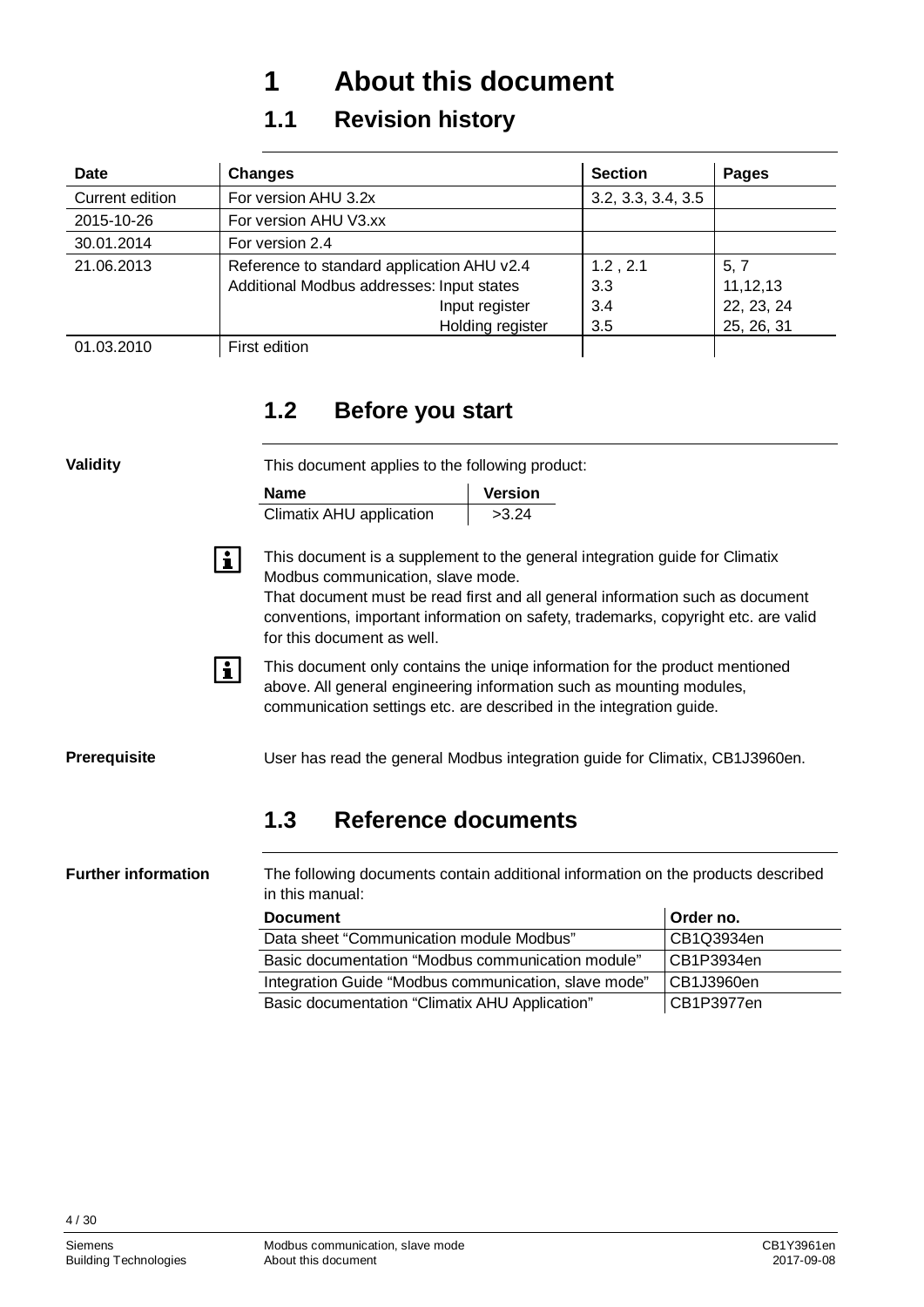## <span id="page-4-0"></span>**2 Application**

## <span id="page-4-1"></span>**2.1 General information**

**What are configurable applications?**

Configurable applications for Climatix comprise predefined monitoring and control functions for a particular plant type. Features:

- OEM customers receive applications as a set of loadable files. They can be loaded in the controller via SD card.
- An HMI operator unit allows for assigning inputs and outputs to the respective plant as well as select, configure and parameterize the required functions.

#### **Climatix application AHU**

Climatix application AHU contains all common functions to control and monitor air conditioning units (**A**ir **H**andling **U**nits). The following diagram provides an overview of selectable measured values and control equipment:



Detailed information

**Modbus registers**

See document CE1P3977en for a detailed description of Climatix application AHU.

The set of loadable files mentioned above also includes a mapping file for integration in a higher building automation and control system via communications module or the internal RS485 interface. The Climatix controller automatically assumes the Modbus registers required for integration as per the plant data points and functions configured and parameterized previously.

The following tables list the predefined Modbus registers supporting Climatix application AHU to ensure standardized and simple integration.



Use Coil status **0x0001 Alarm acknowledge** register for alarm acknowledge.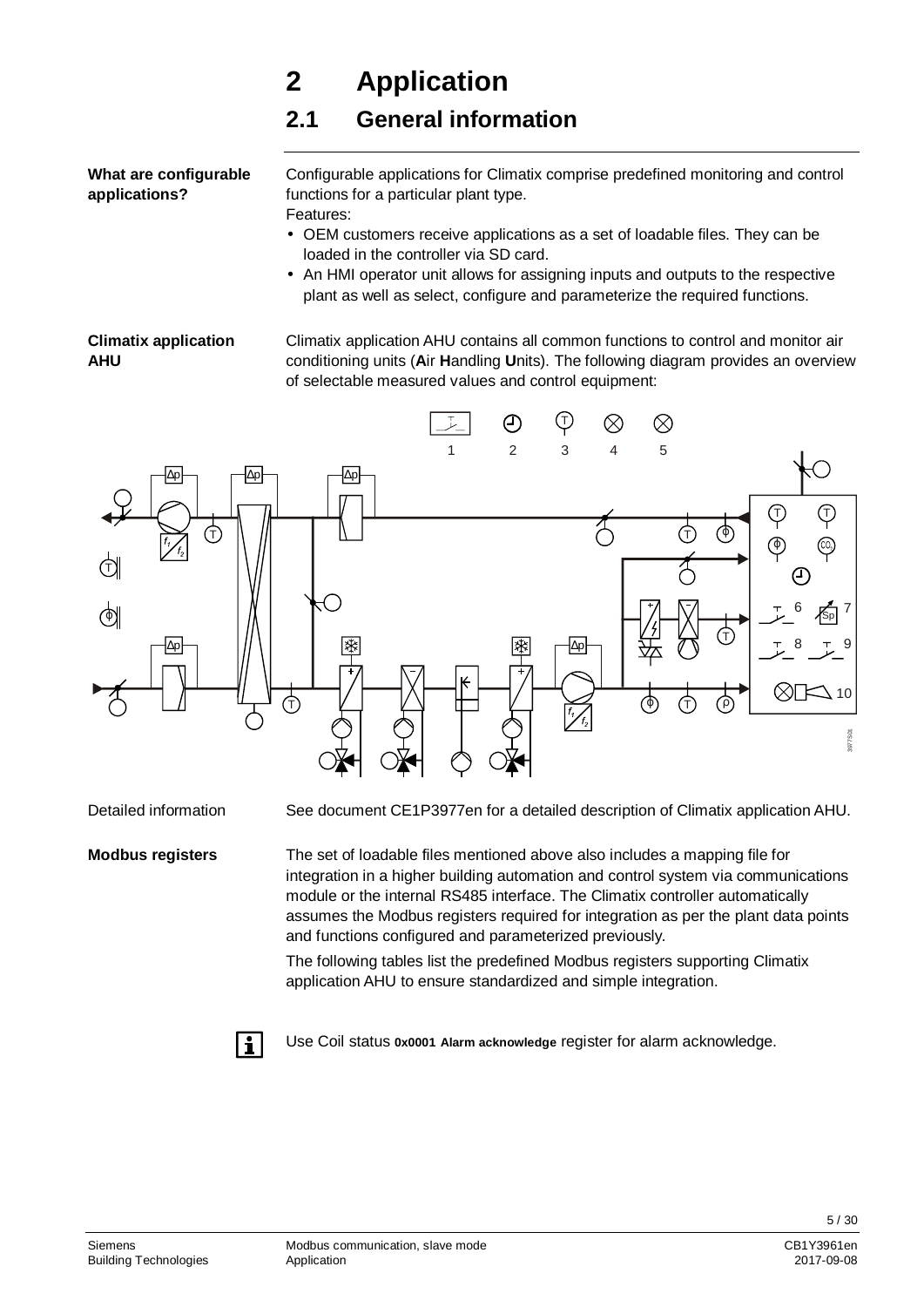## <span id="page-5-0"></span>**3 Reference Modbus addresses**

### <span id="page-5-1"></span>**3.1 General**

| <b>Purpose</b>                      |                         | see chapter 1.2 "Before you start" under "Validity".                                                                                                                                                                                                                                                                                                                                                                                                        |                  | This section describes the reference addresses used in the specific application,                                                                                           |
|-------------------------------------|-------------------------|-------------------------------------------------------------------------------------------------------------------------------------------------------------------------------------------------------------------------------------------------------------------------------------------------------------------------------------------------------------------------------------------------------------------------------------------------------------|------------------|----------------------------------------------------------------------------------------------------------------------------------------------------------------------------|
| <b>Modbus data formats</b>          | <b>Modbus type</b>      | <b>Description</b>                                                                                                                                                                                                                                                                                                                                                                                                                                          | <b>Reference</b> | <b>Datatype</b>                                                                                                                                                            |
|                                     | Coil status             | Read/Write Discrete output                                                                                                                                                                                                                                                                                                                                                                                                                                  | 0x               | 1bit                                                                                                                                                                       |
|                                     | Input states            | Read Discrete input                                                                                                                                                                                                                                                                                                                                                                                                                                         | 1x               | 1bit                                                                                                                                                                       |
|                                     | Input register          | Read Input register                                                                                                                                                                                                                                                                                                                                                                                                                                         | 3x               | 16bit signed or unsigned word                                                                                                                                              |
|                                     | Holding register        | Read/Write Output register                                                                                                                                                                                                                                                                                                                                                                                                                                  | 4x               | 16bit signed or unsigned word                                                                                                                                              |
| <b>Addresses used</b>               |                         | a gap between two reference addresses.                                                                                                                                                                                                                                                                                                                                                                                                                      |                  | All reference addresses from 0001-1000 are generated and can be accessed even<br>if not listed. As a result, multiple coils/registers can be forced/reset even if there is |
|                                     | communication fails.    |                                                                                                                                                                                                                                                                                                                                                                                                                                                             |                  | Do not read/write any addresses above 1000. Doing so causes an exception and                                                                                               |
|                                     |                         | it's in that case necessary to subtract all addresses in this document with 1.                                                                                                                                                                                                                                                                                                                                                                              |                  | All address types starts with 1, and due to that some Master devices starts with 0                                                                                         |
| <b>Presentation</b><br>$\mathbf{i}$ | (Normally Signed Word). | Values and states are presented as follows:<br>16 bit real values are presented in their actual value/unit. E.g. °C, %, Pa, I/s<br>(Unsigned Word). Texts for each state are represented in the last column<br>separated with * (Example Off*On = 0=Off and 1=On)<br>1 bit status are presented as 0=Off and 1=On.<br>. 1 bit alarms are presented as 0=Normal and 1=Alarm.<br>Alarms and status are presented both as input states and as input registers. |                  | . 16 bit states are presented as a number, see the reference address description                                                                                           |
| Examples                            | MSB 11010111 LSB.       | A real value is 215, and presented by a 16 bit register binary as:                                                                                                                                                                                                                                                                                                                                                                                          |                  |                                                                                                                                                                            |
|                                     | MSB 00000110 LSB.       |                                                                                                                                                                                                                                                                                                                                                                                                                                                             |                  | The 16 bit register "BMS override time program" is used and set binary to state 6:                                                                                         |
| <b>Decimals</b>                     |                         | decimals. E.g. factor 10 for 1 decimal, factor 100 for 2 decimals, etc.                                                                                                                                                                                                                                                                                                                                                                                     |                  | When Modbus uses a 16 bit register to handle real values, a factor is needed for                                                                                           |
| Example 1: Present<br>values        |                         | The present supply air temperature is 20.6 °C and is multiplied by 10 in the<br>the master device to return to 20.6 °C.                                                                                                                                                                                                                                                                                                                                     |                  | Climatix controller. It is presented as 206 at Modbus and must be divided by 10 in                                                                                         |
| Example 2: Setpoints                | 21.5 °C.                |                                                                                                                                                                                                                                                                                                                                                                                                                                                             |                  | To set the temperature setpoint 21.5°C at the master device, multiply it by 10 to<br>present it as 215 at Modbus. The Climatix controller then divides by 10 to return to  |
| Override I/Os                       |                         | and is marked with (I/O), theese must first be setup to be overridden via<br>communication, see Integration guide.                                                                                                                                                                                                                                                                                                                                          |                  | Inputs that are possible to override via Modbus is grouped under "Tracking value",                                                                                         |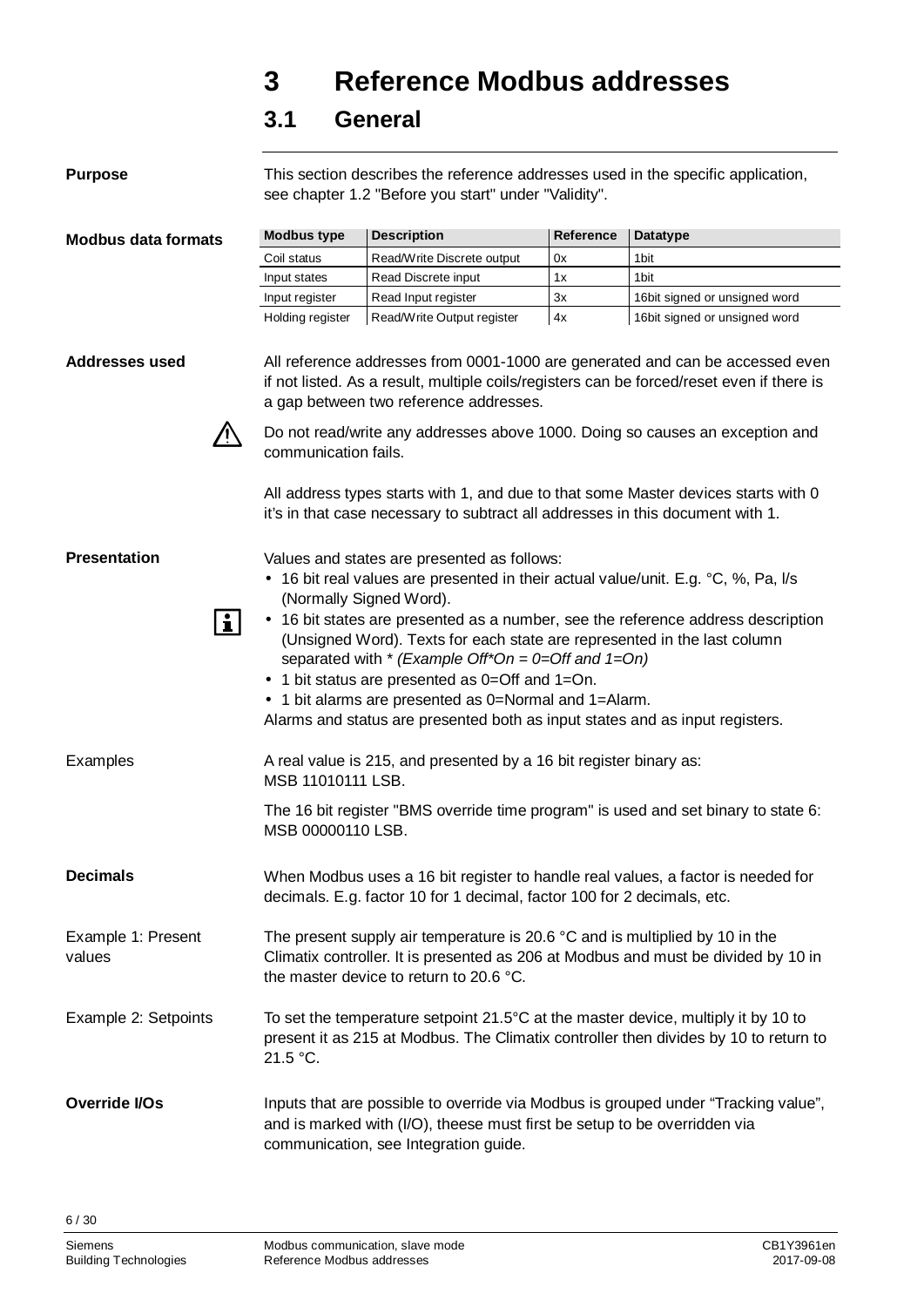### <span id="page-6-0"></span>**3.2 Coil status**

#### **Table of coil states**

| <b>Address</b>       | <b>Description</b>         | <b>Values /Units</b> | <b>Remarks</b> |  |
|----------------------|----------------------------|----------------------|----------------|--|
| <b>Present value</b> |                            |                      |                |  |
| 0x0001               | Alarm acknowledge          | $0 - 1$              | No*Execute     |  |
| 0x0002               | Enable communicationtest   | $0 - 1$              | No*Yes         |  |
| 0x0003               | Communicationtest puls     | $0 - 1$              | $0*1$          |  |
| 0x0004               | Fire damper test           | $0 - 1$              | No*Execute     |  |
| 0x0007               | Energymeeter reset partial | $0 - 1$              | No*Execute     |  |
|                      |                            |                      |                |  |

| <b>Tracking value</b> |                                  |         |                      |  |
|-----------------------|----------------------------------|---------|----------------------|--|
| 0x0011                | Emergency stop input             | $0 - 1$ | Off*On, (I/O)        |  |
| 0x0012                | External control input 1         | $0 - 1$ | Off*On, (I/O)        |  |
| 0x0013                | External control input 2         | $0 - 1$ | Off $*On, (I/O)$     |  |
| 0x0014                | Summer/Winter changeover input   | $0 - 1$ | Winter*Summer, (I/O) |  |
| 0x0015                | Fire alarm input                 | $0 - 1$ | OK*Alarm, (I/O)      |  |
| 0x0016                | Alarm acknowledge                | $0 - 1$ | No*Execute           |  |
| 0x0017                | Smoke alarm input                | $0 - 1$ | OK*Alarm, (I/O)      |  |
| 0x0018                | Smoke detector dirty alarm input | $0 - 1$ | OK*Alarm, (I/O)      |  |
| 0x0019                | Heatpump alarm input             | $0 - 1$ | OK*Alarm, (I/O)      |  |
| 0x0020                | Heatpump defrost alarm input     | $0 - 1$ | OK*Alarm, (I/O)      |  |

### <span id="page-6-1"></span>**3.3 Input states**

#### **Table of input states**

| <b>Address</b> | <b>Description</b>                    | <b>Values / Units</b> | <b>Remarks</b> |  |  |
|----------------|---------------------------------------|-----------------------|----------------|--|--|
|                | <b>Present value</b>                  |                       |                |  |  |
| 1x0001         | Alarm class Danger alarm (A) status   | $0 - 1$               | Normal*Alarm   |  |  |
| 1x0002         | Alarm class Critical alarm (A) status | $0 - 1$               | Normal*Alarm   |  |  |
| 1x0003         | Alarm class Low alarm (B) status      | $0 - 1$               | Normal*Alarm   |  |  |
| 1x0004         | Alarm class Warning alarm (C) status  | $0 - 1$               | Normal*Alarm   |  |  |
| 1x0005         | Manual mode                           | $0 - 1$               | Auto*Manual    |  |  |
| 1x0006         | Communicationtest puls                | $0 - 1$               | $0 - 1$        |  |  |
| 1x0007         | Firefighter Input exhaust fan         | $0 - 1$               | Off*On         |  |  |
| 1x0008         | Firefighter Input supply fan          | $0 - 1$               | Off*On         |  |  |
|                |                                       |                       |                |  |  |
| 1x0011         | Emergency stop input                  | $0 - 1$               | Off*On         |  |  |
| 1x0012         | External control input 1              | $0 - 1$               | Off*On         |  |  |
| 1x0013         | External control input 2              | $0 - 1$               | Off*On         |  |  |
| 1x0014         | Summer/Winter changeover input        | $0 - 1$               | Winter*Summer  |  |  |
| 1x0015         | Auxiliary input                       | $0 - 1$               | Off*On         |  |  |
|                |                                       |                       |                |  |  |

| 1x0016 | Smoke alarm input                | $0 - 1$ | OK*Alarm, (I/O) |  |
|--------|----------------------------------|---------|-----------------|--|
| 1x0017 | Smoke detector dirty alarm input | $0 - 1$ | OK*Alarm, (I/O) |  |
| 1x0018 | Heatpump alarm input             | $0 - 1$ | OK*Alarm, (I/O) |  |
| 1x0019 | Heatpump defrost alarm input     | $0 - 1$ | OK*Alarm, (I/O) |  |
| 1x0020 | Outside air damper feedback      | $0 - 1$ | OK*Alarm        |  |
| 1x0021 | Extract air damper feedback      | $0 - 1$ | OK*Alarm        |  |
| 1x0022 | Fire damper closed               | $0 - 1$ | OK*Alarm        |  |
| 1x0023 | Fire damper opened               | $0 - 1$ | OK*Alarm        |  |
| 1x0024 | Fire damper no move              | $0 - 1$ | OK*Alarm        |  |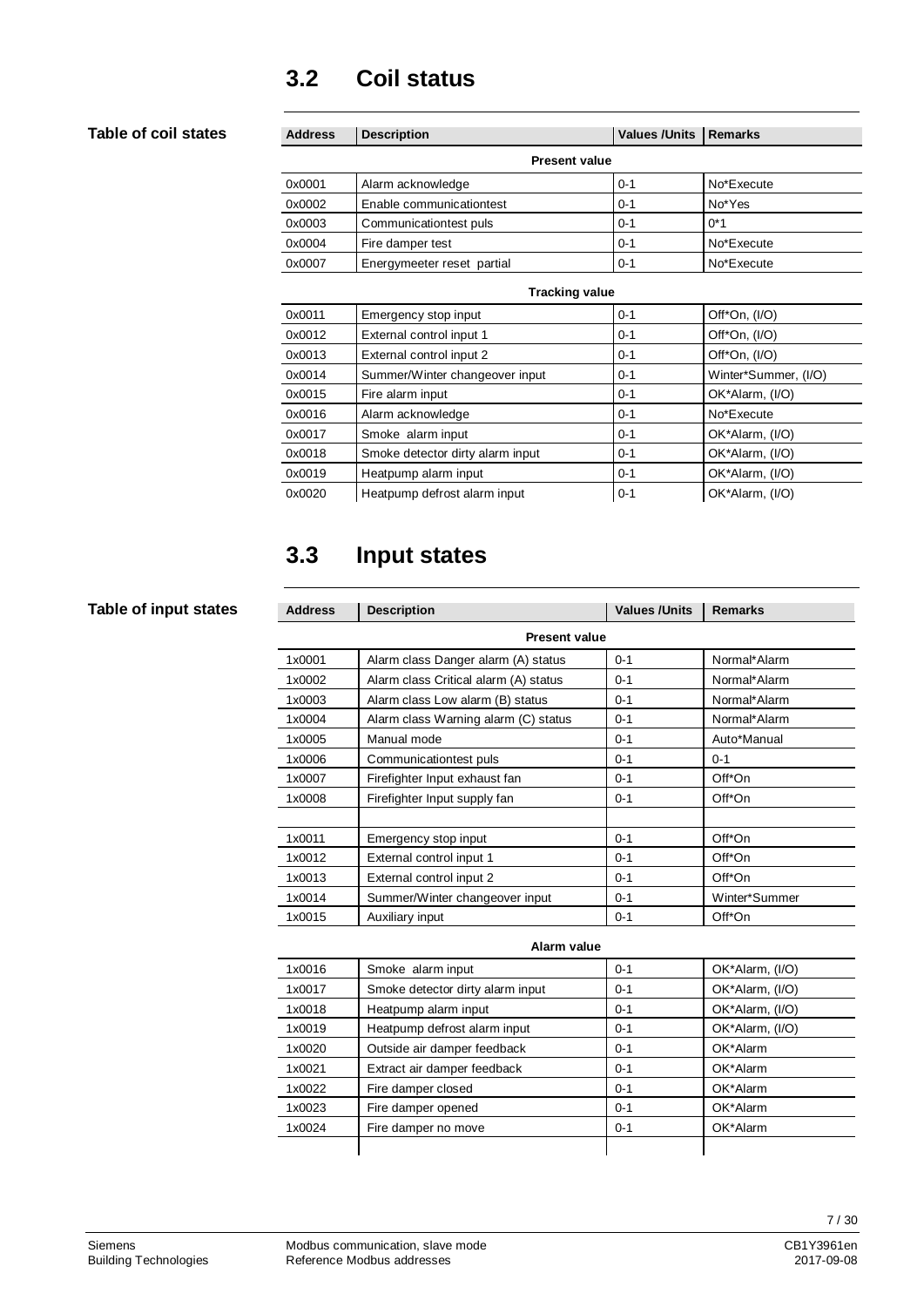### **Input states,** *continued*

#### **Table of input states,**

*cont.*

| <b>Address</b> | <b>Description</b>              | <b>Values</b><br>/Units | <b>Remarks</b> |
|----------------|---------------------------------|-------------------------|----------------|
| 1x0026         | Fan alarm                       | $0 - 1$                 | OK*Alarm       |
| 1x0027         | Supply fan alarm                | $0 - 1$                 | OK*Alarm       |
| 1x0028         | Supply fan feedback             | 0-1                     | OK*Alarm       |
| 1x0029         | Supply fan deviation alarm      | $0 - 1$                 | OK*Alarm       |
| 1x0030         | Exhaust fan alarm               | $0 - 1$                 | OK*Alarm       |
| 1x0031         | Exhaust fan feedback            | $0 - 1$                 | OK*Alarm       |
| 1x0032         | Exhaust fan deviation alarm     | $0 - 1$                 | OK*Alarm       |
| 1x0033         | Fan operating hours alarm       | $0 - 1$                 | OK*Alarm       |
|                |                                 |                         |                |
| 1x0036         | Cooling DX alarm                | $0 - 1$                 | OK*Alarm       |
| 1x0037         | Cooling DX feedback             | $0 - 1$                 | OK*Alarm       |
| 1x0038         | Cooling pump alarm              | $0 - 1$                 | OK*Alarm       |
| 1x0039         | Cooling pump feedback           | $0 - 1$                 | OK*Alarm       |
| 1x0040         | Heat recovery alarm             | $0 - 1$                 | OK*Alarm       |
| 1x0041         | Heat recovery pump alarm        | $0 - 1$                 | OK*Alarm       |
| 1x0042         | Heat recovery pump feedback     | $0 - 1$                 | OK*Alarm       |
| 1x0043         | Heat recovery frost monitor     | $0 - 1$                 | OK*Alarm       |
| 1x0044         | Heat recovery efficiency alarm  | $0 - 1$                 | OK*Alarm       |
| 1x0045         | Heating pump alarm              | 0-1                     | OK*Alarm       |
| 1x0046         | Heating pump feedback           | $0 - 1$                 | OK*Alarm       |
| 1x0047         | Heating frost monitor           | $0 - 1$                 | OK*Alarm       |
| 1x0048         | Electrical heating alarm        | $0 - 1$                 | OK*Alarm       |
| 1x0049         | Cooling 2 DX alarm              | $0 - 1$                 | OK*Alarm       |
| 1x0050         | Cooling 2 DX feedback           | $0 - 1$                 | OK*Alarm       |
| 1x0051         | Cooling 2 pump alarm            | $0 - 1$                 | OK*Alarm       |
| 1x0052         | Cooling 2 pump feedback         | $0 - 1$                 | OK*Alarm       |
| 1x0053         | Heating 2 pump alarm            | 0-1                     | OK*Alarm       |
| 1x0054         | Heating 2 pump feedback         | $0 - 1$                 | OK*Alarm       |
| 1x0055         | Heating 2 frost monitor         | $0 - 1$                 | OK*Alarm       |
| 1x0056         | Electrical heating 2 alarm      | $0 - 1$                 | OK*Alarm       |
| 1x0057         | Supply temperature deviation    | $0 - 1$                 | OK*Alarm       |
| 1x0058         | Room temperature deviation      | $0 - 1$                 | OK*Alarm       |
|                |                                 |                         |                |
| 1x0062         | Humidifier feedback             | $0 - 1$                 | OK*Alarm       |
| 1x0063         | Humidity pump alarm             | $0 - 1$                 | OK*Alarm       |
| 1x0064         | Humidity pump feedback          | $0 - 1$                 | OK*Alarm       |
| 1x0065         | Supply hum deviation            | $0 - 1$                 | OK*Alarm       |
| 1x0066         | Room hum deviation              | $0 - 1$                 | OK*Alarm       |
| 1x0067         | Dew point                       | $0 - 1$                 | OK*Alarm       |
|                |                                 |                         |                |
| 1x0070         | Filter alarm                    | $0 - 1$                 | OK*Alarm       |
| 1x0071         | Supply filter alarm (detector)  | $0 - 1$                 | OK*Alarm       |
| 1x0072         | Exhaust filter alarm (detector) | $0 - 1$                 | OK*Alarm       |
| 1x0073         | Fire alarm                      | $0 - 1$                 | OK*Alarm       |
| 1x0074         | Supply temperature fire alarm   | $0 - 1$                 | OK*Alarm       |
| 1x0075         | Exhaust temperature fire alarm  | 0-1                     | OK*Alarm       |
| 1x0076         | Auxiliary alarm                 | $0 - 1$                 | OK*Alarm       |
| 1x0077         | Manual mode                     | $0 - 1$                 | OK*Alarm       |
| 1x0078         | Modbus comm alarm               | $0 - 1$                 | OK*Alarm       |
| 1x0079         | Processbus comm alarm           | $0 - 1$                 | OK*Alarm       |

8 / 30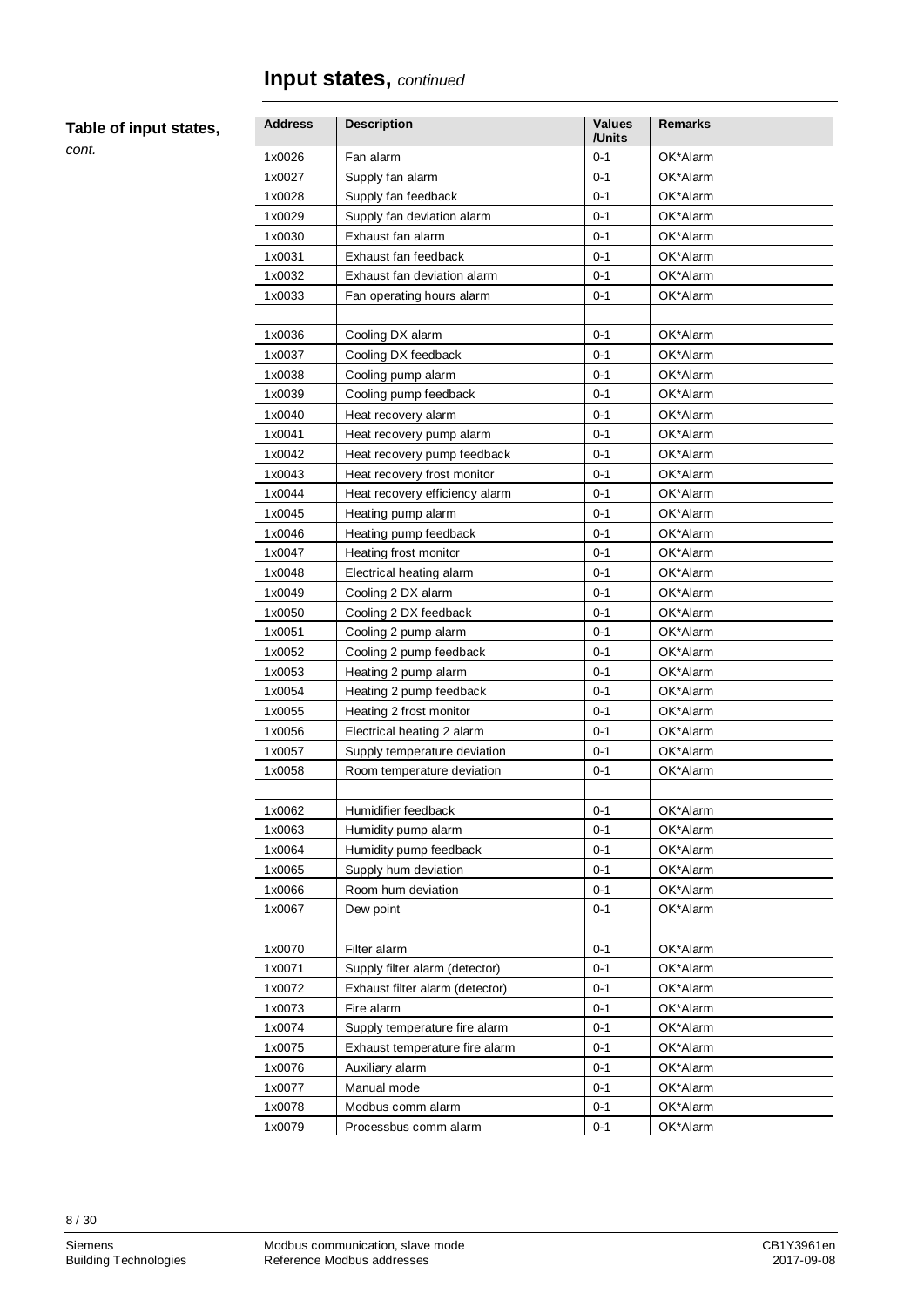### **Input states,** *continued*

#### **Table of input states,**

| <b>Address</b> | <b>Description</b>                   | <b>Values</b><br>/Units | <b>Remarks</b> |
|----------------|--------------------------------------|-------------------------|----------------|
| 1x0080         | Outside air temperature              | $0 - 1$                 | OK*Alarm       |
| 1x0081         | Supply air temperature               | $0 - 1$                 | OK*Alarm       |
| 1x0082         | Heating frost temperature            | $0 - 1$                 | OK*Alarm       |
| 1x0083         | Room temperature                     | $0 - 1$                 | OK*Alarm       |
| 1x0084         | Room temperature 2                   | $0 - 1$                 | OK*Alarm       |
| 1x0085         | Exhaust air temperature              | $0 - 1$                 | OK*Alarm       |
| 1x0086         | Extract air temperature              | $0 - 1$                 | OK*Alarm       |
| 1x0087         | Heat recovery supply air temperature | $0 - 1$                 | OK*Alarm       |
| 1x0088         | Heat recovery water temperature      | $0 - 1$                 | OK*Alarm       |
| 1x0089         | Supply air temperature 2             | $0 - 1$                 | OK*Alarm       |
| 1x0090         | Heating 2 frost temperature          | $0 - 1$                 | OK*Alarm       |
| 1x0091         | Auxiliary temperature                | $0 - 1$                 | OK*Alarm       |
| 1x0092         | Outside air humidity relative        | $0 - 1$                 | OK*Alarm       |
| 1x0093         | Supply air humidity relative         | $0 - 1$                 | OK*Alarm       |
| 1x0094         | Room humidity relative               | $0 - 1$                 | OK*Alarm       |
| 1x0095         | Supply air flow                      | $0 - 1$                 | OK*Alarm       |
| 1x0096         | Exhaust air flow                     | $0 - 1$                 | OK*Alarm       |
| 1x0097         | Supply air pressure                  | $0 - 1$                 | OK*Alarm       |
| 1x0098         | Exhaust air pressure                 | $0 - 1$                 | OK*Alarm       |
| 1x0099         | Heat recovery frost pressure         | $0 - 1$                 | OK*Alarm       |
| 1x0100         | Air quality                          | $0 - 1$                 | OK*Alarm       |
| 1x0101         | External setpoint                    | $0 - 1$                 | OK*Alarm       |
| 1x0102         | Roomunit 1                           | $0 - 1$                 | OK*Alarm       |
| 1x0103         | Roomunit 2                           | $0 - 1$                 | OK*Alarm       |
| 1x0104         | Supply Filter alarm (Sensor)         | $0 - 1$                 | OK*Alarm       |
| 1x0105         | Exhaust filter alarm (Sensor)        | $0 - 1$                 | OK*Alarm       |
| 1x0106         | Fan Manual Mode Alarm (Modbus)       | $0 - 1$                 | OK*Alarm       |
| 1x0107         | Supply fan Warning (Modbus)          | $0 - 1$                 | OK*Alarm       |
| 1x0108         | Exhaust fan Warning (Modbus)         | $0 - 1$                 | OK*Alarm       |
| 1x0109         | Supply fan Alarm (Modbus)            | $0 - 1$                 | OK*Alarm       |
| 1x0110         | Exhaust fan Alarm (Modbus)           | $0 - 1$                 | OK*Alarm       |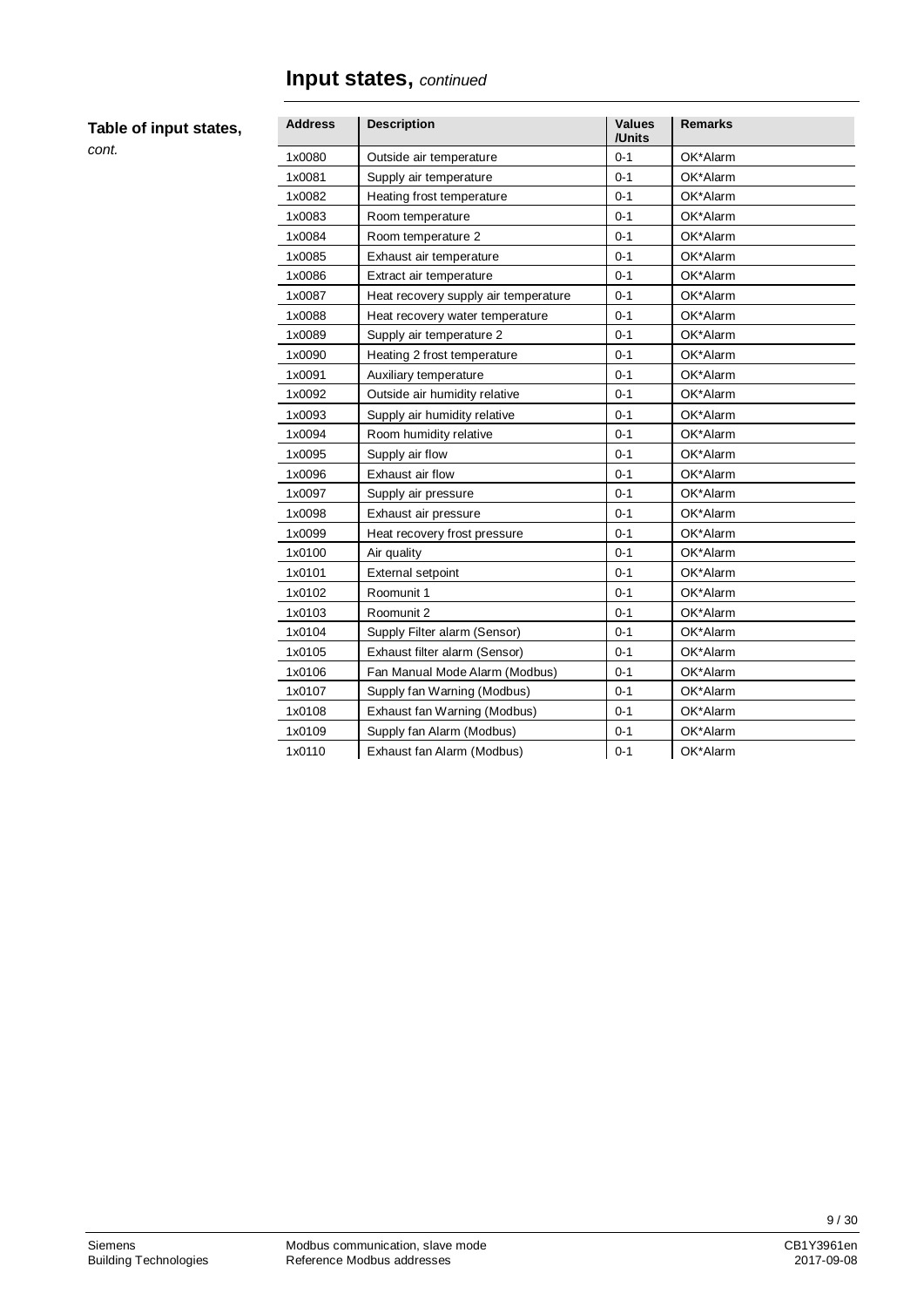### <span id="page-9-0"></span>**3.4 Input register**

#### **Input register table**

| <b>Address</b>           | <b>Description</b>                                          | <b>Values</b><br>/Units | <b>Remarks</b>              |  |  |
|--------------------------|-------------------------------------------------------------|-------------------------|-----------------------------|--|--|
| <b>Unsigned Word</b>     |                                                             |                         |                             |  |  |
| 3x0001                   | General status (Word 1)                                     | 0-65535                 | 0-1 for each bit or counted |  |  |
| Bit <sub>0</sub>         | - Alarm class danger (A)                                    |                         | binary to a decimal number  |  |  |
| Bit1                     | - Alarm class critical (A)                                  |                         |                             |  |  |
| Bit <sub>2</sub>         | - Alarm class low (B)                                       |                         |                             |  |  |
| Bit3                     | - Alarm class warning (C)                                   |                         |                             |  |  |
| Bit4                     | $\overline{\phantom{a}}$                                    |                         |                             |  |  |
| Bit <sub>5</sub>         | - Manual control active                                     |                         |                             |  |  |
| Bit <sub>6</sub><br>Bit7 | - Summer mode                                               |                         |                             |  |  |
| Bit <sub>8</sub>         | - Communication test puls<br>- Preheating, heating register |                         |                             |  |  |
| Bit9                     | - Preheating, extra heating register                        |                         |                             |  |  |
| Bit10                    | $\frac{1}{2}$                                               |                         |                             |  |  |
| Bit11                    | - Actual control mode temp, room                            |                         |                             |  |  |
| Bit12                    | - Actual control mode temp, exhaust                         |                         |                             |  |  |
| Bit <sub>13</sub>        | - Actual control mode temp, supply                          |                         |                             |  |  |
| Bit14                    | - Actual control mode humidity, room                        |                         |                             |  |  |
| Bit15                    | - Actual control mode humidity, supply                      |                         |                             |  |  |
| 3x0002                   | General status (Word 2)                                     | 0-65535                 | 0-1 for each bit or counted |  |  |
|                          |                                                             |                         | binary to a decimal number  |  |  |
| Bit <sub>0</sub>         | $\overline{\phantom{a}}$                                    |                         |                             |  |  |
| Bit1                     |                                                             |                         |                             |  |  |
| Bit <sub>2</sub>         |                                                             |                         |                             |  |  |
| Bit3<br>Bit4             | ۰                                                           |                         |                             |  |  |
| Bit <sub>5</sub>         |                                                             |                         |                             |  |  |
| Bit <sub>6</sub>         | ۰                                                           |                         |                             |  |  |
| Bit7                     |                                                             |                         |                             |  |  |
| Bit <sub>8</sub>         |                                                             |                         |                             |  |  |
| Bit9                     | ۰                                                           |                         |                             |  |  |
| Bit10                    |                                                             |                         |                             |  |  |
| Bit11<br>Bit12           | ۰                                                           |                         |                             |  |  |
| Bit <sub>13</sub>        |                                                             |                         |                             |  |  |
| Bit14                    |                                                             |                         |                             |  |  |
| Bit15                    | ٠                                                           |                         |                             |  |  |
|                          |                                                             |                         |                             |  |  |
| 3x0003                   | General status (Word 3)                                     | 0-65535                 | 0-1 for each bit or counted |  |  |
| Bit <sub>0</sub>         | ٠                                                           |                         | binary to a decimal number  |  |  |
| Bit1                     |                                                             |                         |                             |  |  |
| Bit2                     |                                                             |                         |                             |  |  |
| Bit3                     | ä,                                                          |                         |                             |  |  |
| Bit4                     |                                                             |                         |                             |  |  |
| Bit <sub>5</sub>         |                                                             |                         |                             |  |  |
| Bit <sub>6</sub>         | ä,                                                          |                         |                             |  |  |
| Bit7<br>Bit8             |                                                             |                         |                             |  |  |
| Bit9                     | ä,                                                          |                         |                             |  |  |
| Bit10                    |                                                             |                         |                             |  |  |
| Bit11                    |                                                             |                         |                             |  |  |
| Bit12                    | ä,                                                          |                         |                             |  |  |
| Bit13                    |                                                             |                         |                             |  |  |
| Bit14<br>Bit15           |                                                             |                         |                             |  |  |
|                          |                                                             |                         |                             |  |  |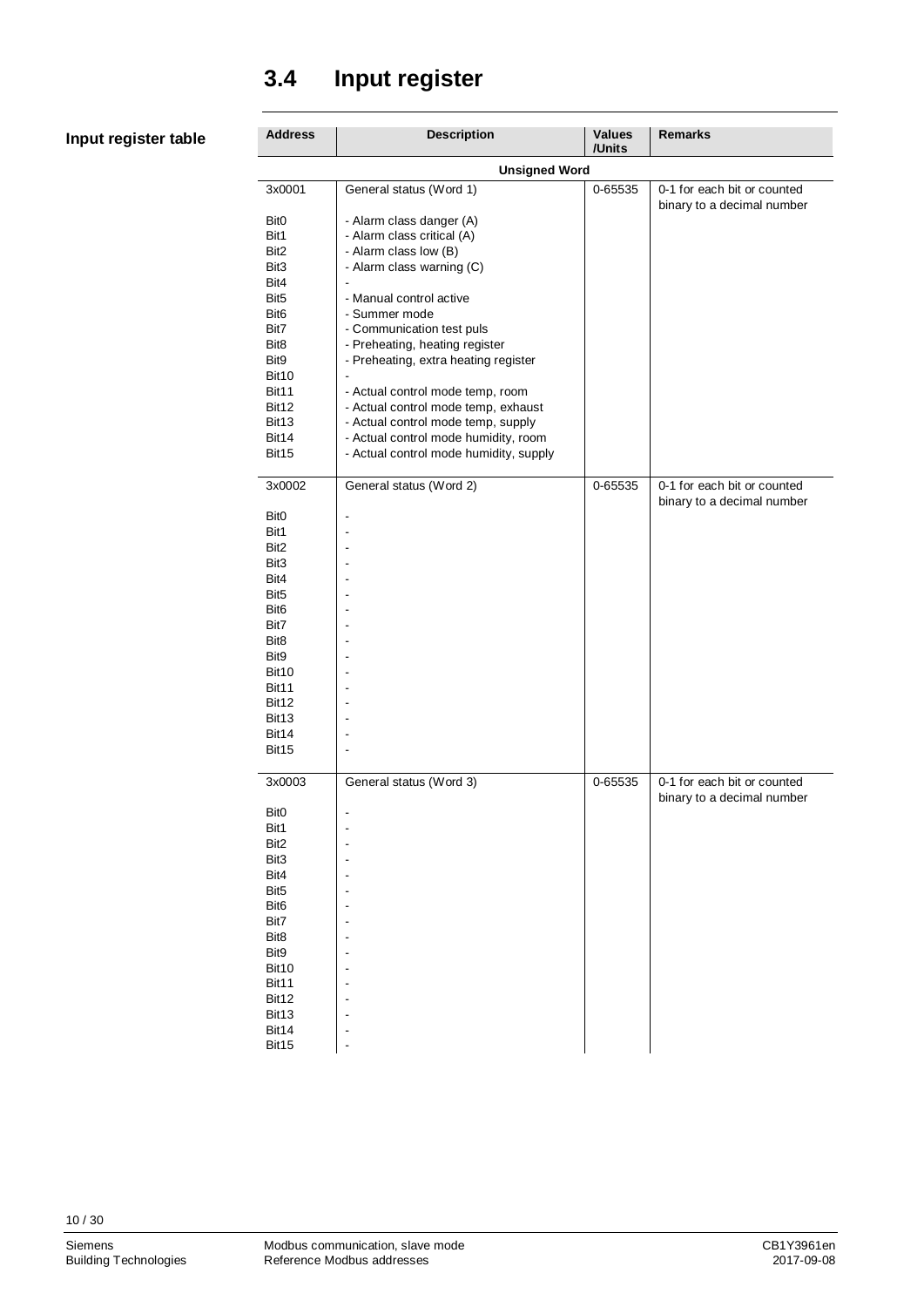| Input register table, |
|-----------------------|
|                       |

| <b>Address</b>             | <b>Description</b>                        | <b>Values</b><br>/Units | <b>Remarks</b>                                            |
|----------------------------|-------------------------------------------|-------------------------|-----------------------------------------------------------|
| 3x0004<br>Bit <sub>0</sub> | General status (Word 4)<br>$\overline{a}$ | $0 - 65535$             | 0-1 for each bit or counted<br>binary to a decimal number |
| Bit1                       |                                           |                         |                                                           |
| Bit <sub>2</sub>           |                                           |                         |                                                           |
| Bit3                       |                                           |                         |                                                           |
| Bit4                       |                                           |                         |                                                           |
| Bit <sub>5</sub>           |                                           |                         |                                                           |
| Bit <sub>6</sub>           |                                           |                         |                                                           |
| Bit7                       |                                           |                         |                                                           |
| Bit8                       |                                           |                         |                                                           |
| Bit9                       |                                           |                         |                                                           |
| Bit10                      |                                           |                         |                                                           |
| Bit11                      |                                           |                         |                                                           |
| Bit12                      |                                           |                         |                                                           |
| Bit13                      |                                           |                         |                                                           |
| Bit14                      |                                           |                         |                                                           |
| Bit15                      | ÷,                                        |                         |                                                           |
|                            |                                           |                         |                                                           |
| 3x0005                     | Digital inputs (Word 1)                   | 0-65535                 | 0-1 for each bit or counted<br>binary to a decimal number |
| Bit <sub>0</sub>           | - Emergency stop                          |                         |                                                           |
| Bit1                       | - External control 1                      |                         |                                                           |
| Bit <sub>2</sub>           | - External control 2                      |                         |                                                           |
| Bit3                       | - Summer/winter changeover                |                         |                                                           |
| Bit4                       | - Alarm acknowledge                       |                         |                                                           |
| Bit <sub>5</sub>           | $\overline{a}$                            |                         |                                                           |
| Bit <sub>6</sub>           |                                           |                         |                                                           |
| Bit7                       |                                           |                         |                                                           |
| Bit8                       | - Aux input                               |                         |                                                           |
| Bit9                       |                                           |                         |                                                           |
| Bit10                      |                                           |                         |                                                           |
| Bit11                      |                                           |                         |                                                           |
| Bit12                      |                                           |                         |                                                           |
| Bit13                      |                                           |                         |                                                           |
| Bit14                      | ÷,                                        |                         |                                                           |
| Bit15                      |                                           |                         |                                                           |
|                            |                                           |                         |                                                           |
| 3x0006                     | Digital inputs (Word 2)                   | 0-65535                 | 0-1 for each bit or counted<br>binary to a decimal number |
| Bit0                       | - Dampers open                            |                         |                                                           |
| Bit1                       | - Fire dampers open                       |                         |                                                           |
| Bit2                       | - Fire dampers closed                     |                         |                                                           |
| Bit3                       |                                           |                         |                                                           |
| Bit4                       | - Supply fan feedback                     |                         |                                                           |
| Bit <sub>5</sub>           | - Exhaust fan feedback                    |                         |                                                           |
| Bit <sub>6</sub>           |                                           |                         |                                                           |
| Bit7                       | ٠                                         |                         |                                                           |
| Bit8                       |                                           |                         |                                                           |
| Bit9                       |                                           |                         |                                                           |
| Bit10                      |                                           |                         |                                                           |
| Bit11                      |                                           |                         |                                                           |
| Bit12                      |                                           |                         |                                                           |
| Bit13                      |                                           |                         |                                                           |
| Bit14                      |                                           |                         |                                                           |
| Bit15                      | ۰                                         |                         |                                                           |
|                            |                                           |                         |                                                           |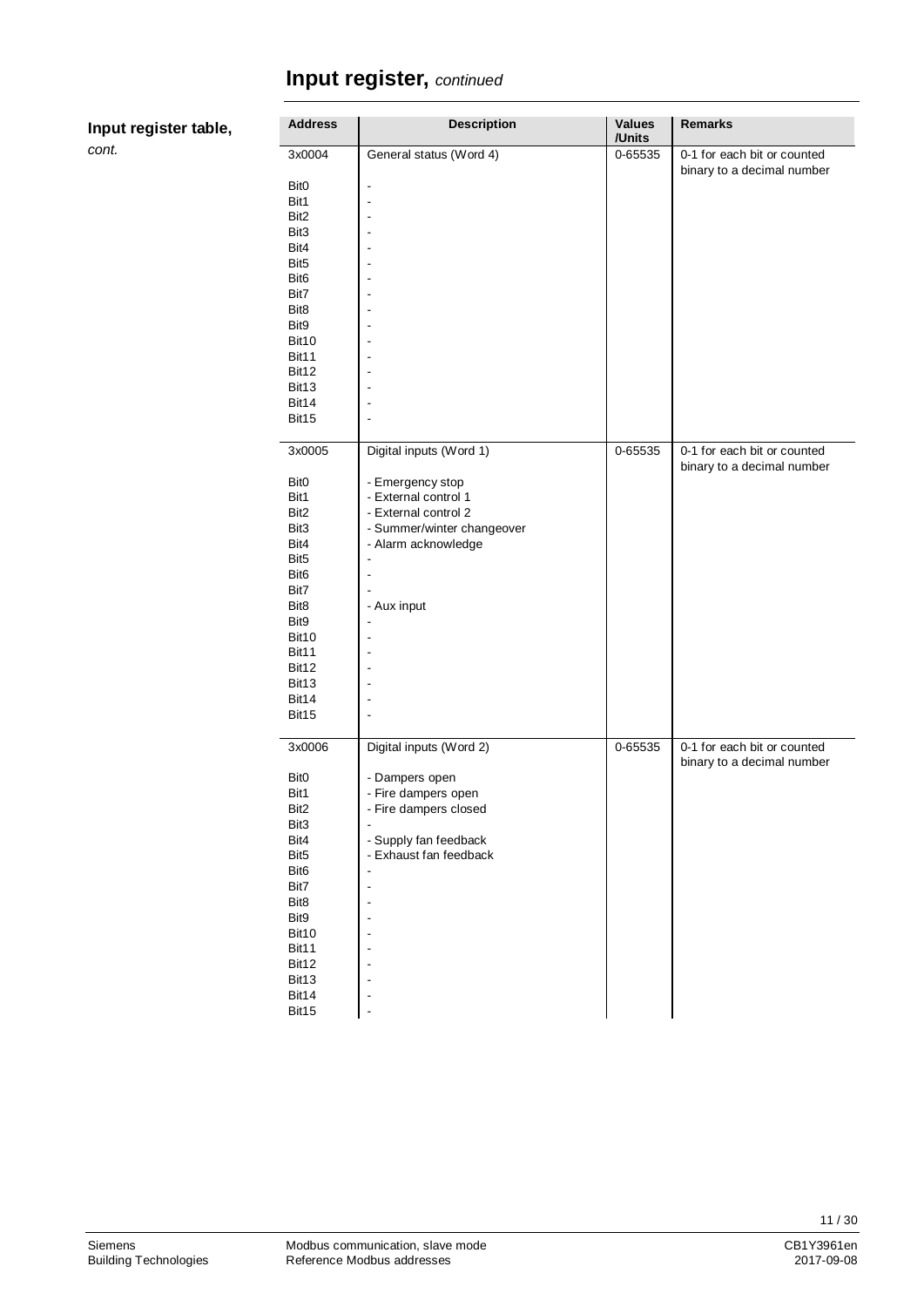**Input register table,**

| <b>Address</b>           | <b>Description</b>               | <b>Values</b> | <b>Remarks</b>              |
|--------------------------|----------------------------------|---------------|-----------------------------|
|                          |                                  | /Units        |                             |
| 3x0007                   | Digital inputs (Word 3)          | 0-65535       | 0-1 for each bit or counted |
|                          |                                  |               | binary to a decimal number  |
| Bit <sub>0</sub>         | $\blacksquare$<br>ä,             |               |                             |
| Bit1<br>Bit2             | $\blacksquare$                   |               |                             |
| Bit3                     | ä,                               |               |                             |
| Bit4                     | $\blacksquare$                   |               |                             |
| Bit <sub>5</sub>         | ä,                               |               |                             |
| Bit <sub>6</sub>         | $\overline{\phantom{a}}$         |               |                             |
| Bit7                     | $\blacksquare$                   |               |                             |
| Bit <sub>8</sub>         | $\blacksquare$                   |               |                             |
| Bit9                     | $\overline{\phantom{a}}$         |               |                             |
| Bit10                    |                                  |               |                             |
| Bit11                    | ä,                               |               |                             |
| Bit12                    | $\overline{\phantom{a}}$         |               |                             |
| Bit13                    | $\overline{a}$                   |               |                             |
| Bit14                    | $\blacksquare$                   |               |                             |
| Bit15                    | ä,                               |               |                             |
| 3x0008                   | Digital inputs (Word 4)          | 0-65535       | 0-1 for each bit or counted |
|                          |                                  |               | binary to a decimal number  |
| Bit <sub>0</sub>         | $\blacksquare$                   |               |                             |
| Bit1                     |                                  |               |                             |
| Bit2                     | $\blacksquare$                   |               |                             |
| Bit3                     | $\overline{\phantom{a}}$         |               |                             |
| Bit4                     |                                  |               |                             |
| Bit <sub>5</sub>         | $\blacksquare$                   |               |                             |
| Bit <sub>6</sub>         | $\overline{\phantom{a}}$         |               |                             |
| Bit7                     |                                  |               |                             |
| Bit <sub>8</sub><br>Bit9 | $\blacksquare$<br>$\blacksquare$ |               |                             |
| Bit10                    | ä,                               |               |                             |
| Bit11                    | $\blacksquare$                   |               |                             |
| Bit12                    | $\blacksquare$                   |               |                             |
| Bit13                    | L,                               |               |                             |
| Bit14                    | $\overline{\phantom{a}}$         |               |                             |
| Bit15                    | ä,                               |               |                             |
|                          |                                  |               |                             |
| 3x0009                   | Digital outpututs (Word 1)       | 0-65535       | 0-1 for each bit or counted |
|                          |                                  |               | binary to a decimal number  |
| Bit <sub>0</sub>         | - Supply damper                  |               |                             |
| Bit1                     | - Extract damper                 |               |                             |
| Bit2                     | - Fire damper                    |               |                             |
| Bit3<br>Bit4             | - Supply fan, running            |               |                             |
| Bit <sub>5</sub>         | - Supply fan, off                |               |                             |
| Bit <sub>6</sub>         | - Supply fan, stage 1            |               |                             |
| Bit7                     | - Supply fan, stage 2            |               |                             |
| Bit8                     | - Supply fan, stage 3            |               |                             |
| Bit9                     | - Exhaust fan, running           |               |                             |
| Bit10                    | - Exhaust fan, off               |               |                             |
| Bit11                    | - Exhaust fan, stage 1           |               |                             |
| Bit12                    | - Exhaust fan, stage 2           |               |                             |
| Bit13                    | - Exhaust fan, stage 3           |               |                             |
| Bit14                    | $\qquad \qquad \blacksquare$     |               |                             |
| Bit15                    |                                  |               |                             |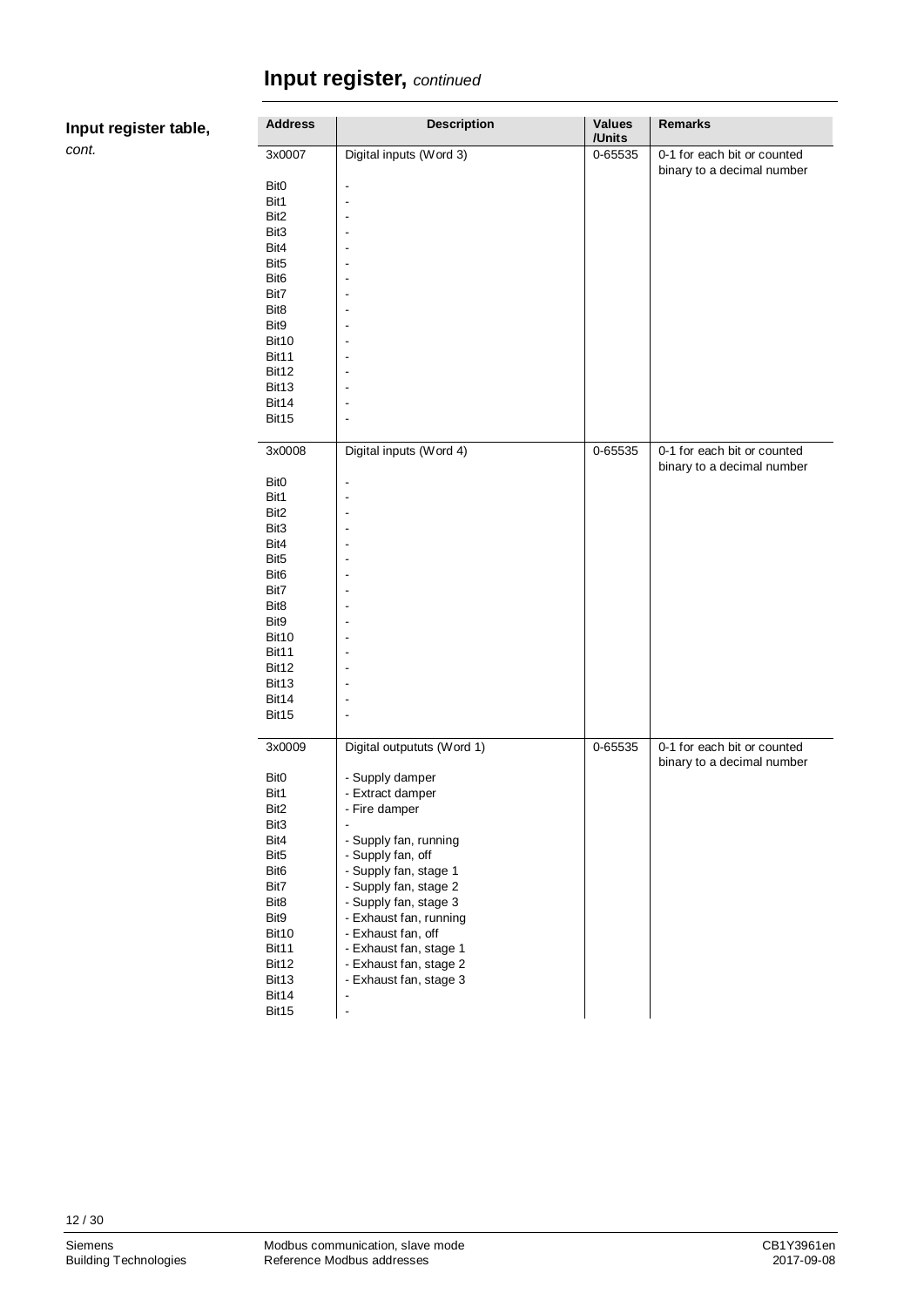**Input register table,**

 $\overline{\phantom{a}}$ 

 $\overline{a}$ 

j.

| <b>Address</b>                                                                                                                                                                                             | <b>Description</b>                                                                                                                                                                                                                                                                                                                                                                                            | <b>Values</b><br>/Units | <b>Remarks</b>                                            |
|------------------------------------------------------------------------------------------------------------------------------------------------------------------------------------------------------------|---------------------------------------------------------------------------------------------------------------------------------------------------------------------------------------------------------------------------------------------------------------------------------------------------------------------------------------------------------------------------------------------------------------|-------------------------|-----------------------------------------------------------|
| 3x0010<br>Bit <sub>0</sub><br>Bit1<br>Bit <sub>2</sub><br>Bit3<br>Bit4<br>Bit <sub>5</sub><br>Bit <sub>6</sub><br>Bit7<br>Bit8<br>Bit9<br>Bit10<br><b>Bit11</b><br>Bit12<br>Bit13<br>Bit14<br>Bit15        | Digital outpututs (Word 2)<br>- Cooling pump<br>- Cooling DX, off<br>- Cooling DX, stage 1<br>- Cooling DX, stage 2<br>- Cooling DX, stage 3<br>- Heating recovery pump/command<br>- Heating pump<br>- Electrical heating, off<br>- Electrical heating, stage 1<br>- Electrical heating, stage 2<br>- Electrical heating, stage 3<br>$\blacksquare$                                                           | 0-65535                 | 0-1 for each bit or counted<br>binary to a decimal number |
| 3x0011                                                                                                                                                                                                     | Digital outpututs (Word 3)                                                                                                                                                                                                                                                                                                                                                                                    | 0-65535                 | 0-1 for each bit or counted<br>binary to a decimal number |
| Bit <sub>0</sub><br>Bit1<br>Bit2<br>Bit3<br>Bit4<br>Bit <sub>5</sub><br>Bit <sub>6</sub><br>Bit7<br>Bit <sub>8</sub><br>Bit9<br>Bit10<br>Bit11<br>Bit12<br>Bit <sub>13</sub><br>Bit14<br>Bit <sub>15</sub> | - Extra cooling (2) pump<br>- Extra cooling (2) DX, off<br>- Extra cooling (2) DX, stage 1<br>- Extra cooling (2) DX, stage 2<br>- Extra cooling (2) DX, stage 3<br>- Extra heating (2) pump<br>- Extra electrical heating (2), off<br>- Extra electrical heating (2), stage 1<br>- Extra electrical heating (2), stage 2<br>- Extra electrical heating (2), stage 3<br>- Humidity command<br>- Humidity pump |                         |                                                           |
| 3x0012<br>Bit <sub>0</sub><br>Bit1<br>Bit2<br>Bit3<br>Bit4<br>Bit <sub>5</sub><br>Bit <sub>6</sub><br>Bit7<br>Bit8<br>Bit9<br>Bit10<br>Bit11<br>Bit12<br>Bit13<br>Bit14<br>Bit15                           | Digital outpututs (Word 4)<br>- Aux TSP command<br>- Aux operation mode indication<br>- Alarm output, high (and low)<br>- Alarm output, low                                                                                                                                                                                                                                                                   | 0-65535                 | 0-1 for each bit or counted<br>binary to a decimal number |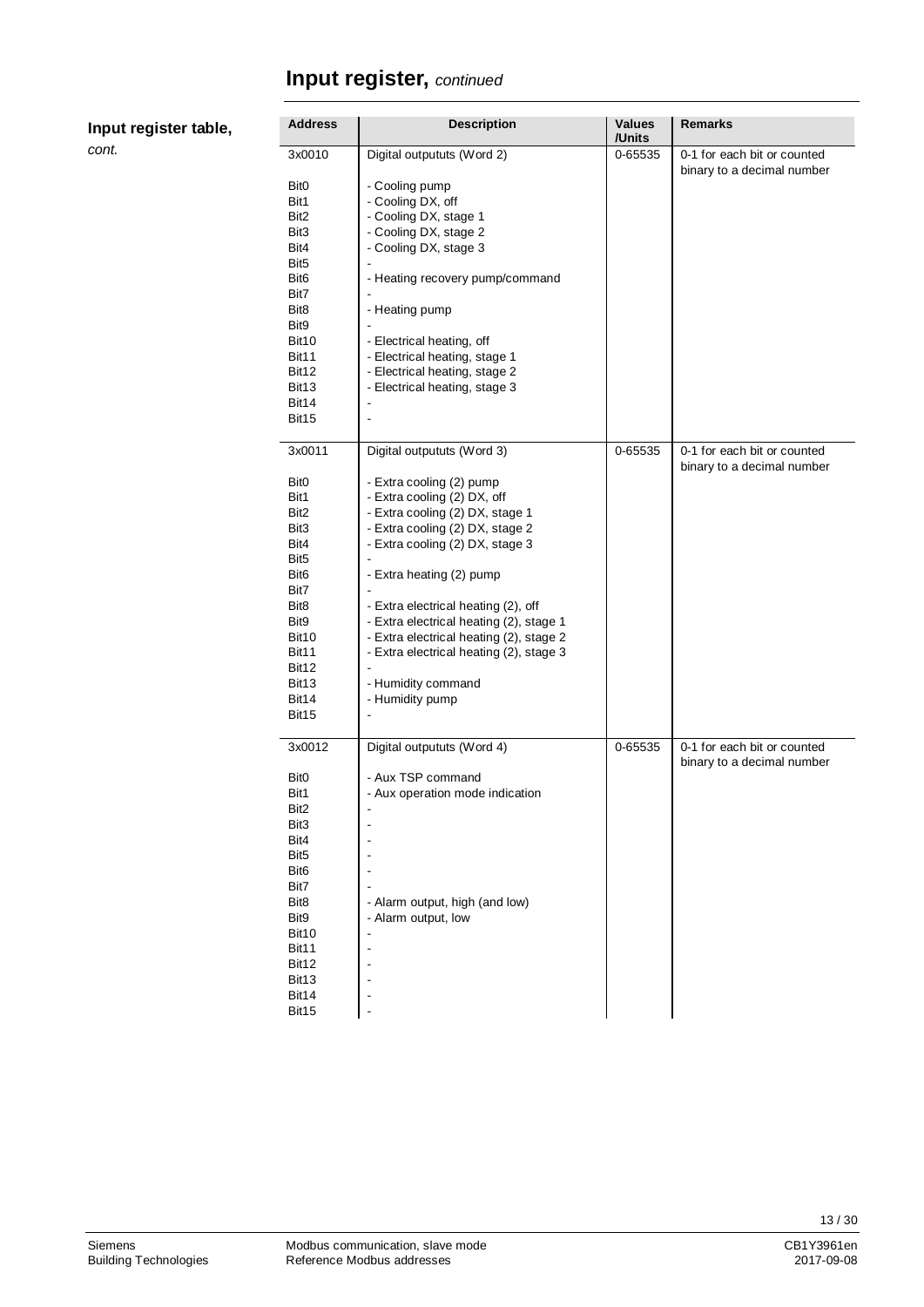| <b>Address</b>                   |
|----------------------------------|
| 3x0013                           |
| Bit <sub>0</sub><br>Bit1<br>---- |
|                                  |

| Address          | <b>Description</b>                                                     | Values<br>/Units | Remarks                     |
|------------------|------------------------------------------------------------------------|------------------|-----------------------------|
| 3x0013           | Alarms (Word 1)                                                        | 0-65535          | 0-1 for each bit or counted |
|                  |                                                                        |                  | binary to a decimal number  |
| BitO             | - Dampers                                                              |                  |                             |
| Bit1             | - Fire dampers                                                         |                  |                             |
| Bit2             |                                                                        |                  |                             |
| Bit3             | - Supply fan                                                           |                  |                             |
| Bit4             | - Exhaust fan                                                          |                  |                             |
| Bit5             | - Fan operating hours                                                  |                  |                             |
| Bit6             |                                                                        |                  |                             |
| Bit7             |                                                                        |                  |                             |
| Bit8             | - Cooling                                                              |                  |                             |
| Bit9             |                                                                        |                  |                             |
| Bit10            | - Heating recovery                                                     |                  |                             |
| Bit11            | - Heating recovery pump                                                |                  |                             |
| Bit12            | - Heating recovery frost                                               |                  |                             |
| Bit13            | - Heating recovery efficiency                                          |                  |                             |
| Bit14            | - Heating recovery damper                                              |                  |                             |
| Bit15            |                                                                        |                  |                             |
| 3x0014           | Alarms (Word 2)                                                        | 0-65535          | 0-1 for each bit or counted |
|                  |                                                                        |                  | binary to a decimal number  |
| BitO             | - Heating pump                                                         |                  |                             |
| Bit1             | - Heating frost                                                        |                  |                             |
| Bit2             | - Electrical heating                                                   |                  |                             |
| Bit3             |                                                                        |                  |                             |
| Bit4             | - Extra cooling (2)                                                    |                  |                             |
| Bit5             |                                                                        |                  |                             |
| Bit6             | - Extra heating (2)                                                    |                  |                             |
| Bit7             | - Extra heating (2) frost                                              |                  |                             |
| Bit8             | - Extra electrical heating (2)                                         |                  |                             |
| Bit9             |                                                                        |                  |                             |
| Bit10            | - Humidity pump                                                        |                  |                             |
| Bit11            | - Humidity command                                                     |                  |                             |
| Bit12            |                                                                        |                  |                             |
| Bit13            | - Fire alarm                                                           |                  |                             |
| Bit14            |                                                                        |                  |                             |
| Bit15            | - Filter alarm                                                         |                  |                             |
| 3x0015           | Alarms (Word 3)                                                        | 0-65535          | 0-1 for each bit or counted |
|                  |                                                                        |                  | binary to a decimal number  |
| Bit0             | - Out temperature                                                      |                  |                             |
| Bit1             | - Supply temperature                                                   |                  |                             |
| Bit2             | - Heating frost temperature                                            |                  |                             |
| Bit3             | - Room1 temperature                                                    |                  |                             |
| Bit4             | - Room2 temperature                                                    |                  |                             |
| Bit5             | - Exhaust temperature                                                  |                  |                             |
| Bit <sub>6</sub> | - Extract temperature                                                  |                  |                             |
| Bit7             | - Heating recovery supply temperature                                  |                  |                             |
| Bit8             | - Heating recovery water temperature                                   |                  |                             |
| Bit9             | - Extra supply temperature (2)                                         |                  |                             |
| Bit10            | - Extra heating (2) frost temperature                                  |                  |                             |
| Bit11            | - Auxiliary temperature                                                |                  |                             |
| Bit12            |                                                                        |                  |                             |
| Bit13            | - Room units                                                           |                  |                             |
| Bit14<br>Bit15   | - Supply temperature deviation<br>- Room/Exhaust temperature deviation |                  |                             |
|                  |                                                                        |                  |                             |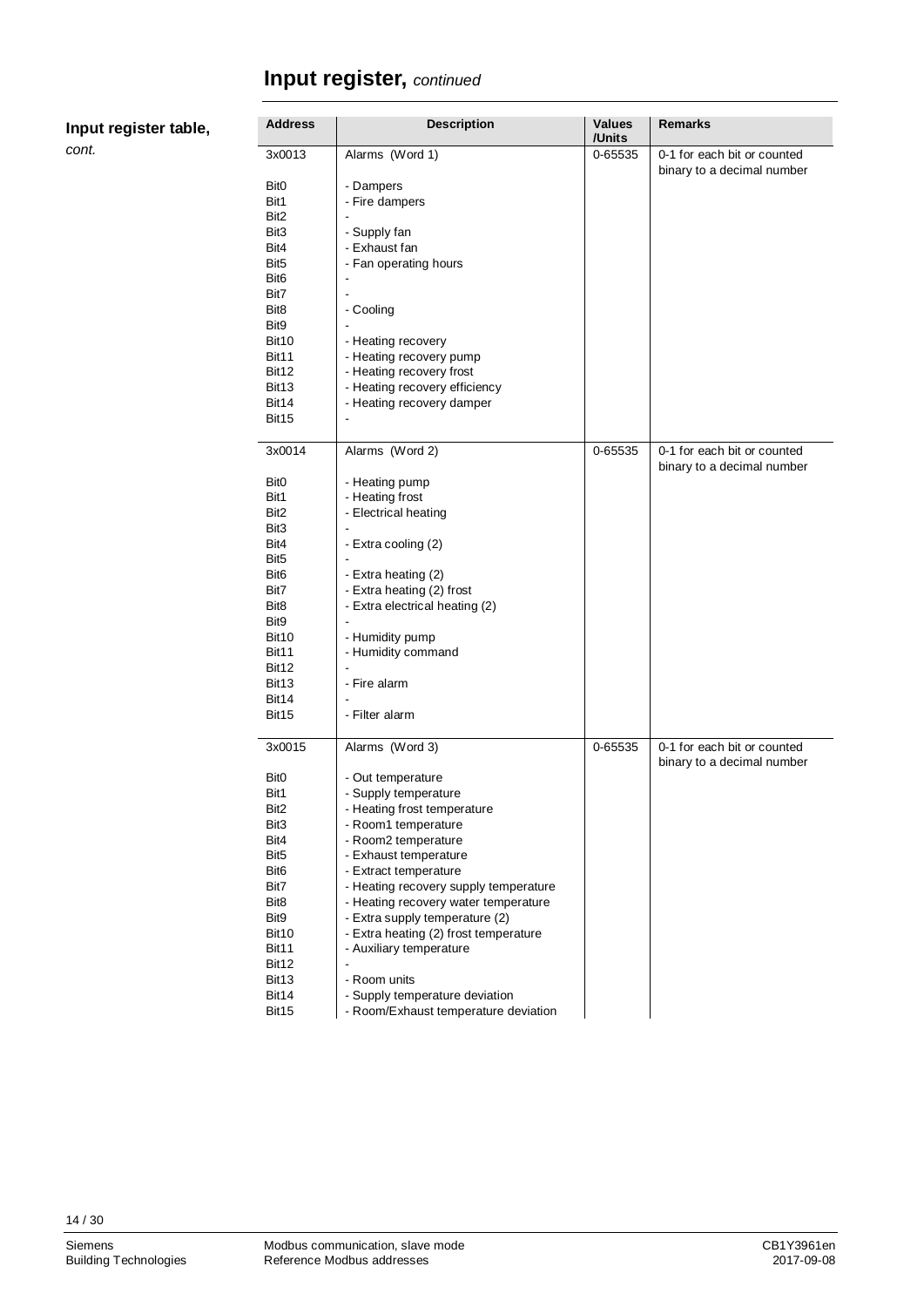| Input register table, |  |
|-----------------------|--|
|-----------------------|--|

| <b>Address</b>                   | <b>Description</b>                                                        | Values<br>/Units   | <b>Remarks</b>                                                    |
|----------------------------------|---------------------------------------------------------------------------|--------------------|-------------------------------------------------------------------|
| 3x0016                           | Alarms (Word 4)                                                           | 0-65535            | 0-1 for each bit or counted binary to                             |
| Bit <sub>0</sub><br>Bit1<br>Bit2 | - Supply pressure/flow and deviation<br>- Exhaust pressflow and deviation |                    | a decimal number                                                  |
| Bit <sub>3</sub>                 | - Outside humidity                                                        |                    |                                                                   |
| Bit4<br>Bit <sub>5</sub>         | - Supply humidity and deviation<br>- Room humidity and deviation          |                    |                                                                   |
| Bit <sub>6</sub>                 | - Dewpoint                                                                |                    |                                                                   |
| Bit7                             |                                                                           |                    |                                                                   |
| Bit8                             | - Air quality                                                             |                    |                                                                   |
| Bit9<br>Bit10                    | - External setpoint<br>- Auxiliary alarm                                  |                    |                                                                   |
| Bit11                            |                                                                           |                    |                                                                   |
| Bit12<br>Bit <sub>13</sub>       | - Manual control                                                          |                    |                                                                   |
| Bit14                            | - Communication test                                                      |                    |                                                                   |
| Bit15                            | - Modbus master, Processbus                                               |                    |                                                                   |
|                                  |                                                                           |                    |                                                                   |
|                                  | Present value, unsigned word                                              |                    |                                                                   |
| 3x0017                           | Actual operating mode                                                     | $0 - 4$            | Off*On*Off*Comf*Eco                                               |
|                                  | $0 =$ Off                                                                 |                    | See also "Act.Operating state"                                    |
|                                  | $1 = On$                                                                  |                    | 3x0071 that is related and describes                              |
|                                  | $2=Off$<br>3=Comfort                                                      |                    | the reason for the actual mode.                                   |
|                                  | 4=Economy                                                                 |                    |                                                                   |
|                                  | 5=Overrun                                                                 |                    |                                                                   |
|                                  | 6=StartUp                                                                 |                    |                                                                   |
| 3x0018                           | Actual fan step                                                           | $0 - 3$            | Off*Stage1*Stage2*Stage3                                          |
| 3x0019                           | Manual operation (steps)                                                  | $0 - 4$<br>$0 - 7$ | Auto*Off*Stage 1*Stage 2*Stage 3<br>Auto*Off*Eco St1*Comf St1*Eco |
| 3x0020                           | Manual operation<br>(steps/temperature)                                   |                    | St2*Comf St2*Eco St3*Comf St3                                     |
|                                  |                                                                           |                    | Only one of Manual operation is                                   |
| 3x0021                           | Actual time switch program (steps)                                        | $0 - 3$            | used depending on configuration<br>Off*Stage1*Stage2*Stage3       |
| 3x0022                           | Actual time switch program                                                | $0 - 7$            | Off*Eco St1*Comf St1*Eco                                          |
|                                  | (steps/temperature)                                                       |                    | St2*Comf St2*Eco St3*Comf St3                                     |
|                                  |                                                                           |                    | Only one of TSP is used                                           |
| 3x0023                           |                                                                           | 0-4                | depending on configuration<br>Auto*Off*Stage 1*Stage 2*Stage 3    |
| 3x0024                           | Actual Opmode ext ctrl<br>Fire damper state                               | $0 - 2$            | NotDefined*Closed*Moving*Opened                                   |
| 3x0025                           | Outside air damper command                                                | $0 - 1$            | Off*On                                                            |
| 3x0026                           | Extract air damper command                                                | 0-1                | Off*On                                                            |
| 3x0027                           | Fire damper command                                                       | 0-1                | Off*On                                                            |
| 3x0028                           | Supply fan command                                                        | $0 - 3$            | Off*Stage1*Stage2*Stage3                                          |
| 3x0029                           | Supply fan output signal                                                  | $0 -$              |                                                                   |
|                                  |                                                                           | 100%               |                                                                   |
| 3x0030                           | Exhaust fan command                                                       | 0-4                | Off*Stage1*Stage2*Stage3                                          |
| 3x0031                           | Exhaust fan output signal                                                 | 0 -                |                                                                   |
|                                  |                                                                           | 100%               |                                                                   |
| 3x0033                           | Cooling output signal                                                     | $0$ -              |                                                                   |

|        |                              | 100/0   |                          |
|--------|------------------------------|---------|--------------------------|
| 3x0033 | Cooling output signal        | 0 -     |                          |
|        |                              | 100%    |                          |
| 3x0034 | Cooling pump command         | $0 - 1$ | Off*On                   |
| 3x0035 | Cooling DX command           | $0 - 3$ | Off*Stage1*Stage2*Stage3 |
| 3x0036 | Heat recovery output signal  | 0 -     |                          |
|        |                              | 100%    |                          |
| 3x0037 | Heat recovery (pump) command | $0 - 1$ | Off*On                   |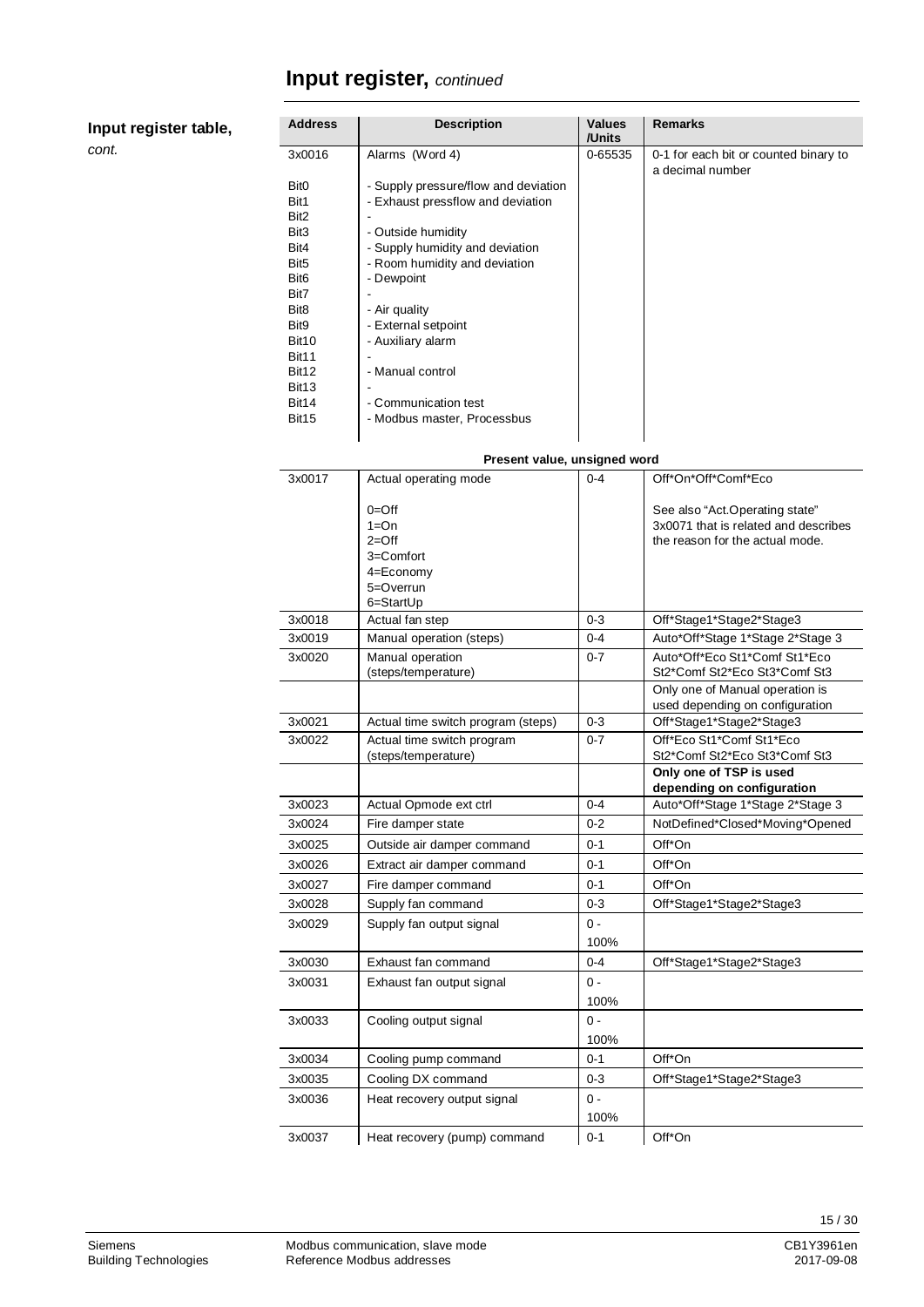#### **Input register table,**

*cont.*

| <b>Address</b>   | <b>Description</b>                                 | <b>Values / Units</b>    | <b>Remarks</b>              |
|------------------|----------------------------------------------------|--------------------------|-----------------------------|
| 3x0038           | Heat recovery damper output signal                 | $0 - 100%$<br>$0 - 100%$ |                             |
| 3x0039           | Heat recovery damper recovery<br>value             |                          |                             |
| 3x0040           | Heating output signal                              | $0 - 100%$               |                             |
| 3x0041           | Heating pump command                               | $0 - 1$                  | Off*On                      |
| 3x0042           | Electrical heating output signal                   | $0 - 100%$               |                             |
| 3x0043           | Electrical heating command                         | $0 - 3$                  | Off*Stage1*Stage2*Stage3    |
| 3x0044           | Cooling 2 output signal                            | $0 - 100%$               |                             |
| 3x0045           | Cooling 2 pump command                             | 0-1                      | Off*On                      |
| 3x0046           | Cooling 2 DX command                               | $0 - 3$                  | Off*Stage1*Stage2*Stage3    |
| 3x0047           | Heating 2 output signal                            | $0 - 100%$               |                             |
| 3x0048           | Heating 2 pump command                             | $0 - 1$                  | Off*On                      |
| 3x0049           | Electrical heating 2 output signal                 | $0 - 100%$               |                             |
| 3x0050           | Electrical heating 2 command                       | $0 - 3$                  | Off*Stage1*Stage2*Stage3    |
|                  |                                                    |                          |                             |
| 3x0052           | Humidifier output signal                           | $0 - 100%$               |                             |
| 3x0053           | Humidifier command                                 | 0-1                      | Off*On                      |
| 3x0054           | Humidifier pump command                            | $0 - 1$                  | Off*On                      |
| 3x0055           | Actual dehumidity value                            | $0 - 100%$               |                             |
|                  |                                                    |                          |                             |
| 3x0057           | Auxiliary operation mode output                    | $0 - 1$                  | Off*On                      |
| 3x0058           | Auxiliary time switch program output               | $0 - 1$                  | Off*On                      |
| 3x0059           | Auxiliary analog output fan                        | $0 - 100%$               |                             |
| 3x0060           | Alarm output 1                                     | 0-1                      | Normal*Alarm                |
| 3x0061           | Alarm output 2<br>Supply filter pressure           | 0-1                      | Normal*Alarm                |
| 3x0062           | Exhaust filter pressure                            | $0 - x$ Pa               |                             |
| 3x0063           |                                                    | $0 - x$ Pa               |                             |
| 3x0064<br>3x0065 | Actual airquality comp<br>Actual fan cooling value | 0 - 100%<br>$0 - 100%$   |                             |
| 3x0066           | Actual fan heating value                           | $0 - 100%$               |                             |
| 3x0067           | Actual fan comp temperature                        | 0 - 100%                 |                             |
| 3x0068           | Actual fan comp hum                                | 0 - 100%                 |                             |
| 3x0069           | Actual summer comp fan                             | $0 - 100%$               |                             |
| 3x0070           | Actual winter comp fan                             | $0 - 100%$               |                             |
| 3x0071           | Actual operating state                             | $0 - 16$                 | NotUsed*Config*Fire*Danger* |
|                  |                                                    |                          |                             |
|                  | 0=Not used                                         |                          | EmgcyStop*Fault*FireDamp*   |
|                  | 1=Configuration<br>2=Fire                          |                          | Manual*Extern*RoomUnit*     |
|                  | 3=Alarm class 0                                    |                          | Osstp*UcdH/C*FreeClg*BMS*   |
|                  | 4=Emergency stop                                   |                          | TSP*DuctTemp*Calendar       |
|                  | 5=Alarlm class 1                                   |                          |                             |
|                  | 6=Firedamper test<br>7=Manual control              |                          |                             |
|                  | 8=External control                                 |                          |                             |
|                  | 9=Room unit                                        |                          |                             |
|                  | 10=OSSTP                                           |                          |                             |
|                  | 11=Unoccupied htg/clg                              |                          |                             |
|                  | 12=Free cooling<br>13=BMS control                  |                          |                             |
|                  | 14=TSP control                                     |                          |                             |
|                  | 15=Temperature test                                |                          |                             |
|                  | 16=Calendar                                        |                          |                             |
|                  |                                                    |                          |                             |
|                  |                                                    |                          |                             |

16 / 30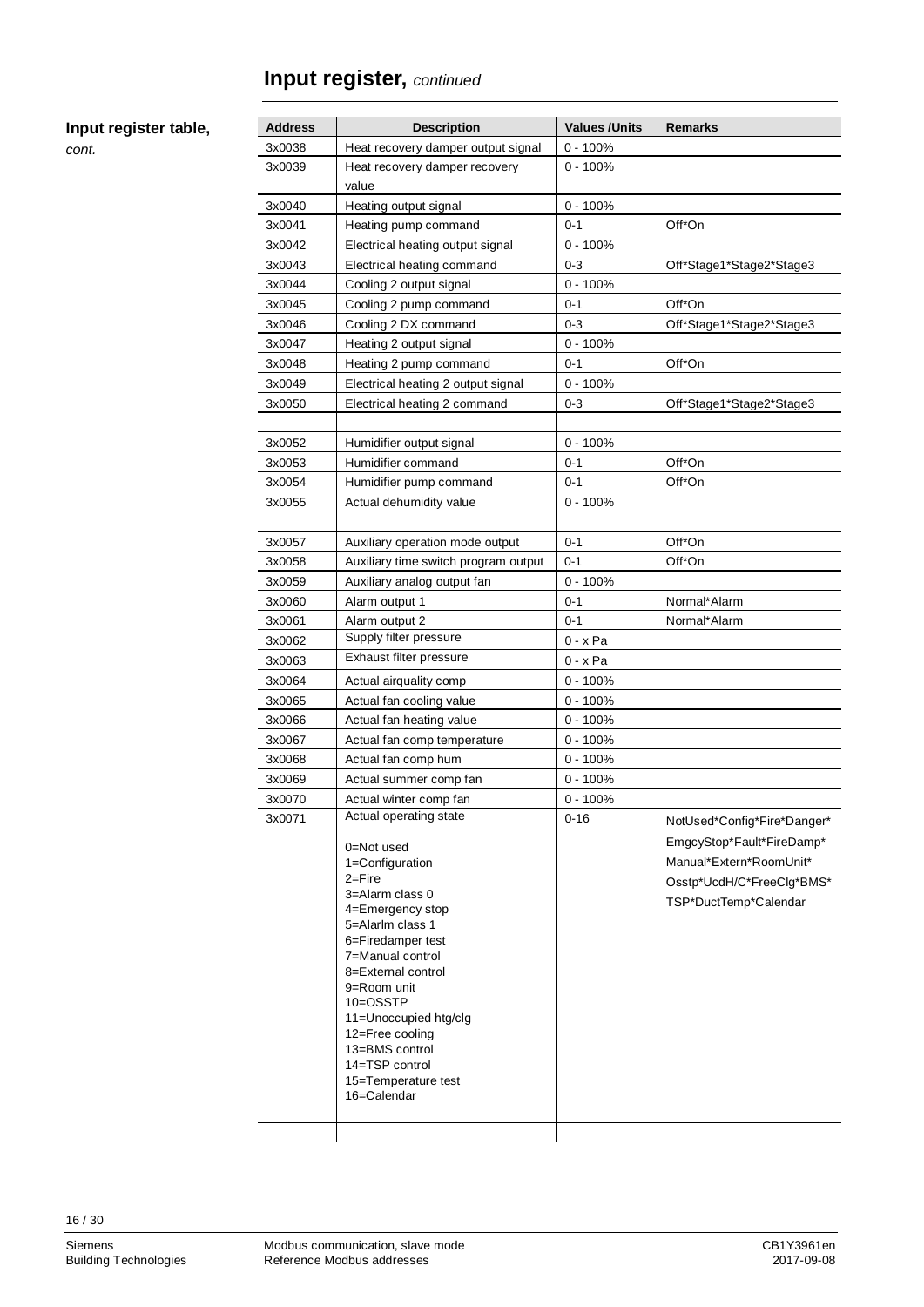#### **Input register table,**

| <b>Address</b>             | <b>Description</b>                | <b>Values / Units</b>   | <b>Remarks</b> |  |  |
|----------------------------|-----------------------------------|-------------------------|----------------|--|--|
| Present value, signed word |                                   |                         |                |  |  |
| 3x0072                     | Outside air temperature           | $-x.y - +x.y$ °C        | (factor 10)    |  |  |
| 3x0073                     | Supply air temperature            | $-x.y - +x.y$ °C        | (factor 10)    |  |  |
| 3x0074                     | Heating frost temperature         | -x.y - +x.y °C          | (factor 10)    |  |  |
| 3x0075                     | Actual room temperature           | $-x.y - +x.y$ °C        | (factor 10)    |  |  |
| 3x0076                     | Exhaust air temperature           | -x.y - +x.y °C          | (factor 10)    |  |  |
| 3x0077                     | Extract air temperature           | $-x.y - +x.y$ °C        | (factor 10)    |  |  |
| 3x0078                     | Heat recovery supply air temp     | $-x.y - +x.y$ °C        | (factor 10)    |  |  |
| 3x0079                     | Heat recovery water temperature   | $-x.y - +x.y$ °C        | (factor 10)    |  |  |
| 3x0080                     | Supply air temperature 2          | -x.y - +x.y °C          | (factor 10)    |  |  |
| 3x0081                     | Heating 2 frost temperature       | $-x.y - +x.y$ °C        | (factor 10)    |  |  |
| 3x0082                     | Auxiliary temperature             | $-x.y - +x.y$ °C        | (factor 10)    |  |  |
|                            |                                   |                         |                |  |  |
| 3x0084                     | Outside air hum relative          | 0 - x %rH               |                |  |  |
| 3x0085                     | Outside air hum absolute          | -x.y - +x.y g/kg        | (factor 10)    |  |  |
| 3x0086                     | Outside air enthalpy              | -x.y - +x.y kJ/kg       | (factor 10)    |  |  |
| 3x0087                     | Supply air hum relative           | 0 - x %rH               |                |  |  |
| 3x0088                     | Supply air hum absolute           | $-x.y - +x.y g/kg$      | (factor 10)    |  |  |
| 3x0089                     | Supply air enthalpy               | -x.y - +x.y kJ/kg       | (factor 10)    |  |  |
| 3x0090                     | Room humidity relative            | $0 - x$ %rH             |                |  |  |
| 3x0091                     | Room humidity absolute            | $-x.y - +x.y g/kg$      | (factor 10)    |  |  |
| 3x0092                     | Room enthalpy                     | -x.y - +x.y kJ/kg       | (factor 10)    |  |  |
| 3x0093                     | Dew point                         | $-x.y - +x.y$ °C        | (factor 10)    |  |  |
|                            |                                   |                         |                |  |  |
| 3x0095                     | Supply air flow                   | $0 - x \frac{1}{s}$     |                |  |  |
| 3x0096                     | Exhaust air flow                  | $0 - x \frac{1}{s}$     |                |  |  |
| 3x0097                     | Supply air pressure               | 0 - x Pa                |                |  |  |
| 3x0098                     | Exhaust air pressure              | $0 - x$ Pa              |                |  |  |
| 3x0099                     | Heat recovery frost pressure      | $0 - x$ Pa              |                |  |  |
|                            |                                   |                         |                |  |  |
| 3x0101                     | Air quality                       | $0 - x$ ppm             |                |  |  |
| 3x0102                     | <b>External setpoint</b>          | $-x.y - +x.y$ °C        | (factor 10)    |  |  |
|                            |                                   |                         |                |  |  |
| 3x0104                     | Actual heating setpoint, Main     | $-x.y - +x.y$ °C        | (factor 10)    |  |  |
|                            | (depending on actual controlmode) |                         |                |  |  |
| 3x0105                     | Actual cooling setpoint, Main     | $-X.y - +X.Y$ °C        | (factor 10)    |  |  |
|                            | (depending on actual controlmode) |                         |                |  |  |
| 3x0106                     | Actual supply heating setpoint    | $-X.y - +X.y \degree C$ | (factor 10)    |  |  |
|                            | (when use of cascade control)     |                         |                |  |  |
| 3x0107                     | Actual supply cooling setpoint    | $-x.y - +x.y$ °C        | (factor 10)    |  |  |
|                            | (when use of cascade control)     |                         |                |  |  |
| 3x0108                     | Actual humidity setpoint, Main    | $x.y - x.y$             | (factor 10)    |  |  |
|                            | (depending on actual controlmode) |                         | %r.H. or g/kg  |  |  |
| 3x0109                     | Actual dehumity setpoint, Main    | $x.y - x.y$             | (factor 10)    |  |  |
|                            | (depending on actual controlmode) |                         | %r.H. or g/kg  |  |  |
| 3x0110                     | Actual supply humidity setpoint   | $x.y - x.y$             | (factor 10)    |  |  |
|                            | (when use of cascade control)     |                         | %r.H. or g/kg  |  |  |
| 3x0111                     | Actual supply dehumidity setpoint | $x.y - x.y$             | (factor 10)    |  |  |
|                            | (when use of cascade control)     |                         | %r.H. or g/kg  |  |  |
| 3x0112                     | Actual Supply fan setpoint        | $0 - x$                 | %, Pa or I/s   |  |  |
| 3x0113                     | Actual exhaust fan setpoint       | $0 - x$                 | %, Pa or I/s   |  |  |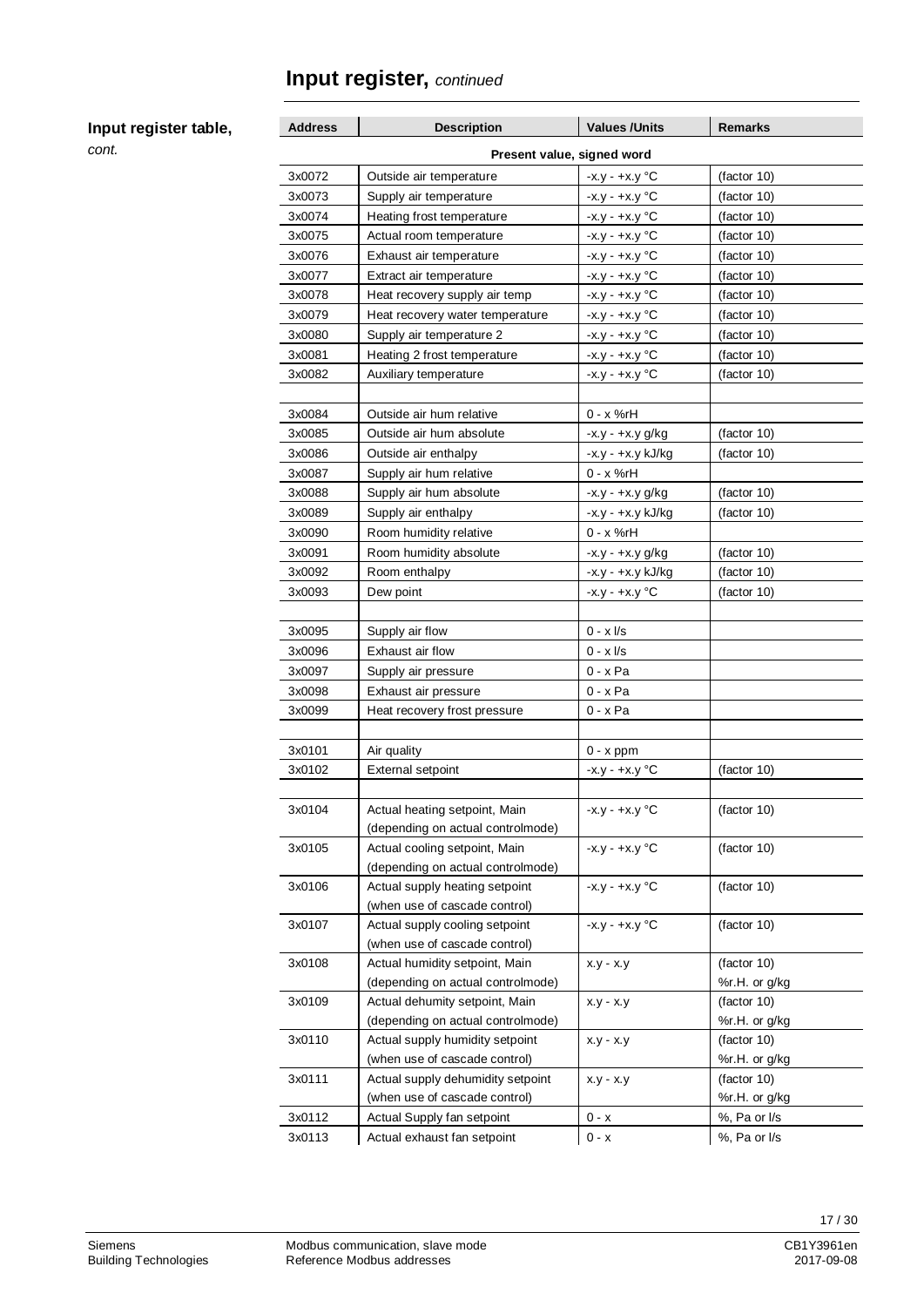#### **Input register table,**

*cont.*

| <b>Address</b>                    | <b>Description</b>             | <b>Values /Units</b>    | <b>Remarks</b>        |  |  |
|-----------------------------------|--------------------------------|-------------------------|-----------------------|--|--|
| Present value, signed word, cont. |                                |                         |                       |  |  |
| 3x0115                            | Actual summer comp temperature | $-x.y - +x.y \degree C$ | (factor 10)           |  |  |
| 3x0116                            | Actual winter comp temperature | $-x.y - +x.y \degree C$ | (factor 10)           |  |  |
| 3x0117                            | Heat recovery efficiency       | $0 - 100%$              |                       |  |  |
| 3x0118                            | Cooling recovery (MECH) active | $0 - 1$                 | Passive*Active        |  |  |
|                                   |                                |                         |                       |  |  |
| 3x0120                            | Energy actual power            | $x.y - +x.y W$          | (factor 10)           |  |  |
| 3x0121                            | Energy average power           | $x.y - +x.y W$          | (factor 10)           |  |  |
| 3x0122                            | Energy operating hours         | $x.y - +x.y h$          | (factor 10)           |  |  |
| 3x0123                            | Energy partial                 | $x.y - +x.y$ kWh        | (factor 10)           |  |  |
| 3x0124                            | Energy total                   | $x.y - +x.y$ kWh        | (factor 10)           |  |  |
| 3x0125                            | Modbus communication alarm     |                         | Null*OK*Alarm         |  |  |
|                                   |                                |                         |                       |  |  |
| 3x0200                            | Actual room unit mode          | $0 - 4$                 | Auto*Comfort*Standby* |  |  |
|                                   |                                |                         | Economy*Off           |  |  |
| 3x0210                            | Actual room unit setpoint      | -x.y - +x.y K/°C        | (factor 10)           |  |  |
| 3x0211                            | Room unit 1 temperature        | $-x.y - +x.y \degree C$ | (factor 10)           |  |  |
| 3x0212                            | Room unit 2 temperature        | $-x.y - +x.y \degree C$ | (factor 10)           |  |  |

#### **For configuration readout only**

| 3x0220 | Time switch type              | $0 - 2$ | 0=None, 1=Step,           |
|--------|-------------------------------|---------|---------------------------|
|        |                               |         | 2=Step+Temp               |
| 3x0221 | Time switch number of steps   | $0 - 2$ | $0=1$ Steps, $1=2$ Steps, |
|        |                               |         | $2=3$ Step                |
| 3x0222 | Fan control mode, Type of fan | $0 - 6$ | $0 =$ Direct              |
|        | control                       |         | 1=DirectVar.              |
|        |                               |         | 2=Fix Speed               |
|        |                               |         | 3=Pressure                |
|        |                               |         | $4 =$ Flow                |
|        |                               |         | 5=Sppl.Slave              |
|        |                               |         | 6=ExhSlave                |
| 3x0223 | Supply Eng. Unit              | $0 - 2$ | $0=%$ , 1=Pa, 2= $1/s$    |
| 3x0224 | Exhaust Eng. Unit             | $0 - 2$ | $0=%$ , 1=Pa, 2= $1/s$    |
| 3x0225 | Temp control mode, Type of    | $0 - 7$ | $0 =$ Supply              |
|        | temperature control           |         | 1=Room Cascade            |
|        |                               |         | 2=Return Cascade          |
|        |                               |         | 3=Room/Suppl., Change     |
|        |                               |         | Summer/Winter             |
|        |                               |         | 4=Return/Suppl.,          |
|        |                               |         | Change Summer/Winter      |
|        |                               |         | $5 =$ Room                |
|        |                               |         | $6 =$ Return              |
| 3x0226 | Temp. Set point Selector      | $0 - 3$ | $0=$ Heating+Dz           |
|        |                               |         | 1= Heating/Cooling        |
|        |                               |         | 2= Set point + Half-Dz    |
|        |                               |         | 3= Cooling - Dz           |
| 3x0227 | Summer/Winter Comp. temp.     | $0 - 1$ | $0=No, 1=Yes$             |
|        |                               |         |                           |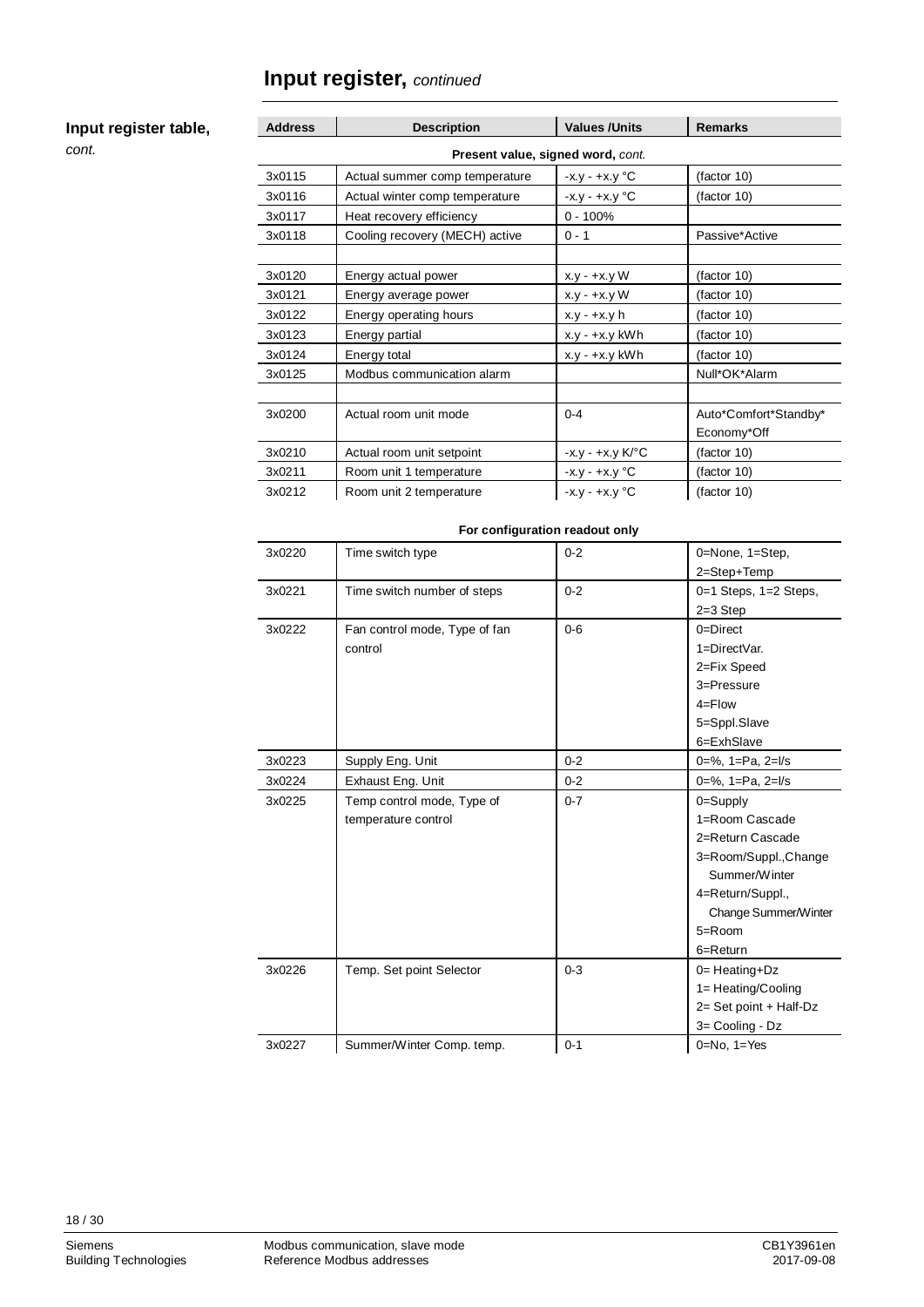| For configuration readout only |                          |                      |                        |
|--------------------------------|--------------------------|----------------------|------------------------|
| <b>Address</b>                 | <b>Description</b>       | <b>Values /Units</b> | <b>Remarks</b>         |
| 3x0228                         | Fan alarm, type          | $0 - 4$              | $0=No$                 |
|                                |                          |                      | $1 =$ Combined         |
|                                |                          |                      | 2=Supply               |
|                                |                          |                      | $3 = Exhaust$          |
|                                |                          |                      | $4 =$ Supply + Exhaust |
| 3x0229                         | Fan Feedback alarm, type | $0 - 4$              | $0=No$                 |
|                                |                          |                      | $1 =$ Combined         |
|                                |                          |                      | 2=Supply               |
|                                |                          |                      | $3 = Exhaust$          |
|                                |                          |                      | $4 =$ Supply + Exhaust |
|                                |                          |                      |                        |

#### **Present value, unsigned long (32 bit)**

| 3x0240 | Energy actual power    | $x.y - +x.y W$ | (factor 1) |
|--------|------------------------|----------------|------------|
| 3x0242 | Energy average power   | $x.y - +x.y W$ | (factor 1) |
| 3x0244 | Energy operating hours | $x.y - +x.y h$ | (factor 1) |
| 3x0246 | Energy partial         | x.y - +x.y kWh | (factor 1) |
| 3x0248 | Energy total           | x.y - +x.y kWh | (factor 1) |

**Input register table,**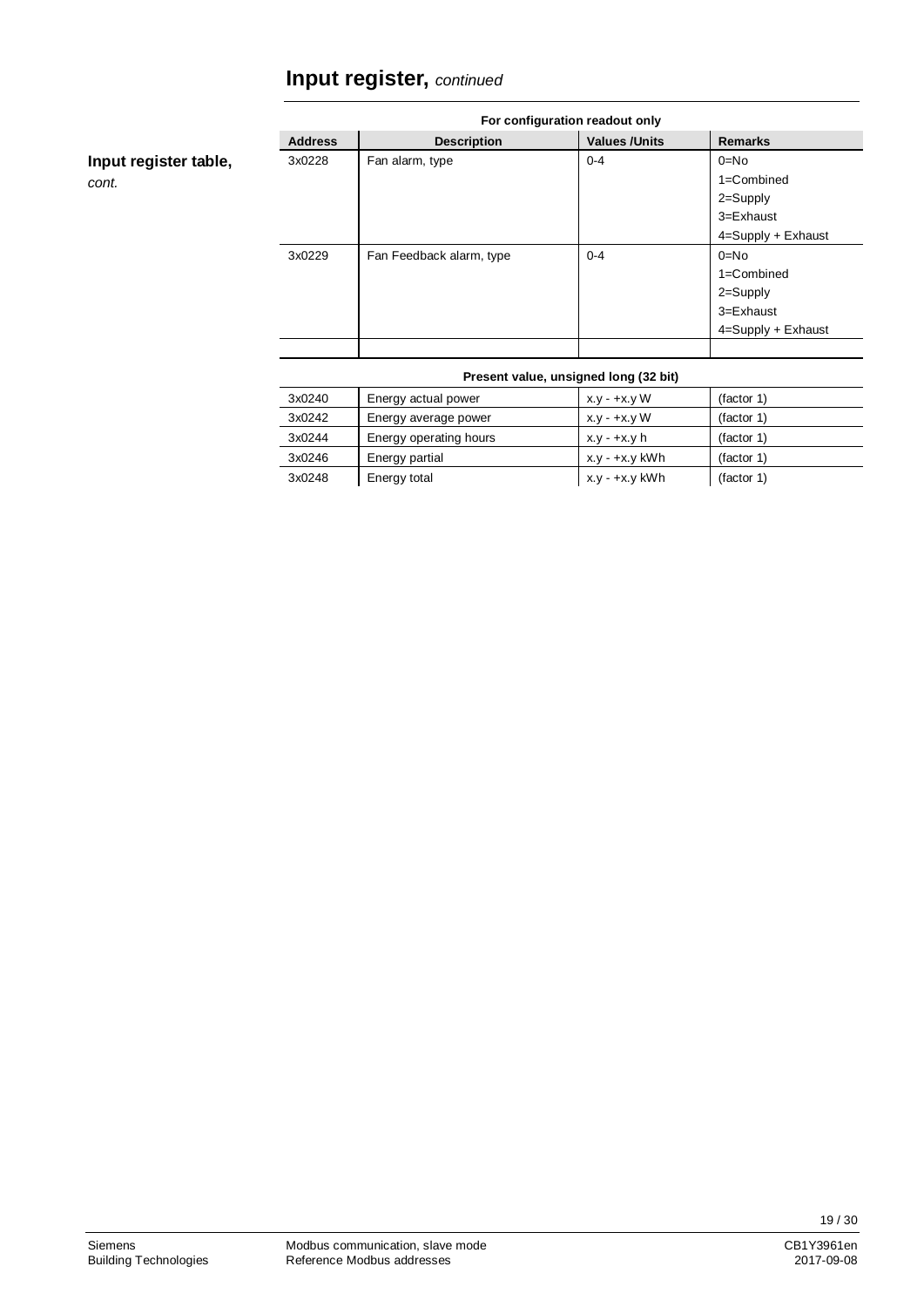| Present value, signed word |                             |                       |                |  |
|----------------------------|-----------------------------|-----------------------|----------------|--|
| <b>Address</b>             | <b>Description</b>          | <b>Values / Units</b> | <b>Remarks</b> |  |
| 3x0250                     | Supply fan Speed set point  | $-x.y - +x.y R/min$   | (factor 10)    |  |
| 3x0251                     | Supply fan act. speed       | $-x.y - +x.y R/min$   | (factor 10)    |  |
| 3x0252                     | Supply fan Out frequens     | -x.y - +x.y Hz        | (factor 10)    |  |
| 3x0253                     | Supply fan Power            | $-x.y - +x.y$ kW      | (factor 10)    |  |
| 3x0254                     | Supply fan Energy           | $-x.y - +x.y$ kWh     | (factor 10)    |  |
| 3x0255                     | Supply fan Out Volt         | $-x.y - +x.y V$       | (factor 1)     |  |
| 3x0256                     | Supply fan DC-link          | -x.y - +x.y V         | (factor 1)     |  |
| 3x0257                     | Supply fan Current          | -x.y - +x.y A         | (factor 100)   |  |
| 3x0258                     | Supply fan Torque           | $-x.y - +x.y Nm$      | (factor 1)     |  |
| 3x0259                     | Supply fan Op.hours         | $-x.y - +x.y h$       | (factor 1)     |  |
| 3x0260                     | Supply fan Alarm number     | $x - y$               | (factor 1)     |  |
|                            |                             |                       |                |  |
| 3x0270                     | Exhaust fan Speed set point | $-x.y - +x.y R/min$   | (factor 10)    |  |
| 3x0271                     | Exhaust fan act. speed      | $-x.y - +x.y R/min$   | (factor 10)    |  |
| 3x0272                     | Exhaust fan Out freqvens    | -x.y - +x.y Hz        | (factor 10)    |  |
| 3x0273                     | <b>Exhaust fan Power</b>    | $-x.y - +x.y$ kW      | (factor 10)    |  |
| 3x0274                     | Exhaust fan Energy          | -x.y - +x.y kWh       | (factor 10)    |  |
| 3x0275                     | Exhaust fan Out Volt        | $-x.y - +x.y V$       | (factor 1)     |  |
| 3x0276                     | Exhaust fan DC-link         | -x.y - +x.y V         | (factor 1)     |  |
| 3x0277                     | <b>Exhaust fan Current</b>  | -x.y - +x.y A         | (factor 100)   |  |
| 3x0278                     | <b>Exhaust fan Torque</b>   | $-x.y - +x.y Nm$      | (factor 1)     |  |
| 3x0279                     | Exhaust fan Op. hours       | $-x.y - +x.y h$       | (factor 1)     |  |
| 3x0280                     | Exhaust fan Alarm number    | $x - y$               | (factor 1)     |  |

#### **Values to/from Modbus integrated fans**

#### **Input register table,**

*cont.*

20 / 30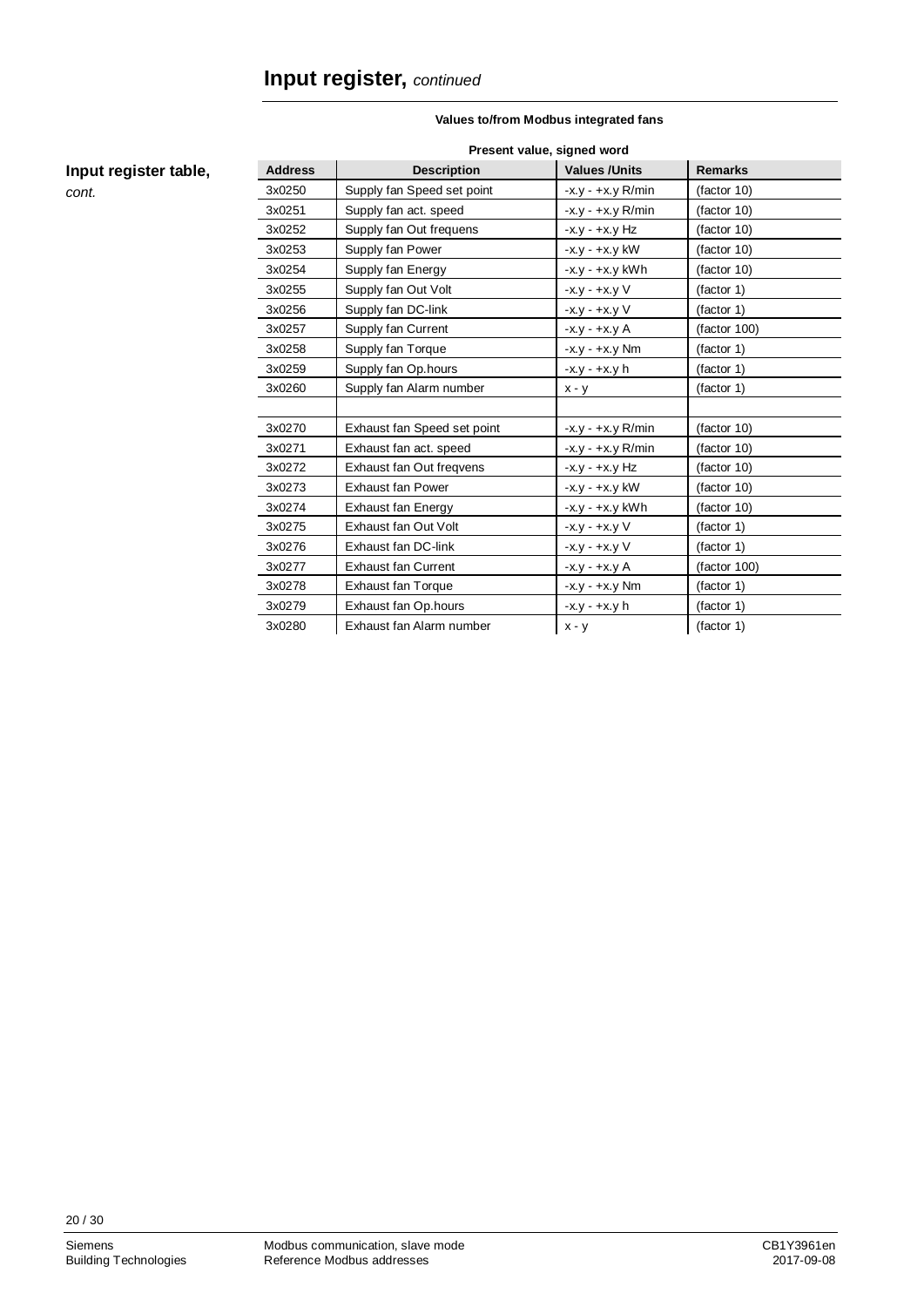### <span id="page-20-0"></span>**3.5 Holding register**

#### **Holding register table**

Ĭ.  $\overline{a}$ 

 $\overline{\phantom{0}}$ 

| <b>Address</b>    | <b>Description</b>         | <b>Values / Units</b> | <b>Remarks</b> |  |  |  |
|-------------------|----------------------------|-----------------------|----------------|--|--|--|
|                   | <b>Unsigned word</b>       |                       |                |  |  |  |
| 4x0001            | Control bits               | 0-65535               |                |  |  |  |
|                   |                            |                       |                |  |  |  |
| Bit <sub>0</sub>  | - Emergency stop input     |                       | I/O            |  |  |  |
| Bit1              | - External control input 1 |                       | I/O            |  |  |  |
| Bit <sub>2</sub>  | - External control input 2 |                       | 1/O            |  |  |  |
| Bit <sub>3</sub>  | - Su/Wi changeover input   |                       | 1/O            |  |  |  |
| Bit4              |                            |                       |                |  |  |  |
| Bit <sub>5</sub>  |                            |                       |                |  |  |  |
| Bit <sub>6</sub>  |                            |                       |                |  |  |  |
| Bit7              | - Fire alarm input         |                       | 1/O            |  |  |  |
| Bit <sub>8</sub>  |                            |                       |                |  |  |  |
| Bit9              |                            |                       |                |  |  |  |
| Bit10             |                            |                       |                |  |  |  |
| Bit11             |                            |                       |                |  |  |  |
| Bit12             |                            |                       |                |  |  |  |
| Bit <sub>13</sub> |                            |                       |                |  |  |  |
| Bit14             |                            |                       |                |  |  |  |
| Bit15             | - Communicationtest puls   |                       |                |  |  |  |

**Present value, unsigned word**

| 4x0005 | BMS control/overide time switch<br>program (steps)             | $0 - 4$ | Auto*Off*Stage 1*Stage 2*Stage 3                               |
|--------|----------------------------------------------------------------|---------|----------------------------------------------------------------|
| 4x0006 | BMS control/overide time switch<br>program (steps/temperature) | $0 - 7$ | Auto*Off*Eco St1*Comf St1*Eco<br>St2*Comf St2*Eco St3*Comf St3 |

*Note:* Only one of BMS control is used depending on configuration

| 4x0007                                                                                   | Auxiliary BMS TSP output                | $0 - 2$ | Auto*Off*On                                                    |
|------------------------------------------------------------------------------------------|-----------------------------------------|---------|----------------------------------------------------------------|
| 4x0008                                                                                   | Manual operation (steps)                | $0 - 4$ | Auto*Off*Stage 1*Stage 2*Stage 3                               |
| 4x0009                                                                                   | Manual operation<br>(steps/temperature) | $0 - 7$ | Auto*Off*Eco St1*Comf St1*Eco<br>St2*Comf St2*Eco St3*Comf St3 |
| المتحافظ والمستحدث والمستحدث والمستحار والمتحافظ والمستحاف المستحدث والمتحالية والمتحافظ |                                         |         |                                                                |

*Note:* Only one of Manual operation is used depending on configuration

| 4x0011 | External control, off delay | $0 - x h$ |                            |
|--------|-----------------------------|-----------|----------------------------|
| 4x0012 | External control, fan step  | $0 - 4$   | Auto*Off*1Step*2Step*3Step |
| 4x0013 | Roomunit presence time      | 0-23 h    |                            |

#### **4x0015 – 4x0019: Special settings via Modbus to control OpMode-Switch**

| 4x0015                                                           | BMS control/overide time switch<br>program (steps)             | $0 - 4$ | 0=Off, 1=Stage1, 2=Auto, 3=Stage<br>2, $4 =$ Stage 3                                   |
|------------------------------------------------------------------|----------------------------------------------------------------|---------|----------------------------------------------------------------------------------------|
| 4x0016                                                           | BMS control/overide time switch<br>program (steps/temperature) | $0 - 7$ | 0=Off, 1=EcoSt1, 2=Auto, 3=Comf<br>St1, 4=Eco St2, 5=Comf St2,<br>6=EcoSt3, 7=Comf St3 |
| Note: Only one of BMS control is used depending on configuration |                                                                |         |                                                                                        |

| 4x0018 | Manual operation (steps) | $0 - 4$ | 0=Off, 1=Stage1, 2=Auto, 3=Stage |
|--------|--------------------------|---------|----------------------------------|
|        |                          |         | 2. $4 =$ Stage 3                 |
| 4x0019 | Manual operation         | $0 - 7$ | 0=Off, 1=EcoSt1, 2=Auto, 3=Comf  |
|        | (steps/temperature)      |         | St1, 4=Eco St2, 5=Comf St2,      |
|        |                          |         | 6=EcoSt3. 7=Comf St3             |

*Note:* Only one of Manual operation is used depending on configuration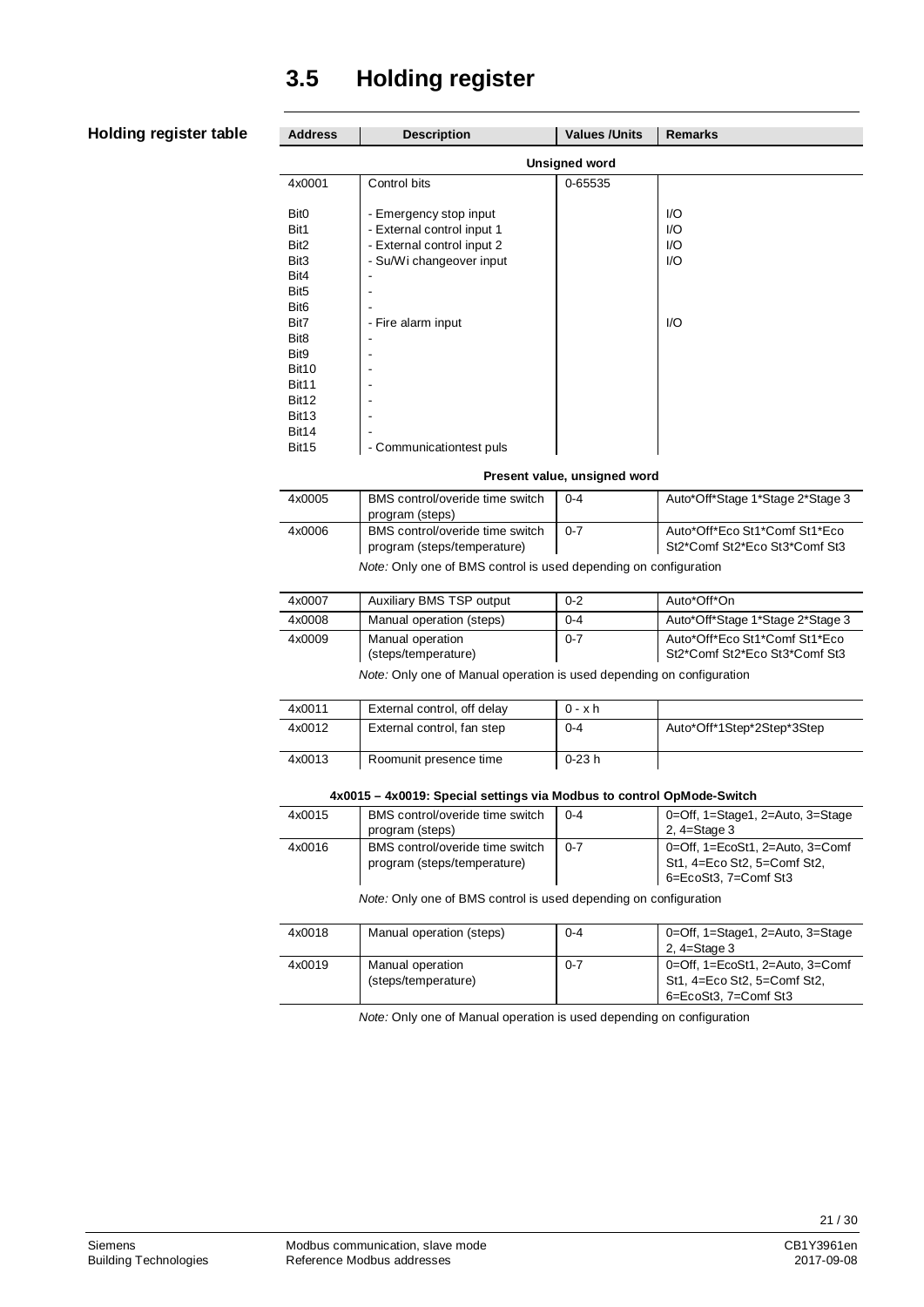#### **Holding register table,**

*cont.*

| <b>Address</b>             | <b>Description</b>                                                      | <b>Values /Units</b>    | <b>Remarks</b>                                                            |  |
|----------------------------|-------------------------------------------------------------------------|-------------------------|---------------------------------------------------------------------------|--|
| Present value, signed word |                                                                         |                         |                                                                           |  |
| 4x0020                     | Comfort temperature setpoint                                            | $-x.y - +x.y$ °C        | (factor 10)                                                               |  |
| 4x0021                     | Comfort temperature deadzone                                            | $-x.y - +x.y$ °C        | (factor 10)                                                               |  |
| 4x0022                     | Comfort heating setpoint                                                | $-x.y - +x.y$ °C        | (factor 10)                                                               |  |
| 4x0023                     | Comfort cooling setpoint                                                | $-x.y - +x.y$ °C        | (factor 10)                                                               |  |
| 4x0024                     | Economy temperature setpoint                                            | $-x.y - +x.y$ °C        | (factor 10)                                                               |  |
| 4x0025                     | Economy temperature<br>deadzone                                         | $-x.y - +x.y$ °C        | (factor 10)                                                               |  |
| 4x0026                     | Economy heating setpoint                                                | $-x.y - +x.y$ °C        | (factor 10)                                                               |  |
| 4x0027                     | Economy cooling setpoint                                                | $-x.y - +x.y$ °C        | (factor 10)                                                               |  |
|                            |                                                                         |                         | Different setpoint combinations<br>are used depending on<br>configuration |  |
| 4x0028                     | Exhaust air temp setpoint 1,<br><b>HOTC</b>                             | $-x.y - +x.y$ °C        | (factor 10)                                                               |  |
| 4x0029                     | Exhaust air temp setpoint 2,<br><b>HOTC</b>                             | $-X.y - +X.Y$ °C        | (factor 10)                                                               |  |
| 4x0030                     | Supply temp delta 1, HOTC                                               | $-x.y - +x.y$ °C        | (factor 10)                                                               |  |
| 4x0031                     | Supply temp delta 2, HOTC                                               | $-x.y - +x.y$ °C        | (factor 10)                                                               |  |
| 4x0032                     | Summer/winter changeover<br>supply temp compensation                    | $-x.y - +x.y$ °C        | (factor 10)                                                               |  |
| 4x0033                     | Extra Sequence setpoint                                                 | $-x.y - +x.y$ °C        | (factor 10)                                                               |  |
| 4x0034                     | Supply temperature min setpoint<br>(Pure room/exhaust control)          | $-x.y - +x.y$ °C        | (factor 10)                                                               |  |
| 4x0035                     | Supply temperature max<br>setpoint<br>(Pure room/exhaust control)       | $-x.y - +x.y \degree C$ | (factor 10)                                                               |  |
| 4x0036                     | Supply temperature min setpoint<br>(Cascade room/exhaust control)       | $-x.y - +x.y$ °C        | (factor 10)<br>Low limit                                                  |  |
| 4x0037                     | Supply temperature max<br>setpoint<br>(Cascade room/exhaust<br>control) | $-x.y - +x.y \degree C$ | (factor 10)<br>High limit                                                 |  |
| 4x0039                     | Humidity setpoint relative                                              | 0 - x                   | %r.H. or g/kg                                                             |  |
| 4x0040                     | Humidity deadz relative                                                 | $0 - x$                 | %r.H. or g/kg                                                             |  |
| 4x0041                     | Humidity setpoint relative                                              | $0 - x$                 |                                                                           |  |
| 4x0042                     | Dehumidity setpoint relative                                            | $0 - x$                 | %r.H. or g/kg                                                             |  |
| 4x0043                     | Humidity setpoint absolute                                              | 0 - x.y                 | %r.H. or g/kg<br>(factor 10) %r.H. or g/kg                                |  |
|                            |                                                                         |                         | depending on configuration                                                |  |
| 4x0044                     | Humidity deadz absolute                                                 | $0 - x.y$               | (factor 10) %r.H. or g/kg                                                 |  |
| 4x0045                     | Humidity setpoint absolute                                              | $0 - x.y$               | (factor 10) %r.H. or g/kg                                                 |  |
| 4x0046                     | Dehumidity setpoint absolute                                            | $0 - x.y$               | (factor 10) %r.H. or g/kg                                                 |  |
|                            |                                                                         |                         | Different setpoint combinations<br>are used depending on<br>configuration |  |
| 4x0047                     | Supply humidity max setpoint<br>(Pure room/exhaust control)             | $0 - x.y$               | (factor 10) %r.H. or g/kg                                                 |  |
| 4x0048                     | Supply humidity min setpoint<br>(Cascade room/exhaust control)          | $0 - x.y$               | (factor 10) %r.H. or g/kg                                                 |  |
| 4x0049                     | Supply humidity max setpoint<br>(Cascade room/exhaust<br>control)       | $0 - x.y$               | (factor 10) %r.H. or g/kg                                                 |  |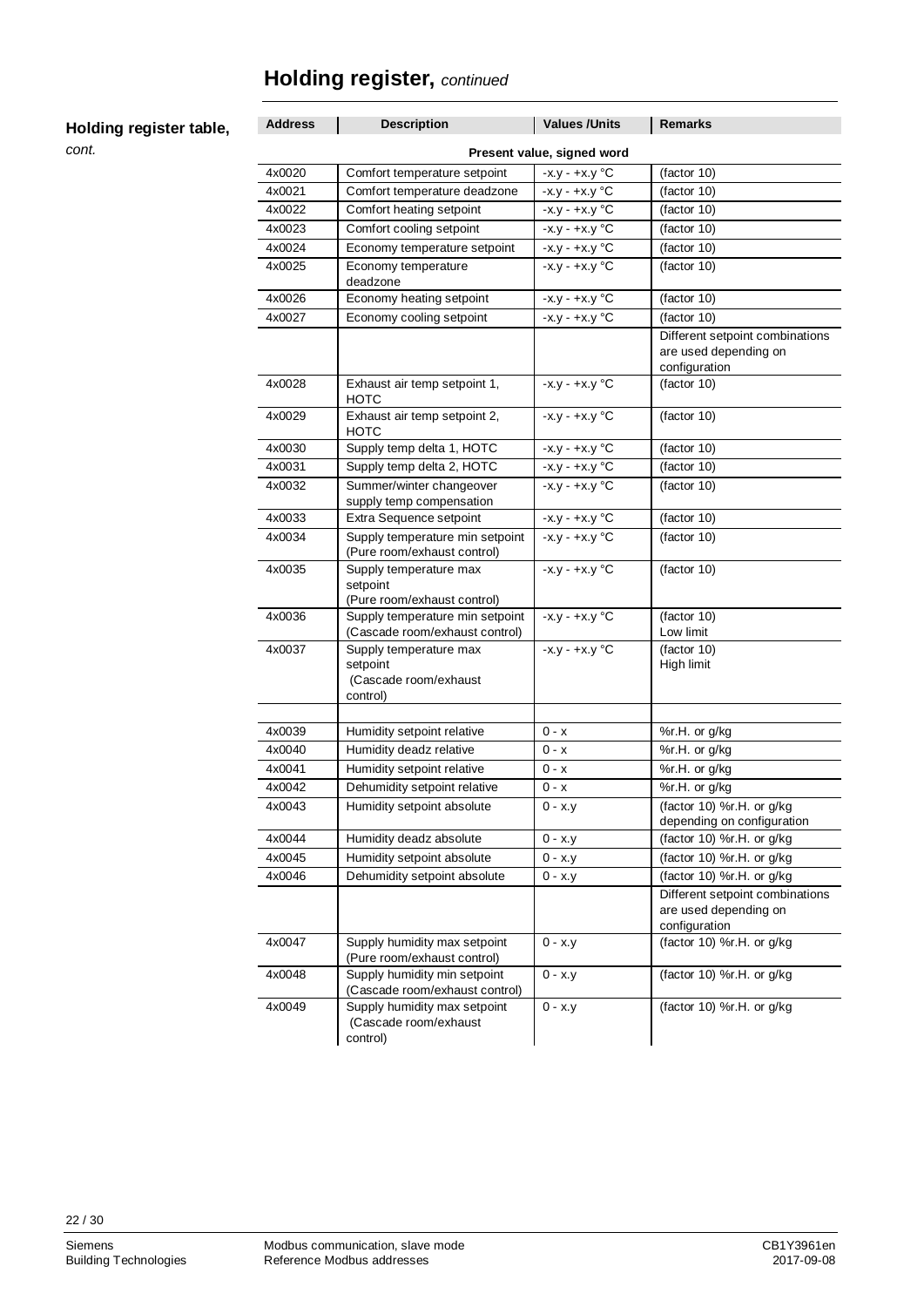#### **Holding register table,**

*cont.*

| <b>Address</b>              | <b>Description</b>             | <b>Values /Units</b>       | <b>Remarks</b>                             |  |  |
|-----------------------------|--------------------------------|----------------------------|--------------------------------------------|--|--|
|                             | Present value, unsigned word   |                            |                                            |  |  |
| 4x0050                      | Supply fan step 1 setpoint     | $0 - x$                    | %, Pa or I/s<br>depending on configuration |  |  |
| 4x0051                      | Supply fan step 2 setpoint     | $0 - x$                    | %, Pa or I/s                               |  |  |
| 4x0052                      | Supply fan step 3 setpoint     | $0 - x$                    | %, Pa or I/s                               |  |  |
| 4x0053                      | Supply fan max force setpoint  | $0 - x$                    | %, Pa or I/s                               |  |  |
| 4x0054                      | Exhaust fan step 1 setpoint    | $0 - x$                    | %, Pa or I/s<br>depending on configuration |  |  |
| 4x0055                      | Exhaust fan step 2 setpoint    | $0 - x$                    | %, Pa or I/s                               |  |  |
| 4x0056                      | Exhaust fan step 3 setpoint    | $0 - x$                    | %, Pa or I/s                               |  |  |
| 4x0057                      | Exhaust fan max force setpoint | $0 - x$                    | %, Pa or I/s                               |  |  |
|                             |                                | Present value, signed word |                                            |  |  |
| 4x0059                      | Air quality setpoint           | $0 - x$ ppm                |                                            |  |  |
| Tracking value, signed word |                                |                            |                                            |  |  |
| 4x0060                      | Outside air temperature        | $-x.y - +x.y \degree C$    | (factor 10)                                |  |  |
| 4x0061                      | Room humidity relative         | 0 -100 %r.H.               | (factor 10)                                |  |  |
| 4x0062                      | Room temperature               | $-x.y - +x.y \degree C$    | (factor 10)                                |  |  |

4x0063 Room temperature 2 -x.y - +x.y °C (factor 10) 4x0064 External setpoint -x.y - +x.y °C (factor 10) 4x0065 Air quality -x.y - +x.y ppm (factor 10)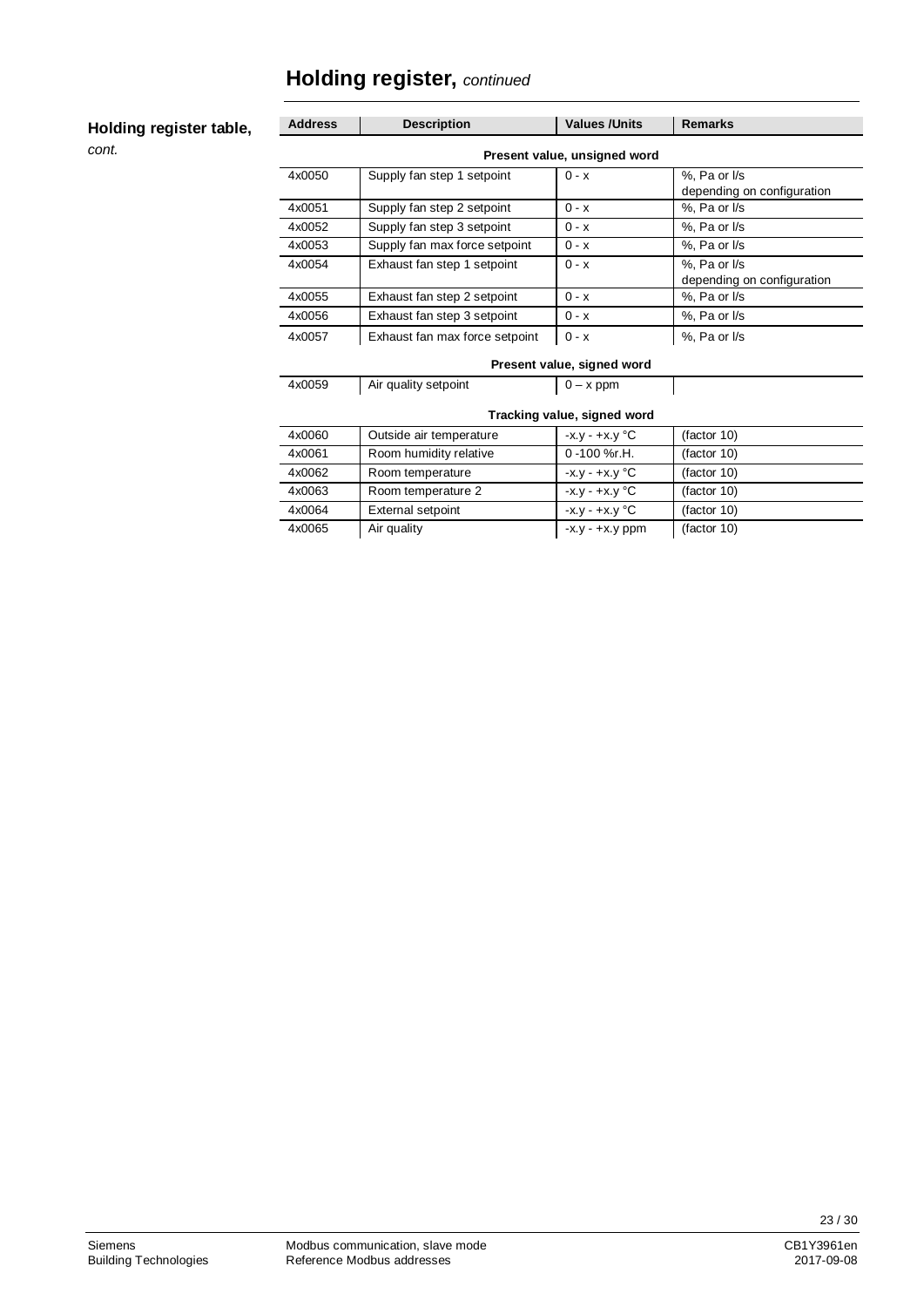#### **Holding register table,**

*cont.*

| <b>Address</b>             | <b>Description</b>               | <b>Values / Units</b>   | Remarks                    |
|----------------------------|----------------------------------|-------------------------|----------------------------|
| Present value, signed word |                                  |                         |                            |
| 4x0070                     | Night cooling min out temp       | $-x.y - +x.y \degree C$ | (factor 10)                |
| 4x0071                     | Night cooling on delta           | $-x.y - +x.y$ °C        | (factor 10)                |
| 4x0072                     | Night cooling room hysterese     | $-x.y - +x.y \degree C$ | (factor 10)                |
| 4x0073                     | Night cooling room setpoint      | $-x.y - +x.y$ °C        | (factor 10)                |
| 4x0074                     | Temp start heating start         | $-x.y - +x.y$ °C        | (factor 10)                |
| 4x0075                     | Temp start heating setpoint      | $-x.y - +x.y$ °C        | (factor 10)                |
| 4x0076                     | Temp start cooling start         | $-x.y - +x.y$ °C        | (factor 10)                |
| 4x0077                     | Temp start cooling setpoint      | $-x.y - +x.y$ °C        | (factor 10)                |
| 4x0078                     | Boost comp time                  | 0 - x min               |                            |
| 4x0079                     | Boost room temp setpoint         | $-x.y - +x.y$ °C        | (factor 10)                |
| 4x0080                     | Boost start heating              | $-x.y - +x.y$ °C        | (factor 10)                |
| 4x0081                     | Boost start cooling              | $-x.y - +x.y$ °C        | (factor 10)                |
| 4x0082                     | Draught cooling max deviation    | $-x.y - +x.y$ °C        | (factor 10)                |
| 4x0083                     | Draught heating max deviation    | $-x.y - +x.y$ °C        | (factor 10)                |
| 4x0084                     | Su compensation temp delta       | -x.y - +x.y K           | (factor 10)                |
| 4x0085                     | Wi compensation temp delta       | -x.y - +x.y K           | (factor 10)                |
| 4x0086                     | Cooling disable outside temp     | $-x.y - +x.y$ °C        | (factor 10)                |
| 4x0087                     | Heat recovery frost setpoint     | $-x.y - +x.y$ °C        | (factor 10)                |
| 4x0088                     | Heat recovery frost setpoint st1 | $-x.y - +x.y$ °C        | (factor 10)                |
| 4x0089                     | Heat recovery frost setpoint st2 | $-x.y - +x.y$ °C        | (factor 10)                |
| 4x0090                     | Max speed defrost                | $-x.y - +x.y \%$        | (factor 10)                |
| 4x0091                     | Min fresh air                    | $0 - 100%$              |                            |
| 4x0092                     | Heating frost setpoint           | $-x.y - +x.y$ °C        | (factor 10)                |
| 4x0093                     | Heating standby setpoint         | $-x.y - +x.y$ °C        | (factor 10)                |
| 4x0094                     | Preheating outside temp X1       | $-x.y - +x.y$ °C        | (factor 10)                |
| 4x0095                     | Preheating outside temp X2       | $-x.y - +x.y$ °C        | (factor 10)                |
| 4x0096                     | Preheating pos Y1                | $0 - 100%$              |                            |
| 4x0097                     | Preheating pos Y2                | $0 - 100%$              |                            |
| 4x0098                     | Cooling 2 disable outside temp   | $-x.y - +x.y$ °C        | (factor 10)                |
| 4x0099                     | Heating 2 frost setpoint         | $-x.y - +x.y$ °C        | (factor 10)                |
| 4x0100                     | Heating 2 Standby setpoint       | $-x.y - +x.y$ °C        | (factor 10)                |
| 4x0101                     | Preheating 2 outside temp X1     | $-x.y - +x.y$ °C        | (factor 10)                |
| 4x0102                     | Preheating 2 outside temp X2     | $-X.y - +X.Y$ °C        | (factor 10)                |
| 4x0103                     | Preheating 2 pos Y1              | $0 - 100%$              |                            |
| 4x0104                     | Preheating 2 pos Y2              | $0 - 100%$              |                            |
| 4x0105                     | Dew point deadzone               | $-x.y - +x.y$ °C        | (factor 10)                |
| 4x0106                     | Fan cooling deadzone             | $-x.y - +x.y$ °C        | (factor 10)                |
| 4x0107                     | Fan heating deadzone             | $-x.y - +x.y$ °C        | (factor 10)                |
| 4x0108                     | Fan compensation humidity        | 0 - x.y %rH             |                            |
| 4x0109                     | Fan compensation temperature     | $-x.y - +x.y \degree C$ | (factor 10)                |
| 4x0110                     | Fan slave offset                 | $0 - x \frac{1}{s}$     | (factor 10)                |
| 4x0111                     | Max deviation supply temp        | $0 - x.y$ °C            | (factor 10)                |
| 4x0112                     | Max deviation room temp          | $0 - x.y$ °C            | (factor 10)                |
| 4x0113                     | Max deviation supply humidity    | $0 - x.y$               | (factor 10) %rH or g/kg    |
|                            |                                  |                         | depending on configuration |
| 4x0114                     | Max deviation room humidity      | $0 - x.y$               | (factor 10) %rH or g/kg    |
| 4x0115                     | Max deviation supply fan         | $0 - x$                 | %, Pa or I/s               |
|                            |                                  |                         | depending on configuration |
| 4x0116                     | Max deviation exhaust fan        | $0 - x$                 | %, Pa or I/s               |
| 4x0120                     | Summer temp compens start        | $-64 + 64$ °C           | (factor 10)                |
| 4x0121                     | Summer temp compens end          | $-64 + 64$ °C           | (factor 10)                |
| 4x0122                     | Winter temp compensation start   | $-64 + 64$ °C           | (factor 10)                |

24 / 30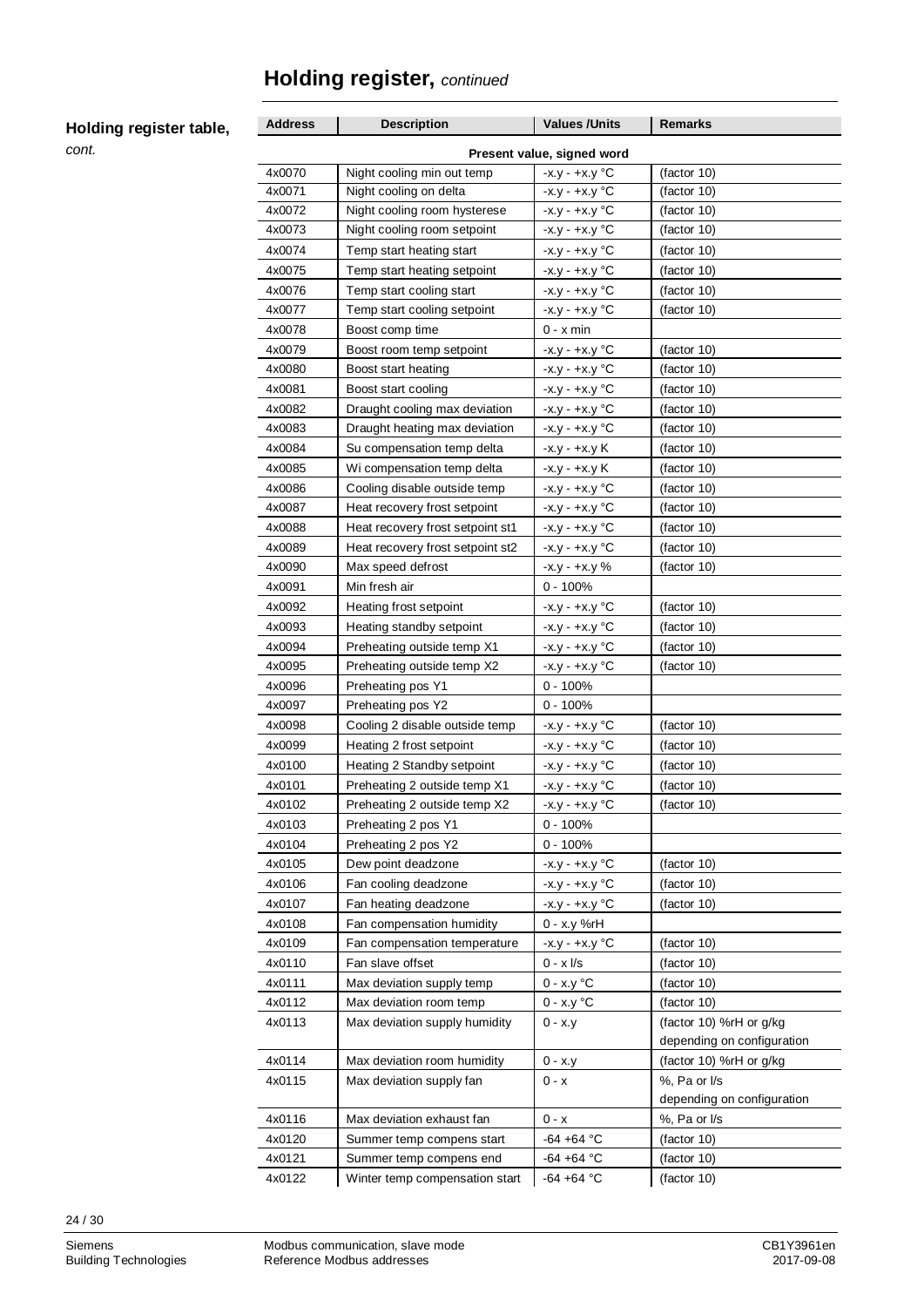| <b>Address</b> | <b>Description</b>             | <b>Values /Units</b> | <b>Remarks</b> |
|----------------|--------------------------------|----------------------|----------------|
| 4x0123         | Winter temp compensation start | $-64 + 64 °C$        | (factor 10)    |
| 4x0124         | Summer fan compensation start  | $-64 + 64 °C$        | (factor 10)    |
| 4x0125         | Summer fan compensation end    | $-64 + 64 °C$        | (factor 10)    |
| 4x0126         | Summer fan compensation delta  | $-100 + 100%$        |                |
| 4x0127         | Winter fan compensation start  | $-64 + 64 °C$        | (factor 10)    |
| 4x0128         | Winter fan compensation end    | $-64 + 64 °C$        | (factor 10)    |
| 4x0129         | Winter fan compensation delta  | $-100 + 100%$        |                |
|                |                                |                      |                |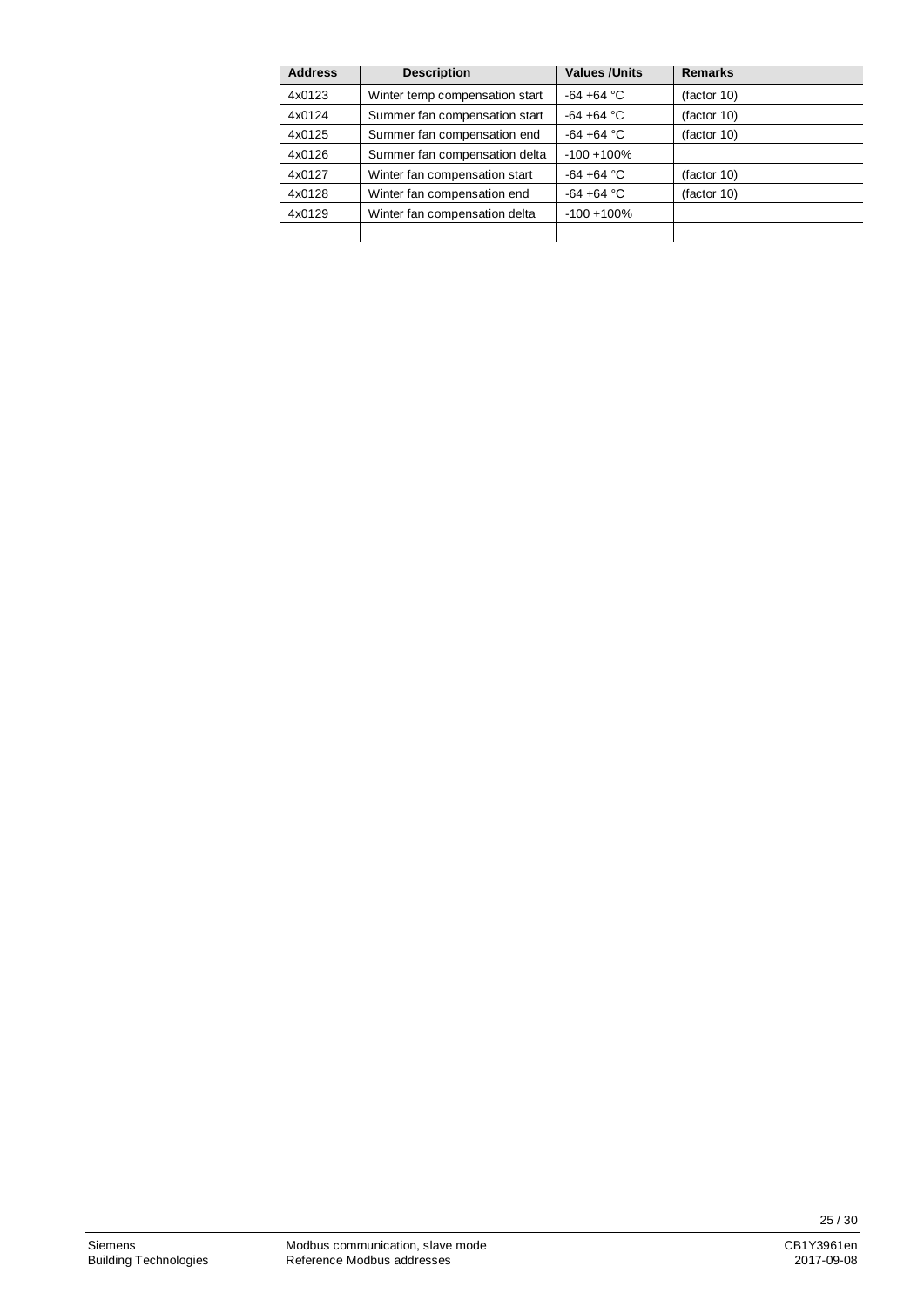**Holding register table,**

| Address | <b>Description</b>             | <b>Values /Units</b>                 | Remarks                   |  |
|---------|--------------------------------|--------------------------------------|---------------------------|--|
|         |                                | Loop and cascade controller settings |                           |  |
|         | X Controller Gain              | -x.yy - +x.yy                        | (factor 100), Signed Word |  |
|         | X Controller Integral          | $0 - x$ sec                          | Unsigned Word             |  |
|         | X Controller Differential      | $0 - x$ sec                          | Unsigned Word             |  |
| 4x0201  | Cooling                        | -х.уу - +х.уу                        | Gain                      |  |
| 4x0202  | Cooling                        | $0 - x$ sec                          | Integral                  |  |
| 4x0203  | Cooling                        | $0 - x$ sec                          | Differential              |  |
| 4x0204  | Heat recovery                  | -х.уу - +х.уу                        | Gain                      |  |
| 4x0205  | Heat recovery                  | $0 - x$ sec                          | Integral                  |  |
| 4x0206  | Heat recovery                  | $0 - x$ sec                          | Differential              |  |
| 4x0207  | Heat recovery frost protection | -х.уу - +х.уу                        | Gain                      |  |
| 4x0208  | Heat recovery frost protection | $0 - x$ sec                          | Integral                  |  |
| 4x0209  | Heat recovery frost protection | $0 - x$ sec                          | Differential              |  |
| 4x0210  | Heat recovery frost pressure   | -х.уу - +х.уу                        | Gain                      |  |
| 4x0211  | Heat recovery frost pressure   | $0 - x$ sec                          | Integral                  |  |
| 4x0212  | Heat recovery frost pressure   | $0 - x$ sec                          | Differential              |  |
| 4x0213  | Heat recovery damper           | -x.yy - +x.yy                        | Gain                      |  |
| 4x0214  | Heat recovery damper           | $0 - x$ sec                          | Integral                  |  |
| 4x0215  | Heat recovery damper           | $0 - x$ sec                          | Differential              |  |
| 4x0216  | Heating                        | -x.yy - +x.yy                        | Gain                      |  |
| 4x0217  | Heating                        | $0 - x$ sec                          | Integral                  |  |
| 4x0218  | Heating                        | $0 - x$ sec                          | Differential              |  |
| 4x0219  | Heating frost protection       | -х.уу - +х.уу                        | Gain                      |  |
| 4x0220  | Heating frost protection       | $0 - x$ sec                          | Integral                  |  |
| 4x0221  | Heating frost protection       | $0 - x$ sec                          | Differential              |  |
| 4x0222  | <b>Electrical heating</b>      | -x.yy - +x.yy                        | Gain                      |  |
| 4x0223  | <b>Electrical heating</b>      | $0 - x$ sec                          | Integral                  |  |
| 4x0224  | Electrical heating             | $0 - x$ sec                          | Differential              |  |
| 4x0225  | Cooling 2                      | -х.уу - +х.уу                        | Gain                      |  |
| 4x0226  | Cooling 2                      | $0 - x$ sec                          | Integral                  |  |
| 4x0227  | Cooling 2                      | $0 - x$ sec                          | Differential              |  |
| 4x0228  | Heating 2                      | -х.уу - +х.уу                        | Gain                      |  |
| 4x0229  | Heating 2                      | $0 - x$ sec                          | Integral                  |  |
| 4x0230  | Heating 2                      | $0 - x$ sec                          | Differential              |  |
| 4x0231  | Heating 2 frost protection     | -x.yy - +x.yy                        | Gain                      |  |
| 4x0232  | Heating 2 frost protection     | $0 - x$ sec                          | Integral                  |  |
| 4x0233  | Heating 2 frost protection     | $0 - x$ sec                          | Differential              |  |
| 4x0234  | <b>Electrical Heating 2</b>    | -x.yy - +x.yy                        | Gain                      |  |
| 4x0235  | <b>Electrical Heating 2</b>    | $0 - x$ sec                          | Integral                  |  |
| 4x0236  | <b>Electrical Heating 2</b>    | $0 - x$ sec                          | Differential              |  |
| 4x0237  | Min supply temperature         | -x.yy - +x.yy                        | Gain                      |  |
| 4x0238  | Min supply temperature         | $0 - x$ sec                          | Integral                  |  |
| 4x0239  | Min supply temperature         | $0 - x$ sec                          | Differential              |  |
| 4x0240  | Max supply temperature         | -x.yy - +x.yy                        | Gain                      |  |
| 4x0241  | Max supply temperature         | $0 - x$ sec                          | Integral                  |  |
| 4x0242  | Max supply temperature         | $0 - x$ sec                          | Differential              |  |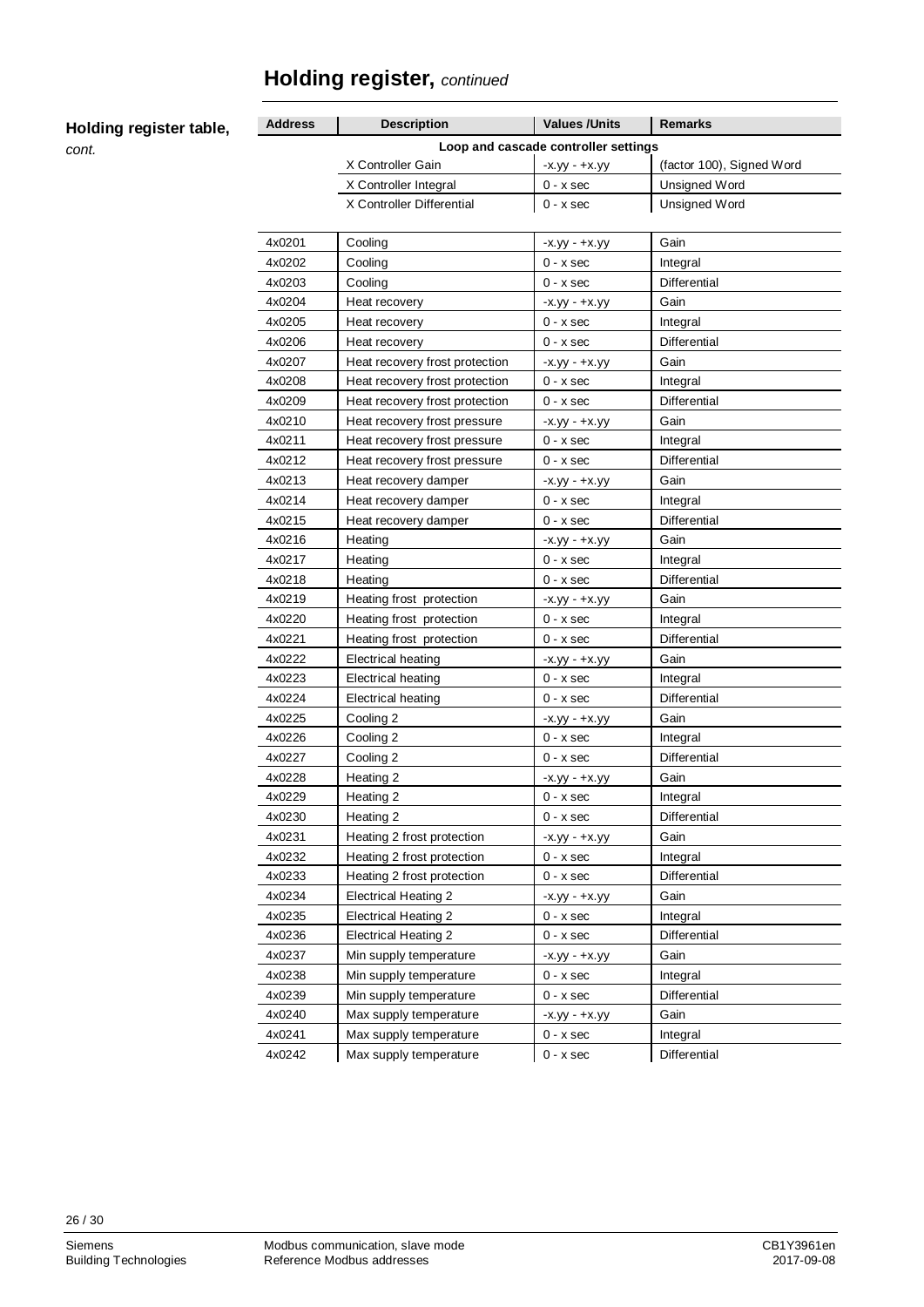#### **Holding register table,**

| <b>Address</b> | <b>Description</b>             | <b>Values / Units</b> | <b>Remarks</b>      |  |
|----------------|--------------------------------|-----------------------|---------------------|--|
| 4x0243         | Fan cooling                    | $-X.$ yy $- +X.$ yy   | Gain                |  |
| 4x0244         | Fan cooling                    | $0 - x$ sec           | Integral            |  |
| 4x0245         | Fan cooling                    | $0 - x$ sec           | <b>Differential</b> |  |
| 4x0246         | Fan heating                    | -x.yy - +x.yy         | Gain                |  |
| 4x0247         | Fan heating                    | $0 - x$ sec           | Integral            |  |
| 4x0248         | Fan heating                    | $0 - x$ sec           | <b>Differential</b> |  |
| 4x0249         | Fan compensation temperature   | -x.yy - +x.yy         | Gain                |  |
| 4x0250         | Fan compensation temperature   | $0 - x$ sec           | Integral            |  |
| 4x0251         | Fan compensation temperature   | $0 - x$ sec           | Differential        |  |
| 4x0252         | Fan compensation humidity      | $-X.$ yy $- +X.$ yy   | Gain                |  |
| 4x0253         | Fan compensation humidity      | $0 - x$ sec           | Integral            |  |
| 4x0254         | Fan compensation humidity      | $0 - x$ sec           | <b>Differential</b> |  |
| 4x0255         | Supply fan                     | $-x.$ yy - $+x.$ yy   | Gain                |  |
| 4x0256         | Supply fan                     | $0 - x$ sec           | Integral            |  |
| 4x0257         | Supply fan                     | $0 - x$ sec           | Differential        |  |
| 4x0258         | Exhaust fan                    | -x.yy - +x.yy         | Gain                |  |
| 4x0259         | Exhaust fan                    | $0 - x$ sec           | Integral            |  |
| 4x0260         | Exhaust fan                    | $0 - x$ sec           | Differential        |  |
| 4x0261         | Humidification                 | -x.yy - +x.yy         | Gain                |  |
| 4x0262         | Humidification                 | $0 - x$ sec           | Integral            |  |
| 4x0263         | Humidification                 | $0 - x$ sec           | Differential        |  |
| 4x0264         | Max supply humidity            | $-X.$ yy $- +X.$ yy   | Gain                |  |
| 4x0265         | Max supply humidity            | $0 - x$ sec           | Integral            |  |
| 4x0266         | Max supply humidty             | $0 - x$ sec           | Differential        |  |
| 4x0267         | Dehumidification               | $-x.yy - +x.yy$       | Gain                |  |
| 4x0268         | Dehumidification               | $0 - x$ sec           | Integral            |  |
| 4x0269         | Dehumidification               | $0 - x$ sec           | <b>Differential</b> |  |
| 4x0270         | Air quality                    | -x.yy - +x.yy         | Gain                |  |
| 4x0271         | Air quality                    | $0 - x$ sec           | Integral            |  |
| 4x0272         | Air quality                    | $0 - x$ sec           | Differential        |  |
| 4x0273         | Cascade controller temperature | -x.yy - +x.yy         | Gain                |  |
| 4x0274         | Cascade controller temperature | $0 - x$ sec           | Integral            |  |
| 4x0275         | Cascade controller humidity    | -x.yy - +x.yy         | Gain                |  |
| 4x0276         | Cascade controller humidity    | $0 - x$ sec           | Integral            |  |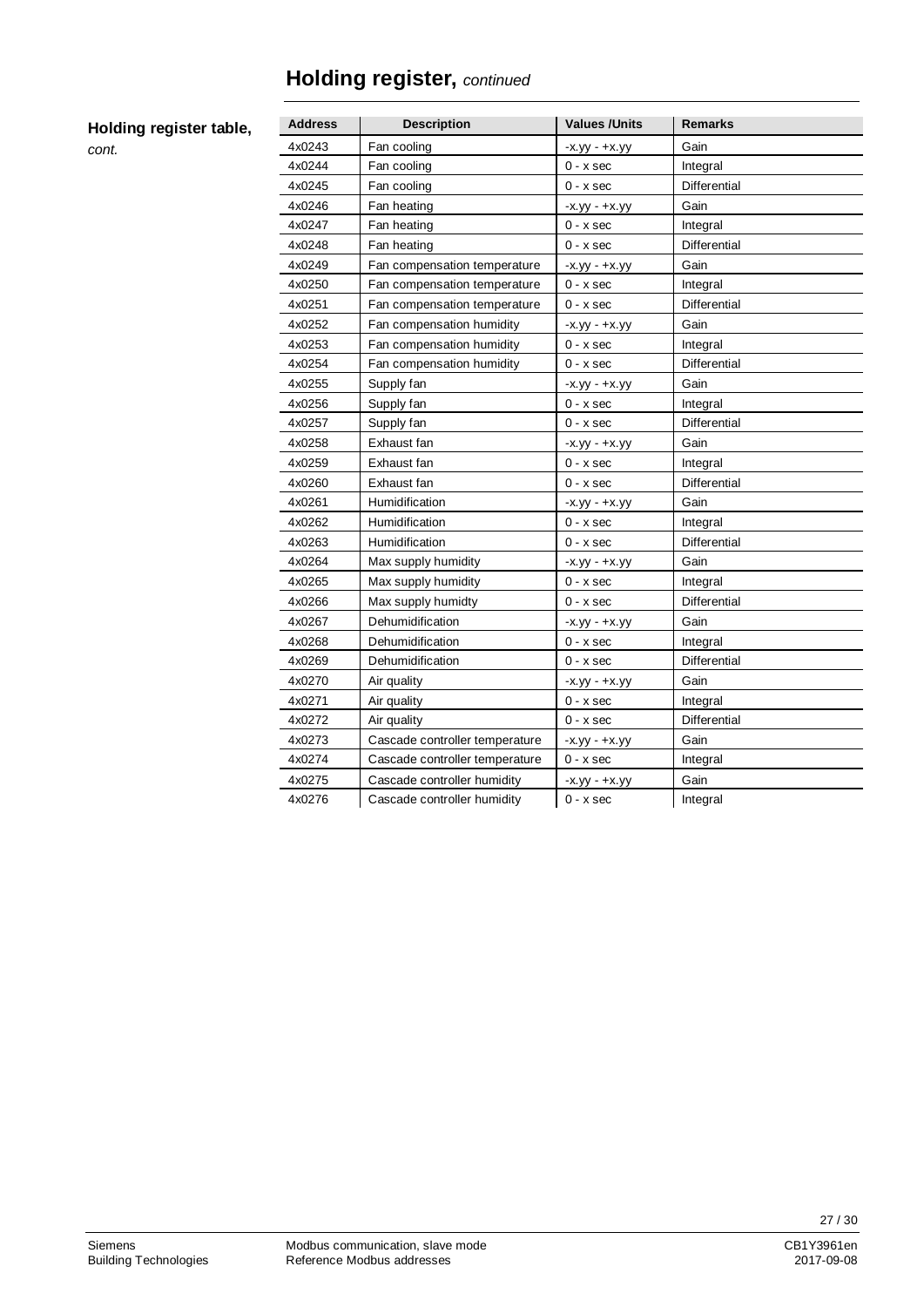| <b>Description</b><br><b>Values / Units</b><br><b>Remarks</b><br><b>Address</b><br>Holding register table,<br>cont.<br>Present value, unsigned word<br>4x0900<br>$0 - 2$<br>Set all IOs to Wiringtest or Auto<br>0= $,1 =$ Wiring Test, 2 = Auto<br>4x0901<br>Alarm output 1 (AlarmOutHigh)<br>$0 - 2$<br>0=Normal, 1=Alarm, 2=Auto<br>4x0902<br>Alarm output 2 (AlarmOutLow)<br>$0 - 2$<br>0=Normal, 1=Alarm, 2=Auto<br>Aux TSP command, OutPut<br>$0 - 2$<br>4x0903<br>$0 = \text{Off}$ , 1=On, 2=Auto<br>$0 - 100 %$<br>4x0904<br>999=Auto<br>Auxiliary analog output fan<br>4x0905<br>$0 - 2$<br>Aux operation mode indication<br>$0 = \text{Off}, 1 = \text{On}, 2 = \text{Auto}$<br>$0 - 2$<br>4x0909<br>Outside air damper command<br>$0 = \text{Off}$ , 1=On, 2=Auto<br>4x0910<br>$0 - 2$<br>Extract air damper command<br>$0 = \text{Off}, 1 = \text{On}, 2 = \text{Auto}$<br>4x0911<br>$0 - 4$<br>Supply fan command<br>$0 =$ Auto, 1=Off, 2=Stage1,<br>3=Stage2,4=Stage3<br>4x0912<br>$0 - 100 %$<br>Supply fan output signal<br>999=Auto<br>4x0913<br>$0 - 4$<br>0=Auto,1=Off, 2=Stage1,<br>Exhaust fan command<br>3=Stage2,4=Stage3<br>$0 - 100 %$<br>4x0914<br>999=Auto<br>Exhaust fan output signal<br>4x0915<br>$0 - 100%$<br>Humidifier output signal<br>999=Auto<br>Humidifier command<br>$0 - 2$<br>4x0916<br>$0 = \text{Off}, 1 = \text{On}, 2 = \text{Auto}$<br>$0 - 2$<br>4x0917<br>Humidifier pump command<br>$0 = \text{Off}$ , 1=On, 2=Auto<br>Humidifier pump output signal<br>$0 - 100%$<br>4x0918<br>999=Auto<br>4x0919<br>$0 - 4$<br>Electrical heating command<br>$0 =$ Auto, 1=Off, 2=Stage1,<br>3=Stage2,4=Stage3<br>4x0920<br>$0 - 100%$<br>999=Auto<br>Electrical heating output signal<br>4x0921<br>$0 - 100%$<br>999=Auto<br>Heat recovery damper output<br>signal<br>$0 - 100%$<br>4x0922<br>999=Auto<br>Heat recovery output signal<br>4x0923<br>$0 - 2$<br>Heat recovery (pump) command<br>$0 = \text{Off}, 1 = \text{On}, 2 = \text{Auto}$<br>Heat recovery (pump)<br>$0 - 100%$<br>4x0924<br>999=Auto<br>outp.signal<br>4x0925<br>$0 - 100%$<br>999=Auto<br>Cooling output signal<br>4x0926<br>$0 - 2$<br>Cooling pump command<br>$0 = \text{Off}$ , 1=On, 2=Auto<br>4x0927<br>$0 - 100%$<br>Cooling pump output signal<br>999=Auto<br>$0 - 4$<br>0=Auto,1=Off, 2=Stage1,<br>4x0928<br>Cooling DX command<br>3=Stage2,4=Stage3<br>4x0929<br>$0 - 100%$<br>999=Auto<br>Heating output signal<br>$0 - 2$<br>4x0930<br>Heating pump command<br>$0 = \text{Off}, 1 = \text{On}, 2 = \text{Auto}$<br>$0 - 100%$<br>4x0931<br>Heating pump output signal<br>999=Auto<br>$0 - 4$<br>4x0932<br>Electrical heating 2 command<br>0=Auto,1=Off, 2=Stage1,<br>3=Stage2,4=Stage3<br>4x0933<br>$0 - 100%$<br>Electrical heating 2 output signal<br>999=Auto<br>4x0934<br>$0 - 100%$<br>Heating 2 output signal<br>999=Auto<br>4x0935<br>$0 - 2$<br>Heating 2 pump command<br>$0=Off, 1=On, 2=Auto$<br>4x0936<br>$0 - 100%$<br>Heating 2 pump output signal<br>999=Auto<br>4x0937<br>Cooling 2 output signal<br>$0 - 100%$<br>999=Auto<br>$0 - 2$<br>4x0938<br>Cooling 2 pump command<br>$0 = \text{Off}, 1 = \text{On}, 2 = \text{Auto}$<br>$0 - 100%$<br>4x0939<br>Cooling 2 pump output signal<br>999=Auto<br>$0 - 4$<br>Cooling 2 DX command<br>0=Auto,1=Off, 2=Stage1,<br>4x0940 | Manual control of I/O points |  |  |                   |
|-----------------------------------------------------------------------------------------------------------------------------------------------------------------------------------------------------------------------------------------------------------------------------------------------------------------------------------------------------------------------------------------------------------------------------------------------------------------------------------------------------------------------------------------------------------------------------------------------------------------------------------------------------------------------------------------------------------------------------------------------------------------------------------------------------------------------------------------------------------------------------------------------------------------------------------------------------------------------------------------------------------------------------------------------------------------------------------------------------------------------------------------------------------------------------------------------------------------------------------------------------------------------------------------------------------------------------------------------------------------------------------------------------------------------------------------------------------------------------------------------------------------------------------------------------------------------------------------------------------------------------------------------------------------------------------------------------------------------------------------------------------------------------------------------------------------------------------------------------------------------------------------------------------------------------------------------------------------------------------------------------------------------------------------------------------------------------------------------------------------------------------------------------------------------------------------------------------------------------------------------------------------------------------------------------------------------------------------------------------------------------------------------------------------------------------------------------------------------------------------------------------------------------------------------------------------------------------------------------------------------------------------------------------------------------------------------------------------------------------------------------------------------------------------------------------------------------------------------------------------------------------------------------------------------------------------------------------------------------------------------------------------------------------------------------------------------------------------------------------------------------------------------------------------------------------------------------------------------------------------------------------------------------------------------------------------|------------------------------|--|--|-------------------|
|                                                                                                                                                                                                                                                                                                                                                                                                                                                                                                                                                                                                                                                                                                                                                                                                                                                                                                                                                                                                                                                                                                                                                                                                                                                                                                                                                                                                                                                                                                                                                                                                                                                                                                                                                                                                                                                                                                                                                                                                                                                                                                                                                                                                                                                                                                                                                                                                                                                                                                                                                                                                                                                                                                                                                                                                                                                                                                                                                                                                                                                                                                                                                                                                                                                                                                                 |                              |  |  |                   |
|                                                                                                                                                                                                                                                                                                                                                                                                                                                                                                                                                                                                                                                                                                                                                                                                                                                                                                                                                                                                                                                                                                                                                                                                                                                                                                                                                                                                                                                                                                                                                                                                                                                                                                                                                                                                                                                                                                                                                                                                                                                                                                                                                                                                                                                                                                                                                                                                                                                                                                                                                                                                                                                                                                                                                                                                                                                                                                                                                                                                                                                                                                                                                                                                                                                                                                                 |                              |  |  |                   |
|                                                                                                                                                                                                                                                                                                                                                                                                                                                                                                                                                                                                                                                                                                                                                                                                                                                                                                                                                                                                                                                                                                                                                                                                                                                                                                                                                                                                                                                                                                                                                                                                                                                                                                                                                                                                                                                                                                                                                                                                                                                                                                                                                                                                                                                                                                                                                                                                                                                                                                                                                                                                                                                                                                                                                                                                                                                                                                                                                                                                                                                                                                                                                                                                                                                                                                                 |                              |  |  |                   |
|                                                                                                                                                                                                                                                                                                                                                                                                                                                                                                                                                                                                                                                                                                                                                                                                                                                                                                                                                                                                                                                                                                                                                                                                                                                                                                                                                                                                                                                                                                                                                                                                                                                                                                                                                                                                                                                                                                                                                                                                                                                                                                                                                                                                                                                                                                                                                                                                                                                                                                                                                                                                                                                                                                                                                                                                                                                                                                                                                                                                                                                                                                                                                                                                                                                                                                                 |                              |  |  |                   |
|                                                                                                                                                                                                                                                                                                                                                                                                                                                                                                                                                                                                                                                                                                                                                                                                                                                                                                                                                                                                                                                                                                                                                                                                                                                                                                                                                                                                                                                                                                                                                                                                                                                                                                                                                                                                                                                                                                                                                                                                                                                                                                                                                                                                                                                                                                                                                                                                                                                                                                                                                                                                                                                                                                                                                                                                                                                                                                                                                                                                                                                                                                                                                                                                                                                                                                                 |                              |  |  |                   |
|                                                                                                                                                                                                                                                                                                                                                                                                                                                                                                                                                                                                                                                                                                                                                                                                                                                                                                                                                                                                                                                                                                                                                                                                                                                                                                                                                                                                                                                                                                                                                                                                                                                                                                                                                                                                                                                                                                                                                                                                                                                                                                                                                                                                                                                                                                                                                                                                                                                                                                                                                                                                                                                                                                                                                                                                                                                                                                                                                                                                                                                                                                                                                                                                                                                                                                                 |                              |  |  |                   |
|                                                                                                                                                                                                                                                                                                                                                                                                                                                                                                                                                                                                                                                                                                                                                                                                                                                                                                                                                                                                                                                                                                                                                                                                                                                                                                                                                                                                                                                                                                                                                                                                                                                                                                                                                                                                                                                                                                                                                                                                                                                                                                                                                                                                                                                                                                                                                                                                                                                                                                                                                                                                                                                                                                                                                                                                                                                                                                                                                                                                                                                                                                                                                                                                                                                                                                                 |                              |  |  |                   |
|                                                                                                                                                                                                                                                                                                                                                                                                                                                                                                                                                                                                                                                                                                                                                                                                                                                                                                                                                                                                                                                                                                                                                                                                                                                                                                                                                                                                                                                                                                                                                                                                                                                                                                                                                                                                                                                                                                                                                                                                                                                                                                                                                                                                                                                                                                                                                                                                                                                                                                                                                                                                                                                                                                                                                                                                                                                                                                                                                                                                                                                                                                                                                                                                                                                                                                                 |                              |  |  |                   |
|                                                                                                                                                                                                                                                                                                                                                                                                                                                                                                                                                                                                                                                                                                                                                                                                                                                                                                                                                                                                                                                                                                                                                                                                                                                                                                                                                                                                                                                                                                                                                                                                                                                                                                                                                                                                                                                                                                                                                                                                                                                                                                                                                                                                                                                                                                                                                                                                                                                                                                                                                                                                                                                                                                                                                                                                                                                                                                                                                                                                                                                                                                                                                                                                                                                                                                                 |                              |  |  |                   |
|                                                                                                                                                                                                                                                                                                                                                                                                                                                                                                                                                                                                                                                                                                                                                                                                                                                                                                                                                                                                                                                                                                                                                                                                                                                                                                                                                                                                                                                                                                                                                                                                                                                                                                                                                                                                                                                                                                                                                                                                                                                                                                                                                                                                                                                                                                                                                                                                                                                                                                                                                                                                                                                                                                                                                                                                                                                                                                                                                                                                                                                                                                                                                                                                                                                                                                                 |                              |  |  |                   |
|                                                                                                                                                                                                                                                                                                                                                                                                                                                                                                                                                                                                                                                                                                                                                                                                                                                                                                                                                                                                                                                                                                                                                                                                                                                                                                                                                                                                                                                                                                                                                                                                                                                                                                                                                                                                                                                                                                                                                                                                                                                                                                                                                                                                                                                                                                                                                                                                                                                                                                                                                                                                                                                                                                                                                                                                                                                                                                                                                                                                                                                                                                                                                                                                                                                                                                                 |                              |  |  |                   |
|                                                                                                                                                                                                                                                                                                                                                                                                                                                                                                                                                                                                                                                                                                                                                                                                                                                                                                                                                                                                                                                                                                                                                                                                                                                                                                                                                                                                                                                                                                                                                                                                                                                                                                                                                                                                                                                                                                                                                                                                                                                                                                                                                                                                                                                                                                                                                                                                                                                                                                                                                                                                                                                                                                                                                                                                                                                                                                                                                                                                                                                                                                                                                                                                                                                                                                                 |                              |  |  |                   |
|                                                                                                                                                                                                                                                                                                                                                                                                                                                                                                                                                                                                                                                                                                                                                                                                                                                                                                                                                                                                                                                                                                                                                                                                                                                                                                                                                                                                                                                                                                                                                                                                                                                                                                                                                                                                                                                                                                                                                                                                                                                                                                                                                                                                                                                                                                                                                                                                                                                                                                                                                                                                                                                                                                                                                                                                                                                                                                                                                                                                                                                                                                                                                                                                                                                                                                                 |                              |  |  |                   |
|                                                                                                                                                                                                                                                                                                                                                                                                                                                                                                                                                                                                                                                                                                                                                                                                                                                                                                                                                                                                                                                                                                                                                                                                                                                                                                                                                                                                                                                                                                                                                                                                                                                                                                                                                                                                                                                                                                                                                                                                                                                                                                                                                                                                                                                                                                                                                                                                                                                                                                                                                                                                                                                                                                                                                                                                                                                                                                                                                                                                                                                                                                                                                                                                                                                                                                                 |                              |  |  |                   |
|                                                                                                                                                                                                                                                                                                                                                                                                                                                                                                                                                                                                                                                                                                                                                                                                                                                                                                                                                                                                                                                                                                                                                                                                                                                                                                                                                                                                                                                                                                                                                                                                                                                                                                                                                                                                                                                                                                                                                                                                                                                                                                                                                                                                                                                                                                                                                                                                                                                                                                                                                                                                                                                                                                                                                                                                                                                                                                                                                                                                                                                                                                                                                                                                                                                                                                                 |                              |  |  |                   |
|                                                                                                                                                                                                                                                                                                                                                                                                                                                                                                                                                                                                                                                                                                                                                                                                                                                                                                                                                                                                                                                                                                                                                                                                                                                                                                                                                                                                                                                                                                                                                                                                                                                                                                                                                                                                                                                                                                                                                                                                                                                                                                                                                                                                                                                                                                                                                                                                                                                                                                                                                                                                                                                                                                                                                                                                                                                                                                                                                                                                                                                                                                                                                                                                                                                                                                                 |                              |  |  |                   |
|                                                                                                                                                                                                                                                                                                                                                                                                                                                                                                                                                                                                                                                                                                                                                                                                                                                                                                                                                                                                                                                                                                                                                                                                                                                                                                                                                                                                                                                                                                                                                                                                                                                                                                                                                                                                                                                                                                                                                                                                                                                                                                                                                                                                                                                                                                                                                                                                                                                                                                                                                                                                                                                                                                                                                                                                                                                                                                                                                                                                                                                                                                                                                                                                                                                                                                                 |                              |  |  |                   |
|                                                                                                                                                                                                                                                                                                                                                                                                                                                                                                                                                                                                                                                                                                                                                                                                                                                                                                                                                                                                                                                                                                                                                                                                                                                                                                                                                                                                                                                                                                                                                                                                                                                                                                                                                                                                                                                                                                                                                                                                                                                                                                                                                                                                                                                                                                                                                                                                                                                                                                                                                                                                                                                                                                                                                                                                                                                                                                                                                                                                                                                                                                                                                                                                                                                                                                                 |                              |  |  |                   |
|                                                                                                                                                                                                                                                                                                                                                                                                                                                                                                                                                                                                                                                                                                                                                                                                                                                                                                                                                                                                                                                                                                                                                                                                                                                                                                                                                                                                                                                                                                                                                                                                                                                                                                                                                                                                                                                                                                                                                                                                                                                                                                                                                                                                                                                                                                                                                                                                                                                                                                                                                                                                                                                                                                                                                                                                                                                                                                                                                                                                                                                                                                                                                                                                                                                                                                                 |                              |  |  |                   |
|                                                                                                                                                                                                                                                                                                                                                                                                                                                                                                                                                                                                                                                                                                                                                                                                                                                                                                                                                                                                                                                                                                                                                                                                                                                                                                                                                                                                                                                                                                                                                                                                                                                                                                                                                                                                                                                                                                                                                                                                                                                                                                                                                                                                                                                                                                                                                                                                                                                                                                                                                                                                                                                                                                                                                                                                                                                                                                                                                                                                                                                                                                                                                                                                                                                                                                                 |                              |  |  |                   |
|                                                                                                                                                                                                                                                                                                                                                                                                                                                                                                                                                                                                                                                                                                                                                                                                                                                                                                                                                                                                                                                                                                                                                                                                                                                                                                                                                                                                                                                                                                                                                                                                                                                                                                                                                                                                                                                                                                                                                                                                                                                                                                                                                                                                                                                                                                                                                                                                                                                                                                                                                                                                                                                                                                                                                                                                                                                                                                                                                                                                                                                                                                                                                                                                                                                                                                                 |                              |  |  |                   |
|                                                                                                                                                                                                                                                                                                                                                                                                                                                                                                                                                                                                                                                                                                                                                                                                                                                                                                                                                                                                                                                                                                                                                                                                                                                                                                                                                                                                                                                                                                                                                                                                                                                                                                                                                                                                                                                                                                                                                                                                                                                                                                                                                                                                                                                                                                                                                                                                                                                                                                                                                                                                                                                                                                                                                                                                                                                                                                                                                                                                                                                                                                                                                                                                                                                                                                                 |                              |  |  |                   |
|                                                                                                                                                                                                                                                                                                                                                                                                                                                                                                                                                                                                                                                                                                                                                                                                                                                                                                                                                                                                                                                                                                                                                                                                                                                                                                                                                                                                                                                                                                                                                                                                                                                                                                                                                                                                                                                                                                                                                                                                                                                                                                                                                                                                                                                                                                                                                                                                                                                                                                                                                                                                                                                                                                                                                                                                                                                                                                                                                                                                                                                                                                                                                                                                                                                                                                                 |                              |  |  |                   |
|                                                                                                                                                                                                                                                                                                                                                                                                                                                                                                                                                                                                                                                                                                                                                                                                                                                                                                                                                                                                                                                                                                                                                                                                                                                                                                                                                                                                                                                                                                                                                                                                                                                                                                                                                                                                                                                                                                                                                                                                                                                                                                                                                                                                                                                                                                                                                                                                                                                                                                                                                                                                                                                                                                                                                                                                                                                                                                                                                                                                                                                                                                                                                                                                                                                                                                                 |                              |  |  |                   |
|                                                                                                                                                                                                                                                                                                                                                                                                                                                                                                                                                                                                                                                                                                                                                                                                                                                                                                                                                                                                                                                                                                                                                                                                                                                                                                                                                                                                                                                                                                                                                                                                                                                                                                                                                                                                                                                                                                                                                                                                                                                                                                                                                                                                                                                                                                                                                                                                                                                                                                                                                                                                                                                                                                                                                                                                                                                                                                                                                                                                                                                                                                                                                                                                                                                                                                                 |                              |  |  |                   |
|                                                                                                                                                                                                                                                                                                                                                                                                                                                                                                                                                                                                                                                                                                                                                                                                                                                                                                                                                                                                                                                                                                                                                                                                                                                                                                                                                                                                                                                                                                                                                                                                                                                                                                                                                                                                                                                                                                                                                                                                                                                                                                                                                                                                                                                                                                                                                                                                                                                                                                                                                                                                                                                                                                                                                                                                                                                                                                                                                                                                                                                                                                                                                                                                                                                                                                                 |                              |  |  |                   |
|                                                                                                                                                                                                                                                                                                                                                                                                                                                                                                                                                                                                                                                                                                                                                                                                                                                                                                                                                                                                                                                                                                                                                                                                                                                                                                                                                                                                                                                                                                                                                                                                                                                                                                                                                                                                                                                                                                                                                                                                                                                                                                                                                                                                                                                                                                                                                                                                                                                                                                                                                                                                                                                                                                                                                                                                                                                                                                                                                                                                                                                                                                                                                                                                                                                                                                                 |                              |  |  |                   |
|                                                                                                                                                                                                                                                                                                                                                                                                                                                                                                                                                                                                                                                                                                                                                                                                                                                                                                                                                                                                                                                                                                                                                                                                                                                                                                                                                                                                                                                                                                                                                                                                                                                                                                                                                                                                                                                                                                                                                                                                                                                                                                                                                                                                                                                                                                                                                                                                                                                                                                                                                                                                                                                                                                                                                                                                                                                                                                                                                                                                                                                                                                                                                                                                                                                                                                                 |                              |  |  |                   |
|                                                                                                                                                                                                                                                                                                                                                                                                                                                                                                                                                                                                                                                                                                                                                                                                                                                                                                                                                                                                                                                                                                                                                                                                                                                                                                                                                                                                                                                                                                                                                                                                                                                                                                                                                                                                                                                                                                                                                                                                                                                                                                                                                                                                                                                                                                                                                                                                                                                                                                                                                                                                                                                                                                                                                                                                                                                                                                                                                                                                                                                                                                                                                                                                                                                                                                                 |                              |  |  |                   |
|                                                                                                                                                                                                                                                                                                                                                                                                                                                                                                                                                                                                                                                                                                                                                                                                                                                                                                                                                                                                                                                                                                                                                                                                                                                                                                                                                                                                                                                                                                                                                                                                                                                                                                                                                                                                                                                                                                                                                                                                                                                                                                                                                                                                                                                                                                                                                                                                                                                                                                                                                                                                                                                                                                                                                                                                                                                                                                                                                                                                                                                                                                                                                                                                                                                                                                                 |                              |  |  |                   |
|                                                                                                                                                                                                                                                                                                                                                                                                                                                                                                                                                                                                                                                                                                                                                                                                                                                                                                                                                                                                                                                                                                                                                                                                                                                                                                                                                                                                                                                                                                                                                                                                                                                                                                                                                                                                                                                                                                                                                                                                                                                                                                                                                                                                                                                                                                                                                                                                                                                                                                                                                                                                                                                                                                                                                                                                                                                                                                                                                                                                                                                                                                                                                                                                                                                                                                                 |                              |  |  |                   |
|                                                                                                                                                                                                                                                                                                                                                                                                                                                                                                                                                                                                                                                                                                                                                                                                                                                                                                                                                                                                                                                                                                                                                                                                                                                                                                                                                                                                                                                                                                                                                                                                                                                                                                                                                                                                                                                                                                                                                                                                                                                                                                                                                                                                                                                                                                                                                                                                                                                                                                                                                                                                                                                                                                                                                                                                                                                                                                                                                                                                                                                                                                                                                                                                                                                                                                                 |                              |  |  |                   |
|                                                                                                                                                                                                                                                                                                                                                                                                                                                                                                                                                                                                                                                                                                                                                                                                                                                                                                                                                                                                                                                                                                                                                                                                                                                                                                                                                                                                                                                                                                                                                                                                                                                                                                                                                                                                                                                                                                                                                                                                                                                                                                                                                                                                                                                                                                                                                                                                                                                                                                                                                                                                                                                                                                                                                                                                                                                                                                                                                                                                                                                                                                                                                                                                                                                                                                                 |                              |  |  |                   |
|                                                                                                                                                                                                                                                                                                                                                                                                                                                                                                                                                                                                                                                                                                                                                                                                                                                                                                                                                                                                                                                                                                                                                                                                                                                                                                                                                                                                                                                                                                                                                                                                                                                                                                                                                                                                                                                                                                                                                                                                                                                                                                                                                                                                                                                                                                                                                                                                                                                                                                                                                                                                                                                                                                                                                                                                                                                                                                                                                                                                                                                                                                                                                                                                                                                                                                                 |                              |  |  |                   |
|                                                                                                                                                                                                                                                                                                                                                                                                                                                                                                                                                                                                                                                                                                                                                                                                                                                                                                                                                                                                                                                                                                                                                                                                                                                                                                                                                                                                                                                                                                                                                                                                                                                                                                                                                                                                                                                                                                                                                                                                                                                                                                                                                                                                                                                                                                                                                                                                                                                                                                                                                                                                                                                                                                                                                                                                                                                                                                                                                                                                                                                                                                                                                                                                                                                                                                                 |                              |  |  |                   |
|                                                                                                                                                                                                                                                                                                                                                                                                                                                                                                                                                                                                                                                                                                                                                                                                                                                                                                                                                                                                                                                                                                                                                                                                                                                                                                                                                                                                                                                                                                                                                                                                                                                                                                                                                                                                                                                                                                                                                                                                                                                                                                                                                                                                                                                                                                                                                                                                                                                                                                                                                                                                                                                                                                                                                                                                                                                                                                                                                                                                                                                                                                                                                                                                                                                                                                                 |                              |  |  |                   |
|                                                                                                                                                                                                                                                                                                                                                                                                                                                                                                                                                                                                                                                                                                                                                                                                                                                                                                                                                                                                                                                                                                                                                                                                                                                                                                                                                                                                                                                                                                                                                                                                                                                                                                                                                                                                                                                                                                                                                                                                                                                                                                                                                                                                                                                                                                                                                                                                                                                                                                                                                                                                                                                                                                                                                                                                                                                                                                                                                                                                                                                                                                                                                                                                                                                                                                                 |                              |  |  |                   |
|                                                                                                                                                                                                                                                                                                                                                                                                                                                                                                                                                                                                                                                                                                                                                                                                                                                                                                                                                                                                                                                                                                                                                                                                                                                                                                                                                                                                                                                                                                                                                                                                                                                                                                                                                                                                                                                                                                                                                                                                                                                                                                                                                                                                                                                                                                                                                                                                                                                                                                                                                                                                                                                                                                                                                                                                                                                                                                                                                                                                                                                                                                                                                                                                                                                                                                                 |                              |  |  |                   |
|                                                                                                                                                                                                                                                                                                                                                                                                                                                                                                                                                                                                                                                                                                                                                                                                                                                                                                                                                                                                                                                                                                                                                                                                                                                                                                                                                                                                                                                                                                                                                                                                                                                                                                                                                                                                                                                                                                                                                                                                                                                                                                                                                                                                                                                                                                                                                                                                                                                                                                                                                                                                                                                                                                                                                                                                                                                                                                                                                                                                                                                                                                                                                                                                                                                                                                                 |                              |  |  |                   |
|                                                                                                                                                                                                                                                                                                                                                                                                                                                                                                                                                                                                                                                                                                                                                                                                                                                                                                                                                                                                                                                                                                                                                                                                                                                                                                                                                                                                                                                                                                                                                                                                                                                                                                                                                                                                                                                                                                                                                                                                                                                                                                                                                                                                                                                                                                                                                                                                                                                                                                                                                                                                                                                                                                                                                                                                                                                                                                                                                                                                                                                                                                                                                                                                                                                                                                                 |                              |  |  |                   |
|                                                                                                                                                                                                                                                                                                                                                                                                                                                                                                                                                                                                                                                                                                                                                                                                                                                                                                                                                                                                                                                                                                                                                                                                                                                                                                                                                                                                                                                                                                                                                                                                                                                                                                                                                                                                                                                                                                                                                                                                                                                                                                                                                                                                                                                                                                                                                                                                                                                                                                                                                                                                                                                                                                                                                                                                                                                                                                                                                                                                                                                                                                                                                                                                                                                                                                                 |                              |  |  |                   |
|                                                                                                                                                                                                                                                                                                                                                                                                                                                                                                                                                                                                                                                                                                                                                                                                                                                                                                                                                                                                                                                                                                                                                                                                                                                                                                                                                                                                                                                                                                                                                                                                                                                                                                                                                                                                                                                                                                                                                                                                                                                                                                                                                                                                                                                                                                                                                                                                                                                                                                                                                                                                                                                                                                                                                                                                                                                                                                                                                                                                                                                                                                                                                                                                                                                                                                                 |                              |  |  |                   |
|                                                                                                                                                                                                                                                                                                                                                                                                                                                                                                                                                                                                                                                                                                                                                                                                                                                                                                                                                                                                                                                                                                                                                                                                                                                                                                                                                                                                                                                                                                                                                                                                                                                                                                                                                                                                                                                                                                                                                                                                                                                                                                                                                                                                                                                                                                                                                                                                                                                                                                                                                                                                                                                                                                                                                                                                                                                                                                                                                                                                                                                                                                                                                                                                                                                                                                                 |                              |  |  |                   |
|                                                                                                                                                                                                                                                                                                                                                                                                                                                                                                                                                                                                                                                                                                                                                                                                                                                                                                                                                                                                                                                                                                                                                                                                                                                                                                                                                                                                                                                                                                                                                                                                                                                                                                                                                                                                                                                                                                                                                                                                                                                                                                                                                                                                                                                                                                                                                                                                                                                                                                                                                                                                                                                                                                                                                                                                                                                                                                                                                                                                                                                                                                                                                                                                                                                                                                                 |                              |  |  |                   |
|                                                                                                                                                                                                                                                                                                                                                                                                                                                                                                                                                                                                                                                                                                                                                                                                                                                                                                                                                                                                                                                                                                                                                                                                                                                                                                                                                                                                                                                                                                                                                                                                                                                                                                                                                                                                                                                                                                                                                                                                                                                                                                                                                                                                                                                                                                                                                                                                                                                                                                                                                                                                                                                                                                                                                                                                                                                                                                                                                                                                                                                                                                                                                                                                                                                                                                                 |                              |  |  |                   |
|                                                                                                                                                                                                                                                                                                                                                                                                                                                                                                                                                                                                                                                                                                                                                                                                                                                                                                                                                                                                                                                                                                                                                                                                                                                                                                                                                                                                                                                                                                                                                                                                                                                                                                                                                                                                                                                                                                                                                                                                                                                                                                                                                                                                                                                                                                                                                                                                                                                                                                                                                                                                                                                                                                                                                                                                                                                                                                                                                                                                                                                                                                                                                                                                                                                                                                                 |                              |  |  | 3=Stage2,4=Stage3 |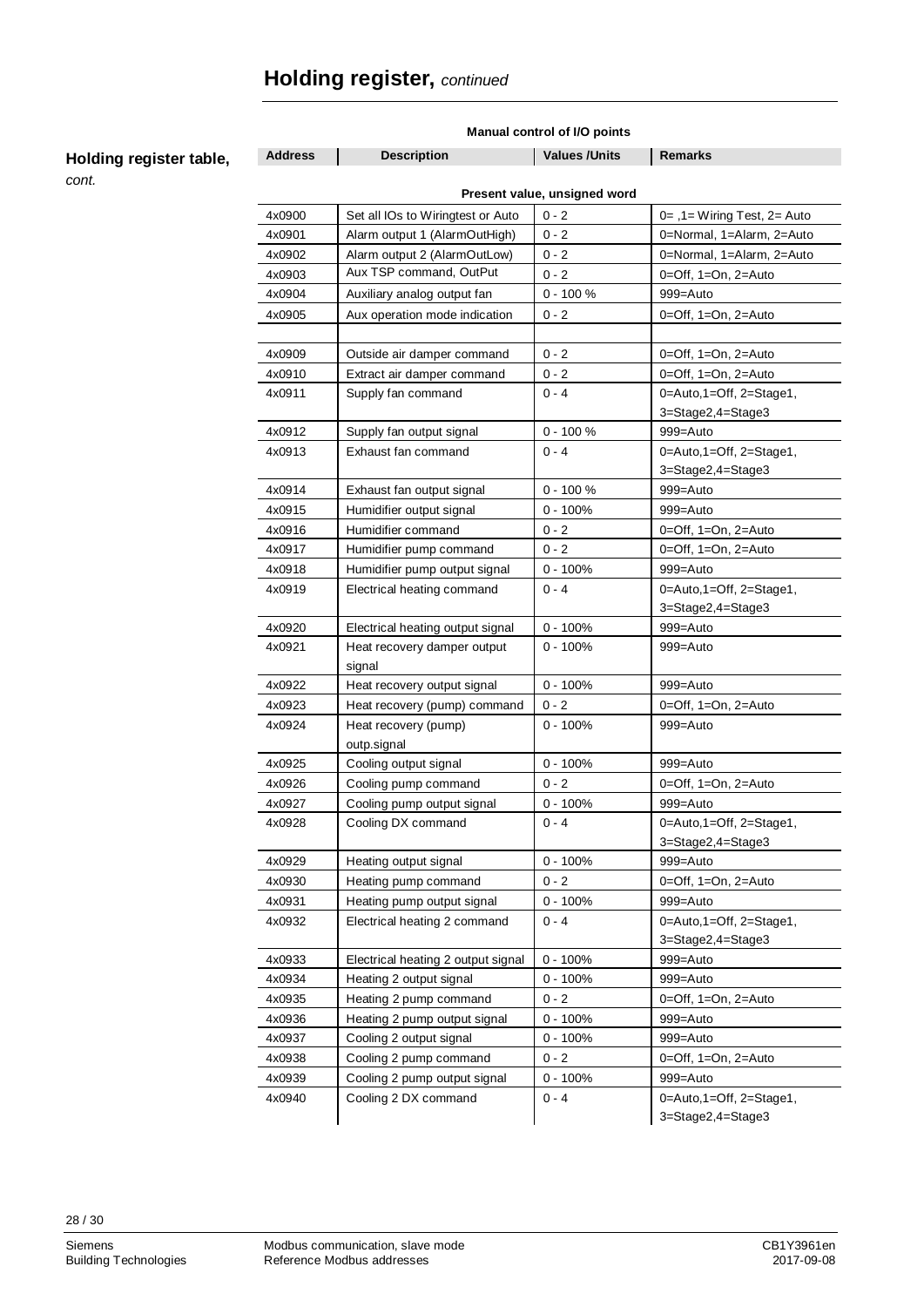## <span id="page-28-0"></span>**Index**

| $\mathsf{A}$ |  |
|--------------|--|
| B            |  |
| C            |  |
| D            |  |
|              |  |

| н |
|---|
|   |
| м |
| R |